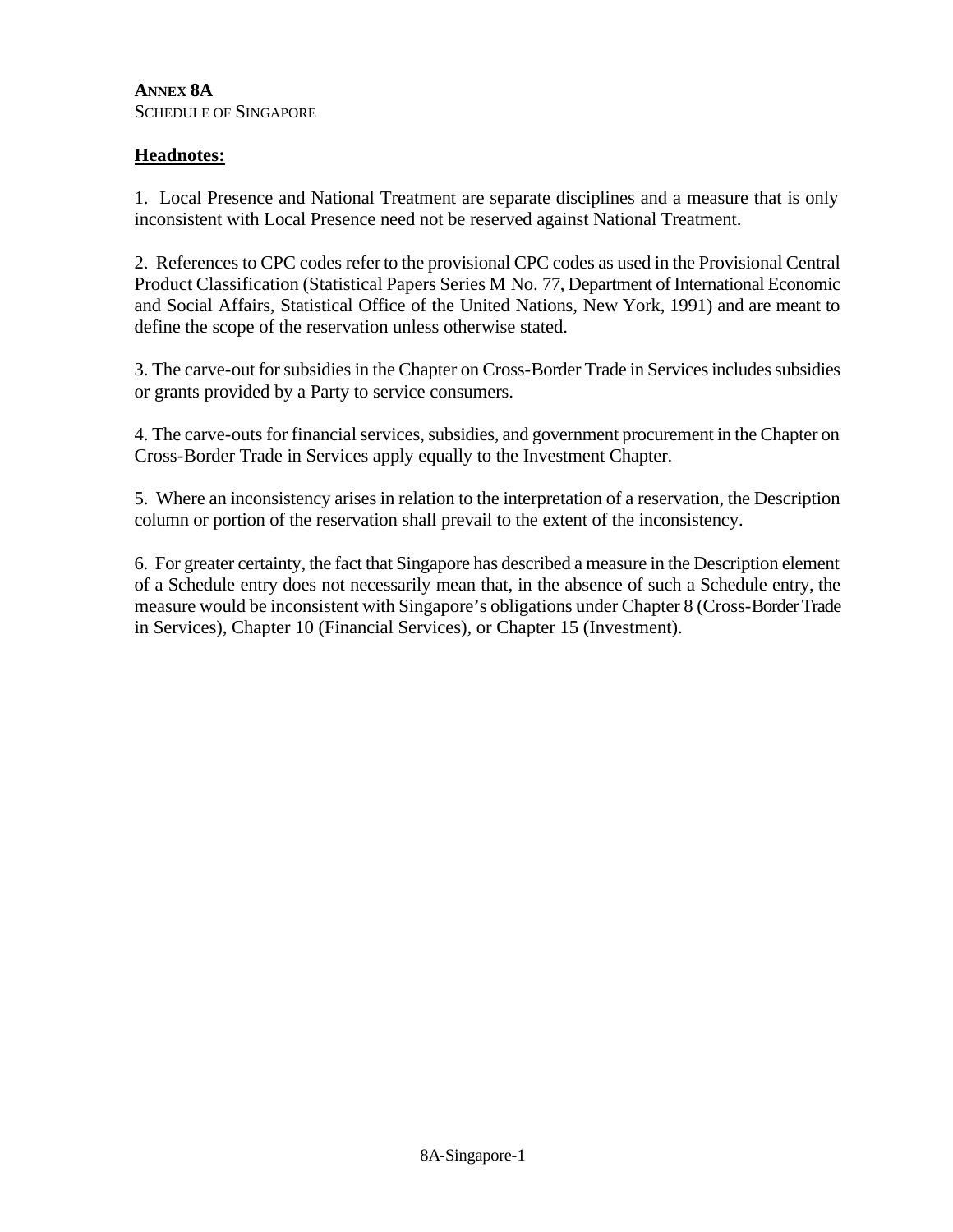## SINGAPORE'S SCHEDULE TO ANNEX 8A

| Sector                   | All                                                                                                                                                                                                                                                                                                                                                                                            |
|--------------------------|------------------------------------------------------------------------------------------------------------------------------------------------------------------------------------------------------------------------------------------------------------------------------------------------------------------------------------------------------------------------------------------------|
| Sub-sector               |                                                                                                                                                                                                                                                                                                                                                                                                |
| Obligations<br>concerned | <b>National Treatment</b>                                                                                                                                                                                                                                                                                                                                                                      |
| Level of<br>Government   | Central                                                                                                                                                                                                                                                                                                                                                                                        |
| Measures                 | Insurance Act, Cap. 142, MAS Notice 109<br>Banking Act, Cap.19, MAS Notice 757<br>Finance Companies Act, Cap. 108, MAS Notice 816<br>Financial Advisers Act, Cap. 110, MAS Notice 1201<br>Monetary Authority of Singapore Act, Cap. 186, MAS Notice 1105 Securities<br>Industry Act, Act 15 of 1986, MAS Notice 1201<br>Securities and Futures Act, Cap. 289, MAS Notice 1201                  |
| Description              | Investment                                                                                                                                                                                                                                                                                                                                                                                     |
|                          | Financial institutions extending Singapore dollar (S\$) credit facilities exceeding<br>S\$5 million per entity to non-resident financial entities or arranging S\$ equity or<br>bond issues for non-residents, must ensure that where the S\$ proceeds are to be<br>used outside Singapore, they are swapped or converted into foreign currency<br>upon draw-down or before remittance abroad. |
|                          | Financial institutions should not extend S\$ credit facilities to non-resident financial<br>entities if there is reason to believe that the S\$ proceeds may be used for S\$<br>currency speculation.                                                                                                                                                                                          |
|                          | The term "non-resident" is as defined in MAS Notice 757, issued under the<br>Banking Act.                                                                                                                                                                                                                                                                                                      |
| Phase Out                |                                                                                                                                                                                                                                                                                                                                                                                                |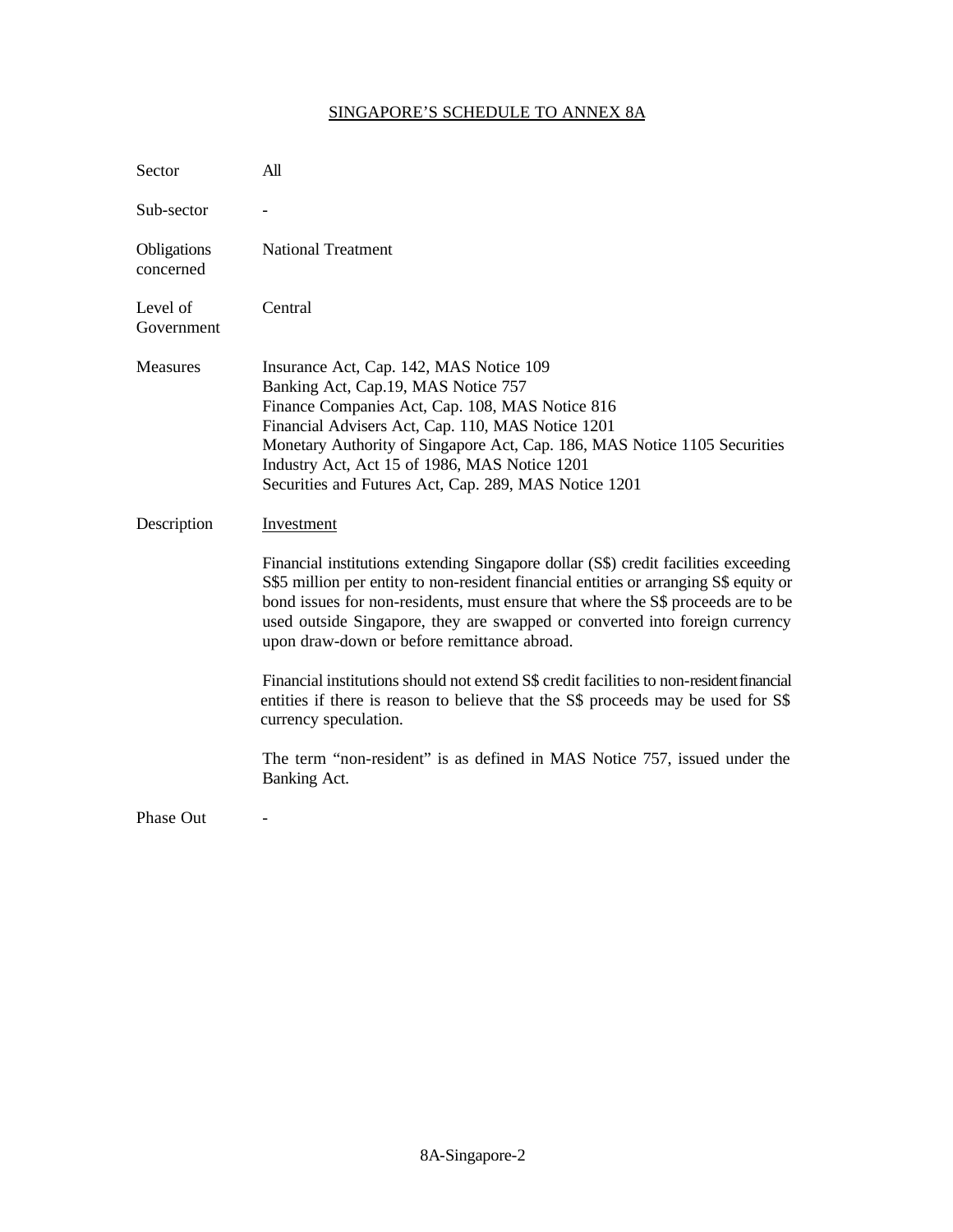| Sector                     | <b>Business Services</b>                                                                                                                                                                                                                                                                                                                                                                              |
|----------------------------|-------------------------------------------------------------------------------------------------------------------------------------------------------------------------------------------------------------------------------------------------------------------------------------------------------------------------------------------------------------------------------------------------------|
| Sub-sector                 | <b>Credit Bureau Services</b>                                                                                                                                                                                                                                                                                                                                                                         |
| Industry<br>Classification |                                                                                                                                                                                                                                                                                                                                                                                                       |
| Obligations<br>concerned   | <b>Market Access</b><br><b>Local Presence</b>                                                                                                                                                                                                                                                                                                                                                         |
| Level of<br>Government     | Central                                                                                                                                                                                                                                                                                                                                                                                               |
| Measures                   | Administrative measure pursuant to the Monetary Authority<br>of Singapore Act, Cap. 186                                                                                                                                                                                                                                                                                                               |
| Description                | Cross-Border services and Investment:                                                                                                                                                                                                                                                                                                                                                                 |
|                            | Singapore reserves the right to limit the number of suppliers of credit bureau services<br>where information provided by the supplier of credit bureau services is obtained from<br>financial institutions in Singapore. The supplier must be established in Singapore and be<br>subjected to requirements that include share ownership and other rights of the<br>Association of Banks in Singapore. |
| Phase-out                  |                                                                                                                                                                                                                                                                                                                                                                                                       |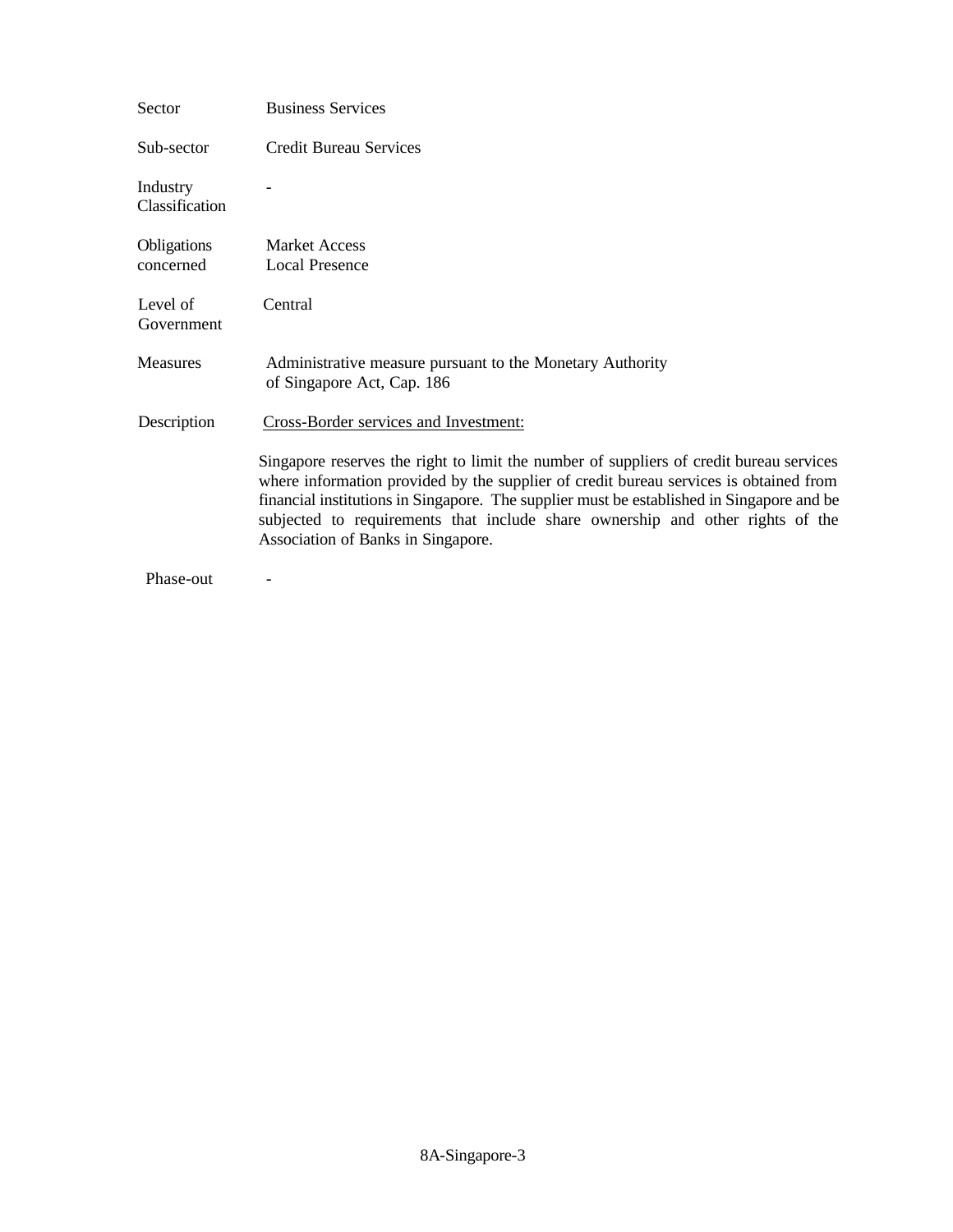| Sector                     | All                                                                                                                                                                                                                               |
|----------------------------|-----------------------------------------------------------------------------------------------------------------------------------------------------------------------------------------------------------------------------------|
| Sub-sector                 |                                                                                                                                                                                                                                   |
| Industry<br>Classification |                                                                                                                                                                                                                                   |
| Obligations<br>concerned   | <b>National Treatment</b>                                                                                                                                                                                                         |
| Level of<br>Government     | Central                                                                                                                                                                                                                           |
| <b>Measures</b>            | Administrative                                                                                                                                                                                                                    |
| Description                | Investment:                                                                                                                                                                                                                       |
|                            | As part of the Asset Enhancement Scheme, the Government of Singapore may limit to<br>Singapore citizens sales of tranches of shares in enterprises that it owns. However, these<br>shares will be freely transferable thereafter. |
|                            |                                                                                                                                                                                                                                   |

Phase-out -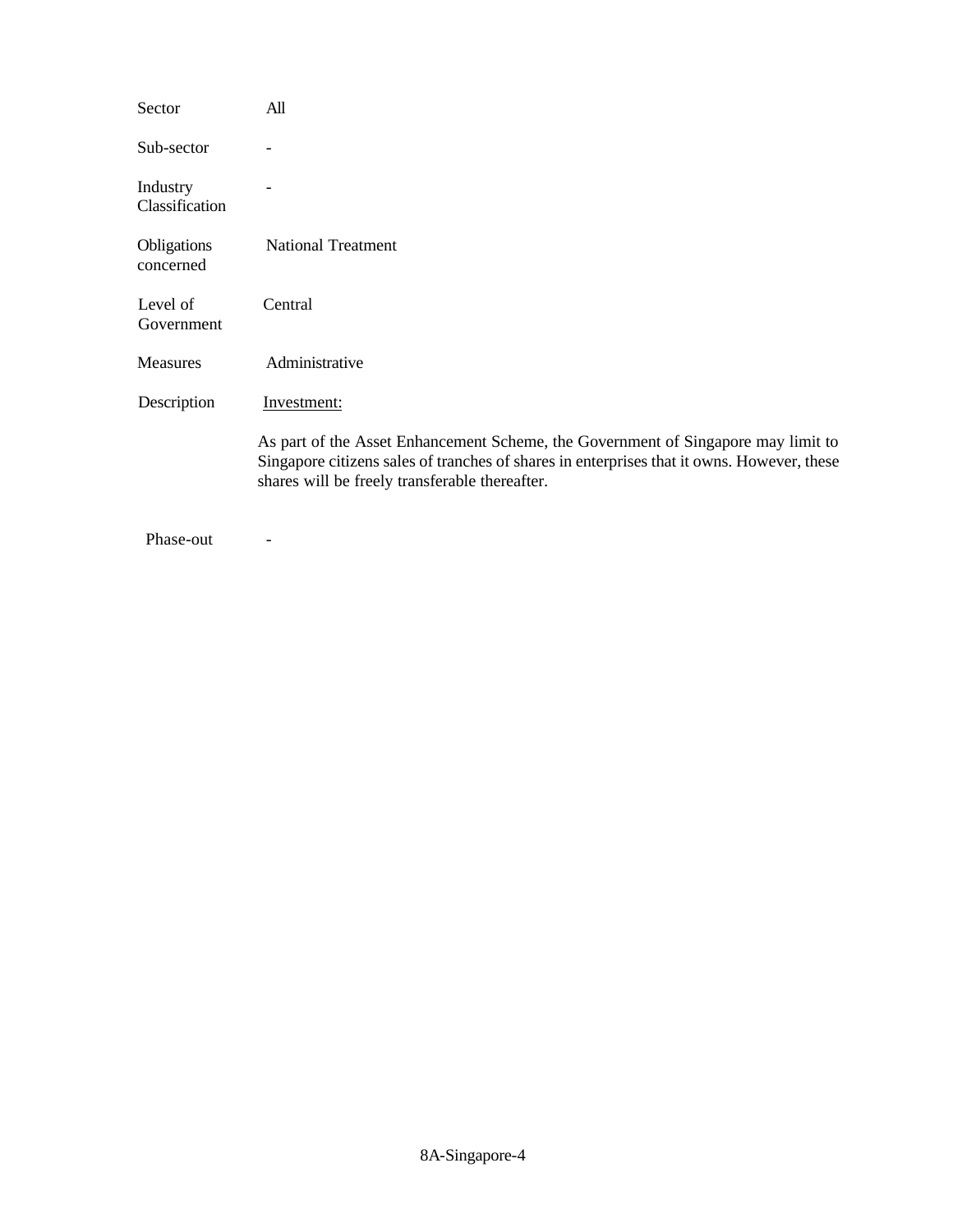| Sector                     |                                                                                                                                                                                                                                                                                                     |
|----------------------------|-----------------------------------------------------------------------------------------------------------------------------------------------------------------------------------------------------------------------------------------------------------------------------------------------------|
| Sub-sector                 |                                                                                                                                                                                                                                                                                                     |
| Industry<br>Classification |                                                                                                                                                                                                                                                                                                     |
| Obligations<br>concerned   | <b>National Treatment</b>                                                                                                                                                                                                                                                                           |
| Level of<br>Government     | Central                                                                                                                                                                                                                                                                                             |
| Measures                   | This is an administrative policy of the Government of Singapore and is<br>inscribed in the Memorandum and Articles of Association of PSA Corporation.                                                                                                                                               |
| Description                | Investment:                                                                                                                                                                                                                                                                                         |
|                            | The aggregate of foreign shareholdings in PSA Corporation is subject to a 49%<br>limit.                                                                                                                                                                                                             |
|                            | The "aggregate of foreign shareholdings"* is defined as the total number of<br>shares owned by:                                                                                                                                                                                                     |
|                            | (a) Any individual who is not a Singapore citizen; and<br>(b) Any corporation which is not more than 50% owned by Singapore citizens<br>or by the Singapore Government; and<br>(c) Any other enterprise which is not owned or controlled by the Singapore<br>Government                             |
|                            | *The definition of "aggregate of foreign shareholdings" as used in describing<br>this non-conforming measure, is based on the definition of the term as used in<br>the Articles and Memorandum of Association of PSA Corporation and is only<br>applicable for the purposes of this Schedule entry. |
| Phase-out                  |                                                                                                                                                                                                                                                                                                     |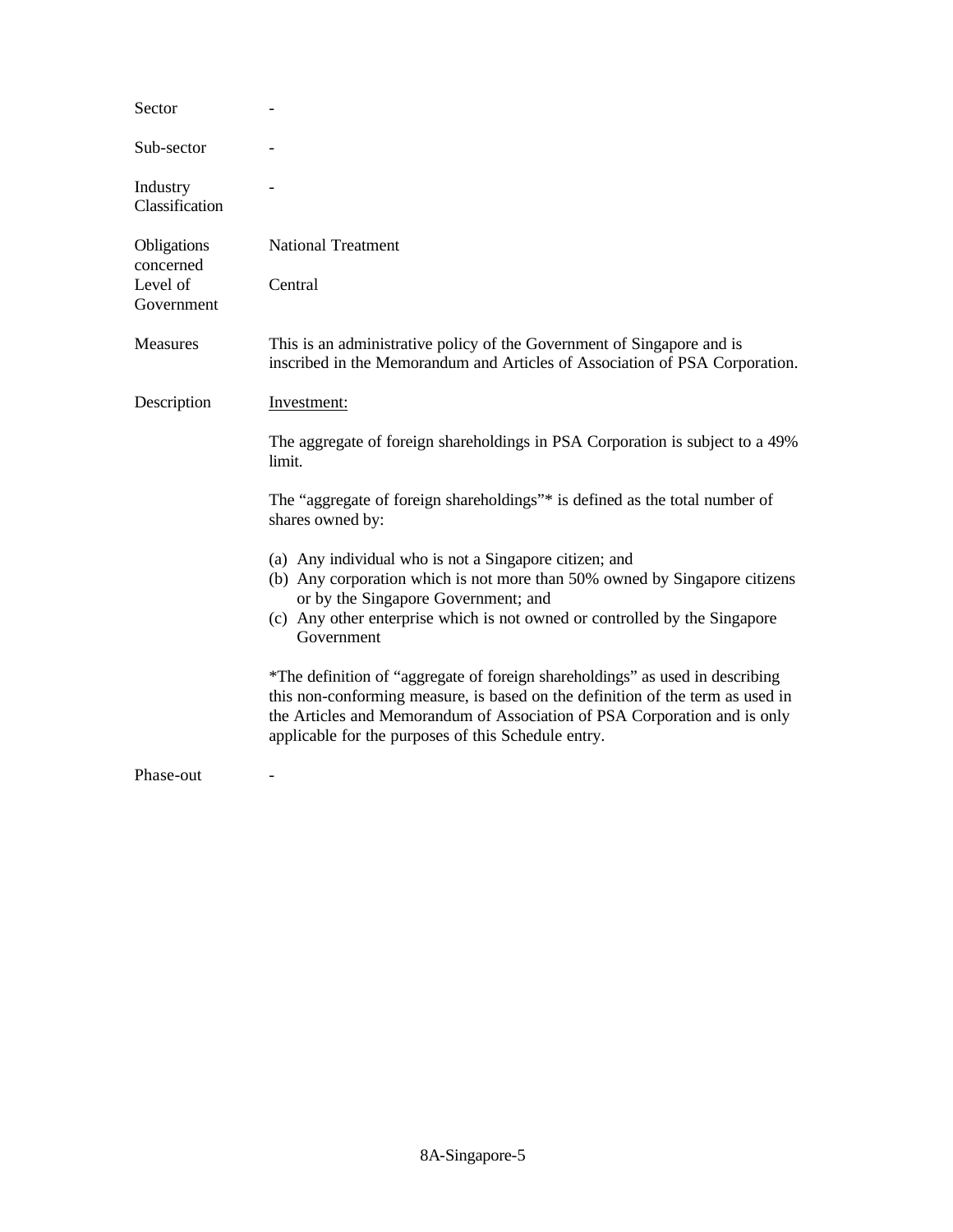| Sector                     |                                                                                                                                                                      |
|----------------------------|----------------------------------------------------------------------------------------------------------------------------------------------------------------------|
| Sub-sector                 |                                                                                                                                                                      |
| Industry<br>Classification |                                                                                                                                                                      |
| Obligations<br>concerned   | <b>National Treatment</b>                                                                                                                                            |
| Level of<br>Government     | Central                                                                                                                                                              |
| <b>Measures</b>            | This is an administrative policy of the Government of Singapore and is inscribed in<br>the Memorandum and Articles of Association of the relevant enterprises below. |
| Description                | Investment:                                                                                                                                                          |
|                            | Individual investors, apart from the Singapore government, will be subject to<br>the following equity ownership limits in the enterprises listed below:              |
|                            | (a) Singapore Technologies Engineering: 15%;<br>(b) PSA Corporation: 5%;                                                                                             |
|                            | (c) Singapore Airlines: 5%; and                                                                                                                                      |
|                            | (d) Singapore Power, Power Grid, Power Supply, Power Gas: 10%.                                                                                                       |
|                            | For the purposes of this reservation, ownership of equity by an investor in these<br>enterprises includes both direct and indirect ownership of equity.              |
| Phase-out                  |                                                                                                                                                                      |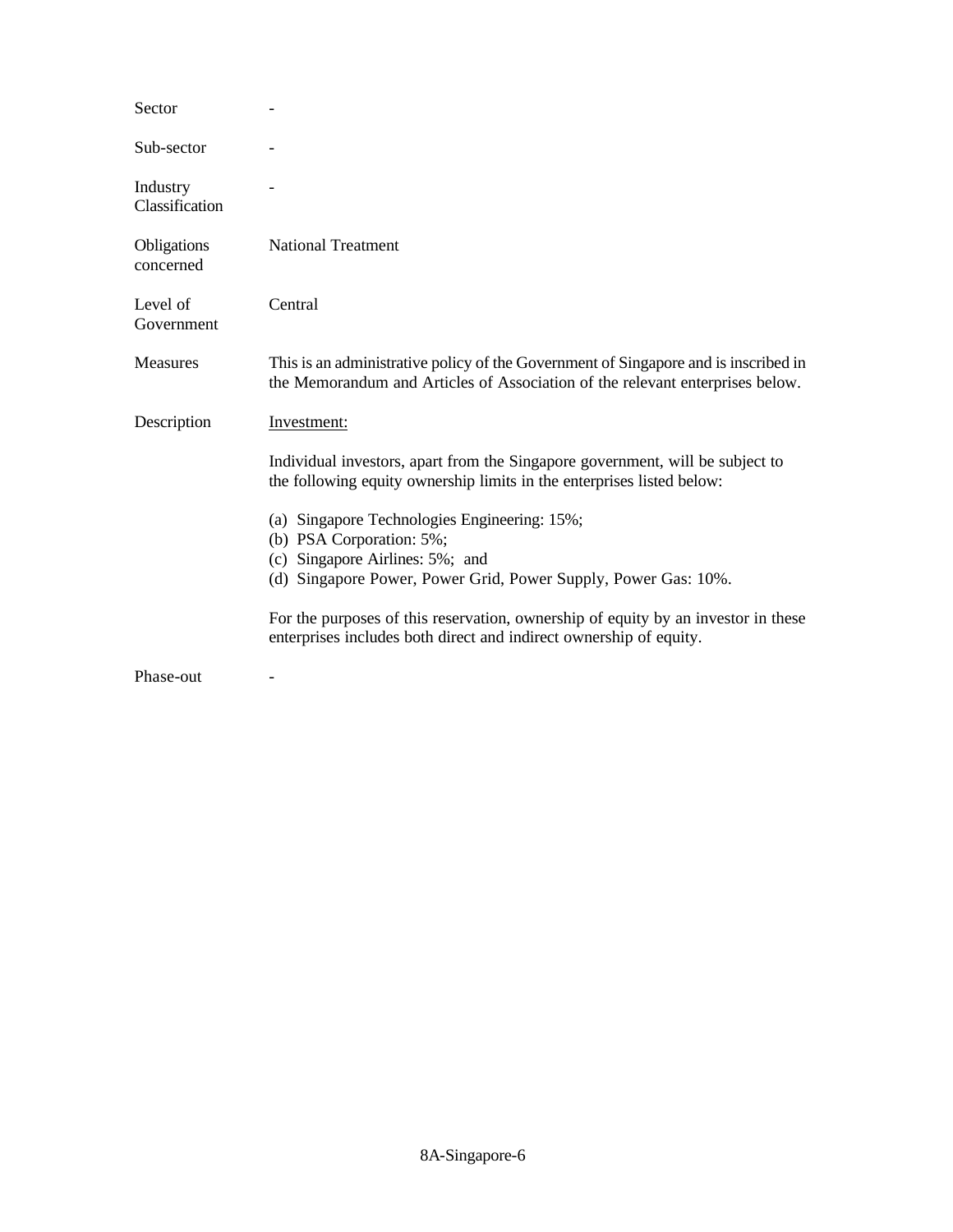| Sector                                    | All                                                                                                                                                                                                    |
|-------------------------------------------|--------------------------------------------------------------------------------------------------------------------------------------------------------------------------------------------------------|
| Sub-sector                                |                                                                                                                                                                                                        |
| Industry<br>Classification<br>Obligations | <b>National Treatment</b>                                                                                                                                                                              |
| concerned                                 |                                                                                                                                                                                                        |
| Level of<br>Government                    | Central                                                                                                                                                                                                |
| <b>Measures</b>                           | Business Registration Act, Cap. 32<br>Companies Act, Cap. 50                                                                                                                                           |
| Description                               | Cross-Border Services and Investment:                                                                                                                                                                  |
|                                           | Only a person who is a Singapore citizen, Singapore permanent resident, or<br>Singapore Employment Pass holder will be allowed to register a business without<br>appointing a local manager.           |
|                                           | A local manager must be a Singapore citizen, Singapore permanent resident, or<br>Singapore Employment Pass holder.                                                                                     |
|                                           | All locally incorporated companies must comply with the following requirements:                                                                                                                        |
|                                           | at least 1 director of the company must be resident in Singapore; and<br>(a)<br>all branches of foreign companies registered in Singapore must have at<br>(b)<br>least 2 agents resident in Singapore. |
|                                           | To be resident in Singapore, a person should be either a Singapore citizen, a<br>Singapore permanent resident, or a Singapore Employment Pass holder.                                                  |
| Phase-out                                 |                                                                                                                                                                                                        |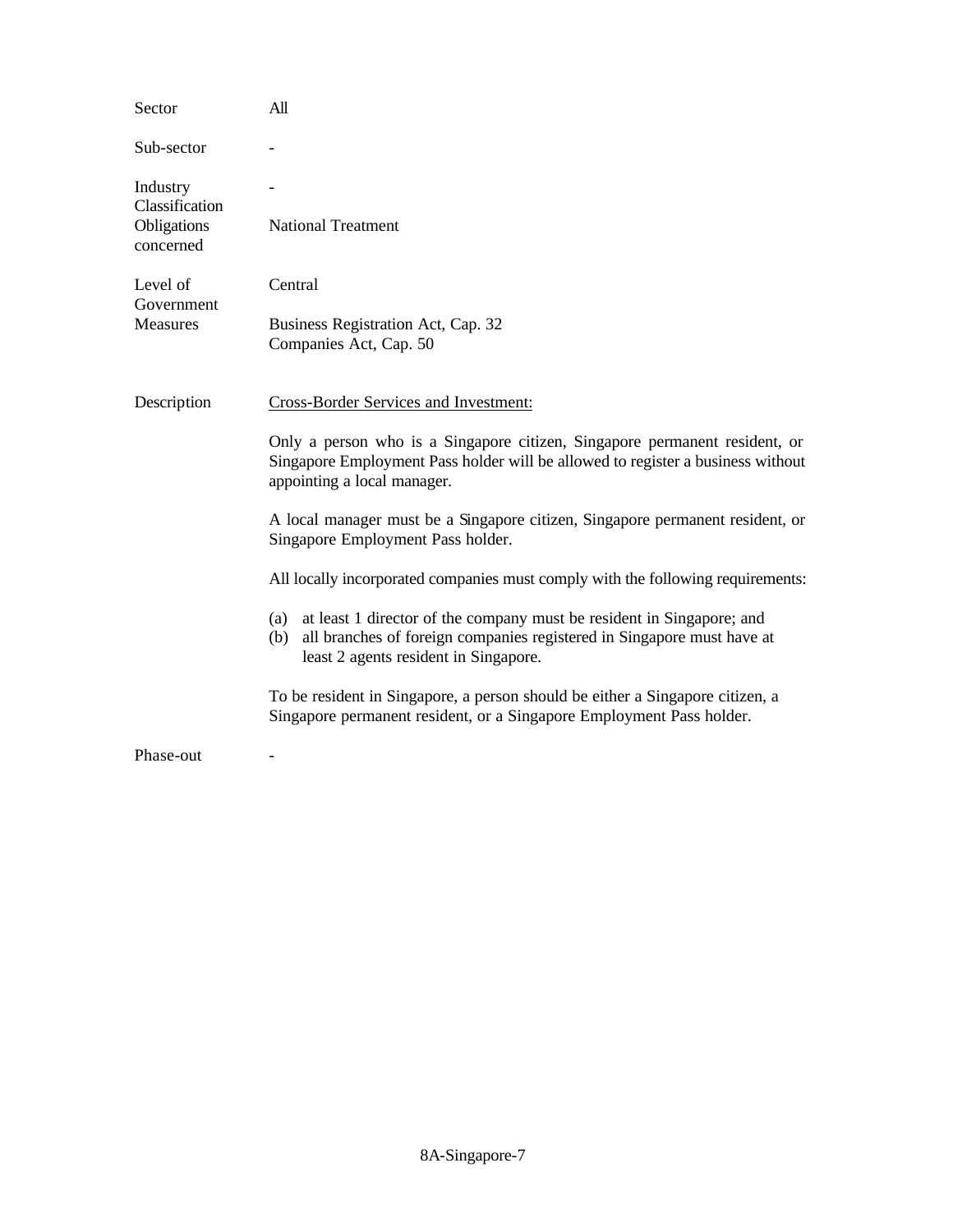| Sector                     | All                                                                                                                                          |
|----------------------------|----------------------------------------------------------------------------------------------------------------------------------------------|
| Sub-sector                 |                                                                                                                                              |
| Industry<br>Classification |                                                                                                                                              |
| Obligations<br>concerned   | <b>National Treatment</b><br><b>Most-Favored-Nation Treatment</b>                                                                            |
| Level of<br>Government     | Central                                                                                                                                      |
| <b>Measures</b>            | State Lands Act, Cap. 314                                                                                                                    |
| Description                | Investment:                                                                                                                                  |
|                            | Singapore may divest State Land in a manner inconsistent with the National and<br>Most-Favored Nation Treatment obligations of Article 15.4. |
| Phase-out                  |                                                                                                                                              |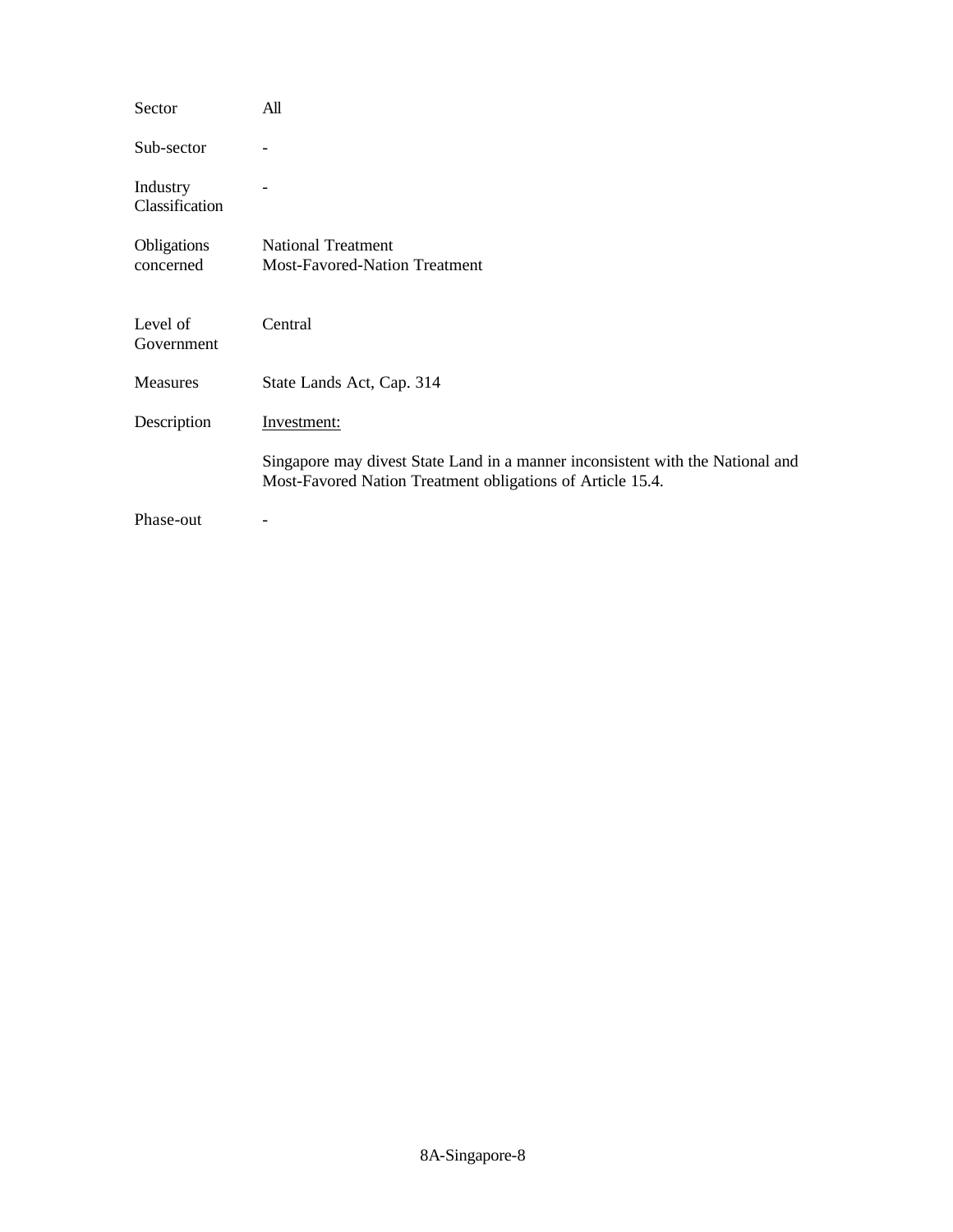| Sector                     | <b>Business Services</b>                                                                                                                                                                                                                                                                                                                                                                                              |
|----------------------------|-----------------------------------------------------------------------------------------------------------------------------------------------------------------------------------------------------------------------------------------------------------------------------------------------------------------------------------------------------------------------------------------------------------------------|
| Sub-sector                 | Auditing services                                                                                                                                                                                                                                                                                                                                                                                                     |
| Industry<br>Classification |                                                                                                                                                                                                                                                                                                                                                                                                                       |
| Obligations<br>concerned   | <b>National Treatment</b><br><b>Local Presence</b>                                                                                                                                                                                                                                                                                                                                                                    |
| Level of<br>Government     | Central                                                                                                                                                                                                                                                                                                                                                                                                               |
| <b>Measures</b>            | Accountants Act, Cap. 2A                                                                                                                                                                                                                                                                                                                                                                                              |
| Description                | Cross-Border Services and Investment:                                                                                                                                                                                                                                                                                                                                                                                 |
|                            | Only persons who are registered with the Institute of Certified Public Accountants<br>of Singapore (ICPAS) and the Public Accountants Board (PAB) and resident in<br>Singapore can be appointed as approved company auditors.                                                                                                                                                                                         |
|                            | Corporations providing auditing services shall have to comply with the following<br>requirements:                                                                                                                                                                                                                                                                                                                     |
|                            | (a) not less than two-thirds of the board of directors (including the Chairman)<br>shall be Singapore registered public accountants;<br>(b) the business of the corporation shall be under the control of the directors who<br>are Singapore registered public accountants; and<br>(c) not less than two-thirds of the voting shares of the corporation shall be<br>owned by Singapore registered public accountants. |
|                            | All the partners in partnerships providing auditing services shall be Singapore<br>registered public accountants.                                                                                                                                                                                                                                                                                                     |
| Phase-out                  |                                                                                                                                                                                                                                                                                                                                                                                                                       |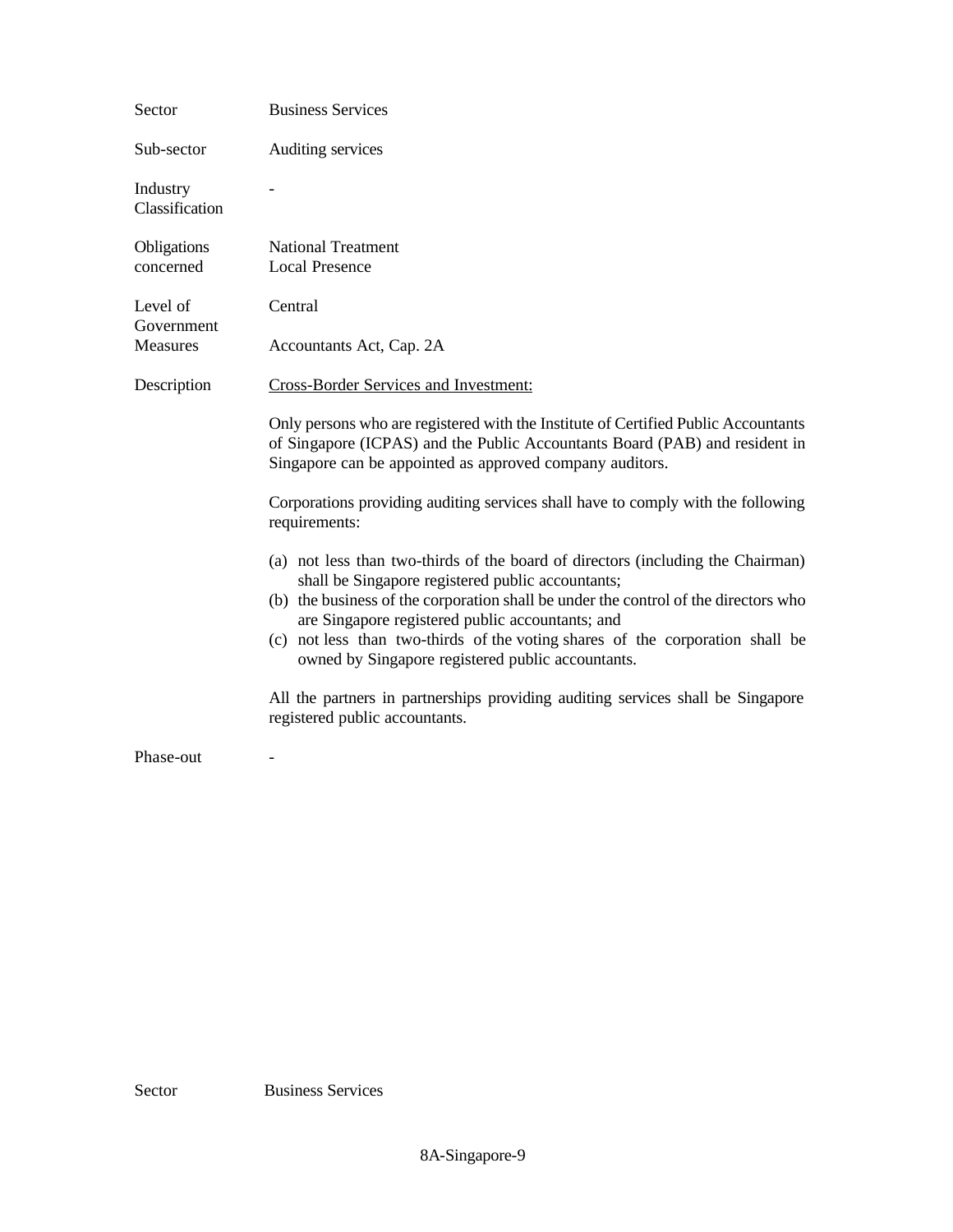| Sub-sector                 | <b>Architectural Services</b>                                                                                                                                                                                                                                                                                                                                                                                                             |
|----------------------------|-------------------------------------------------------------------------------------------------------------------------------------------------------------------------------------------------------------------------------------------------------------------------------------------------------------------------------------------------------------------------------------------------------------------------------------------|
|                            | Architectural services includes selling or supplying for gain or reward any<br>architectural plan, drawing, tracing, or the like for use in the construction,<br>enlargement, or alteration of any building or part thereof. It includes the<br>certification and inspection of buildings for compliance with fire safety<br>regulations.                                                                                                 |
| Industry<br>Classification |                                                                                                                                                                                                                                                                                                                                                                                                                                           |
| Obligations<br>concerned   | <b>National Treatment</b><br><b>Local Presence</b>                                                                                                                                                                                                                                                                                                                                                                                        |
| Level of<br>Government     | Central                                                                                                                                                                                                                                                                                                                                                                                                                                   |
| <b>Measures</b>            | Architects Act, Cap.12                                                                                                                                                                                                                                                                                                                                                                                                                    |
| Description                | Cross-Border Services and Investment:                                                                                                                                                                                                                                                                                                                                                                                                     |
|                            | Only persons who are registered with the Board of Architects (BOA) and resident<br>in Singapore are allowed to provide architectural services.                                                                                                                                                                                                                                                                                            |
|                            | All corporations and partnerships providing architectural services (including those<br>that are providing architectural services as part of a multi-disciplinary corporation<br>or practice) must obtain a license from the BOA. To qualify for the license, the<br>corporation or partnership must:                                                                                                                                      |
|                            | (a) be under the control and management of a director or partner who is a<br>Singapore registered architect resident in Singapore; where a multi-disciplinary<br>corporation or partnership is concerned, the business of the corporation or<br>partnership relating to architectural services must be under the control and<br>management of a director or partner who is a Singapore registered architect<br>resident in Singapore; and |
|                            | (b) where corporations are concerned, at least 51% of the directors of the<br>corporation must be Singapore registered architects or allied professionals;<br>where partnerships are concerned, the beneficial interest in the capital assets<br>and profits of the partnership must be held by Singapore registered architects<br>or allied professionals.                                                                               |
|                            | Allied professionals are Singapore registered land surveyors and engineers.                                                                                                                                                                                                                                                                                                                                                               |
| Phase-out                  |                                                                                                                                                                                                                                                                                                                                                                                                                                           |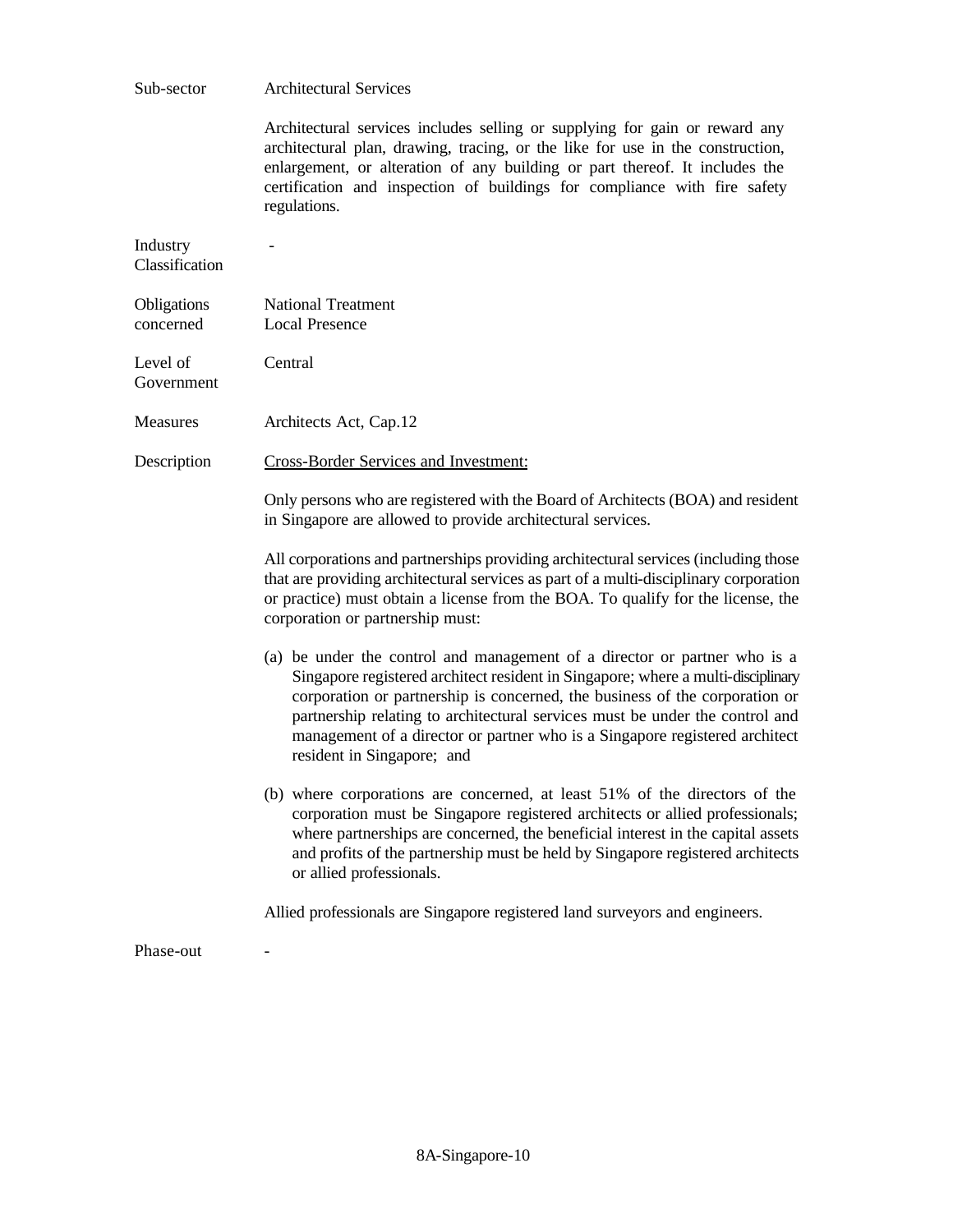| Sector                                                 | <b>Business Services</b>                                                                                                                                                                                                                                                                                                                                                                                                                                                                                    |
|--------------------------------------------------------|-------------------------------------------------------------------------------------------------------------------------------------------------------------------------------------------------------------------------------------------------------------------------------------------------------------------------------------------------------------------------------------------------------------------------------------------------------------------------------------------------------------|
| Sub-sector                                             | <b>Land Surveying Services</b>                                                                                                                                                                                                                                                                                                                                                                                                                                                                              |
| Industry<br>Classification<br>Obligations<br>concerned | <b>National Treatment</b><br><b>Local Presence</b>                                                                                                                                                                                                                                                                                                                                                                                                                                                          |
| Level of<br>Government                                 | Central                                                                                                                                                                                                                                                                                                                                                                                                                                                                                                     |
| <b>Measures</b>                                        | Land Surveyors Act, Cap. 156                                                                                                                                                                                                                                                                                                                                                                                                                                                                                |
| Description                                            | <b>Cross-Border Services and Investment:</b>                                                                                                                                                                                                                                                                                                                                                                                                                                                                |
|                                                        | Only persons who are registered with the Land Surveyors Board (LSB), are<br>resident in Singapore, and have had practical experience in surveying in Singapore<br>are allowed to provide land surveying services.                                                                                                                                                                                                                                                                                           |
|                                                        | All corporations and partnerships providing land surveying services (including<br>those that are providing land surveying services as part of a multi-disciplinary<br>corporation or practice) must obtain a license from the LSB. To qualify for the<br>license, the corporation or partnership must:                                                                                                                                                                                                      |
|                                                        | (a) be under the control and management of a director or partner who is a<br>Singapore registered surveyor resident in Singapore; where a multi-disciplinary<br>corporation or partnership is concerned, the business of the corporation or<br>partnership relating to land surveying services must be under the control and<br>management of a director or partner who is a Singapore registered surveyor<br>resident in Singapore; and                                                                    |
|                                                        | (b) where a corporation is concerned, all its directors must be Singapore<br>registered surveyors or allied professionals and not less than two-thirds of<br>each class of shares shall be beneficially owned by and registered in the names<br>of Singapore registered surveyors and/or allied professionals; where<br>partnerships are concerned, only Singapore registered surveyors and allied<br>professionals can have a beneficial interest in the capital assets and profits of<br>the partnership. |
|                                                        | Allied professionals are Singapore registered engineers and architects.                                                                                                                                                                                                                                                                                                                                                                                                                                     |
| Phase-out                                              | The requirement that not less than two-thirds of each class of shares of a<br>corporation providing land surveying services be beneficially owned by and<br>registered in the names of Singapore registered surveyors and/or allied<br>professionals shall be phased out by January 2004.                                                                                                                                                                                                                   |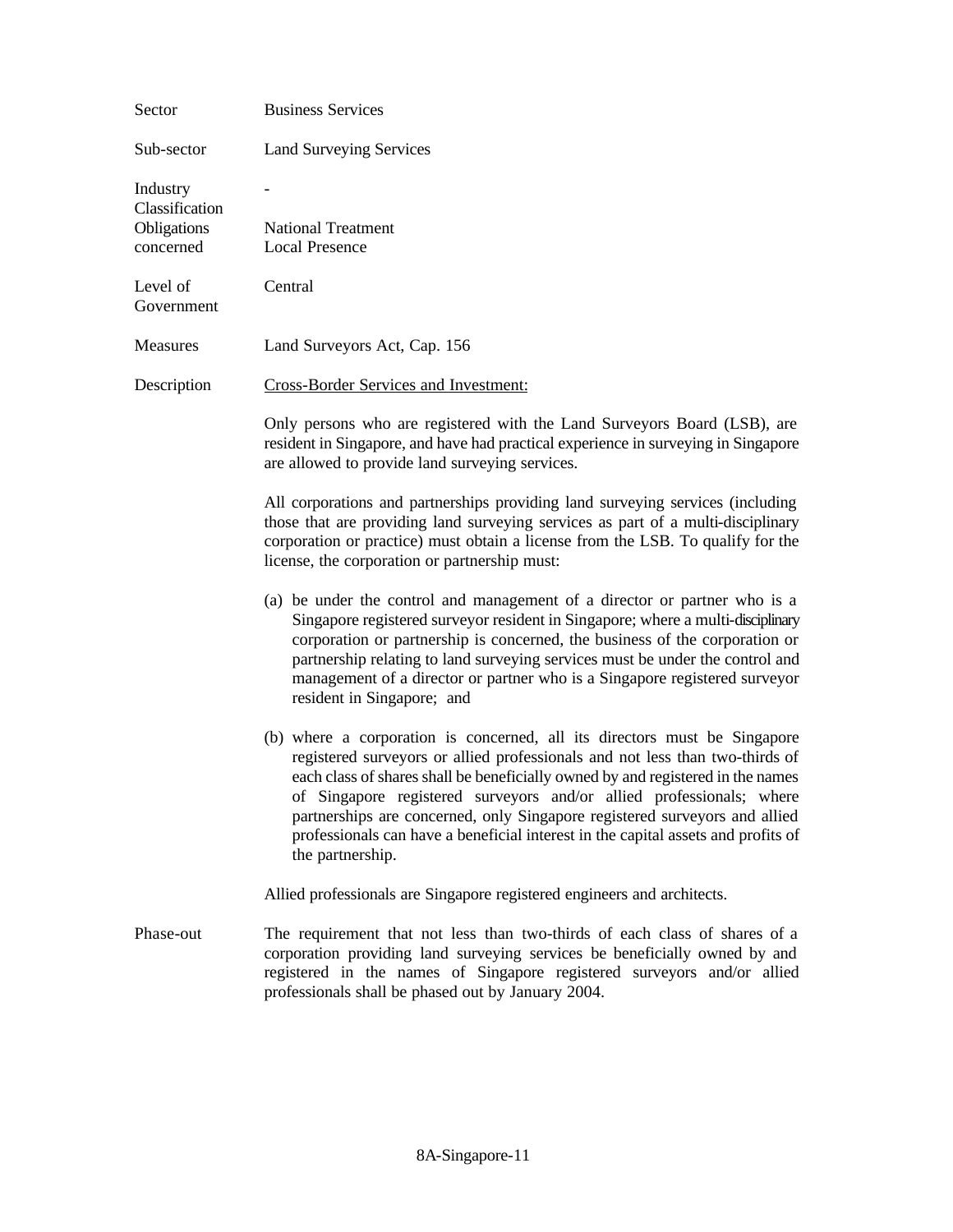| Sector                     | <b>Business Services</b>                                                                                                                                                                                                                                                                                                                                                                                                                                                                                                               |
|----------------------------|----------------------------------------------------------------------------------------------------------------------------------------------------------------------------------------------------------------------------------------------------------------------------------------------------------------------------------------------------------------------------------------------------------------------------------------------------------------------------------------------------------------------------------------|
| Sub-sector                 | <b>Legal Services</b>                                                                                                                                                                                                                                                                                                                                                                                                                                                                                                                  |
| Industry<br>Classification | CPC 861, Legal Services                                                                                                                                                                                                                                                                                                                                                                                                                                                                                                                |
| Obligations<br>concerned   | <b>National Treatment</b><br>Most-Favored-Nation Treatment<br><b>Market Access</b><br><b>Local Presence</b><br>Performance Requirements<br>Senior Management and Board of Directors                                                                                                                                                                                                                                                                                                                                                    |
| Level of<br>Government     | Central                                                                                                                                                                                                                                                                                                                                                                                                                                                                                                                                |
| <b>Measures</b>            | Legal Profession Act, Cap. 161<br>Legal Profession (International Services) Rules, Cap. 161, Rule 20                                                                                                                                                                                                                                                                                                                                                                                                                                   |
| Description                | Cross-Border services and Investment:                                                                                                                                                                                                                                                                                                                                                                                                                                                                                                  |
|                            | Only persons who are admitted to the Singapore Bar, registered as members with the<br>Law Society of Singapore, and holding a valid Practising Certificate are allowed to<br>provide legal services in relation to Singapore law.                                                                                                                                                                                                                                                                                                      |
|                            | US law enterprises may only provide legal services in relation to Singapore law<br>through a Joint Law Venture or Formal Law Alliance with a Singapore law<br>enterprise, and only to the extent allowed by the laws, rules, and regulations<br>concerning Joint Law Ventures and Formal Law Alliances, and subject to the<br>conditions and requirements relating to Joint Law Ventures and Formal Law<br>Alliances. However, Singapore will modify these conditions and restrictions in favor<br>of U.S. law enterprises as follows: |
|                            | (i) the minimum number of U.S. lawyers resident in Singapore which the U.S. law<br>enterprise is required to maintain in a Joint Law Venture or a Formal Law Alliance<br>shall be reduced from 5 to 3, at least 2 of whom shall be equity partners or a<br>member of the board of directors of the U.S. law enterprise;                                                                                                                                                                                                                |
|                            | (ii) the minimum relevant experience required of the 3 U.S. lawyers referred to in<br>paragraph (i) shall be considered on an aggregate basis of 15 years, rather than on the<br>basis of an individual experience of 5 years for each U.S. lawyer;                                                                                                                                                                                                                                                                                    |
|                            | (iii) the minimum required relevant experience for U.S. lawyers working in a Joint Law<br>Venture who wishes to apply to practise Singapore law under Section 130C of the Legal<br>Profession Act shall be reduced from 5 years to 3 years;                                                                                                                                                                                                                                                                                            |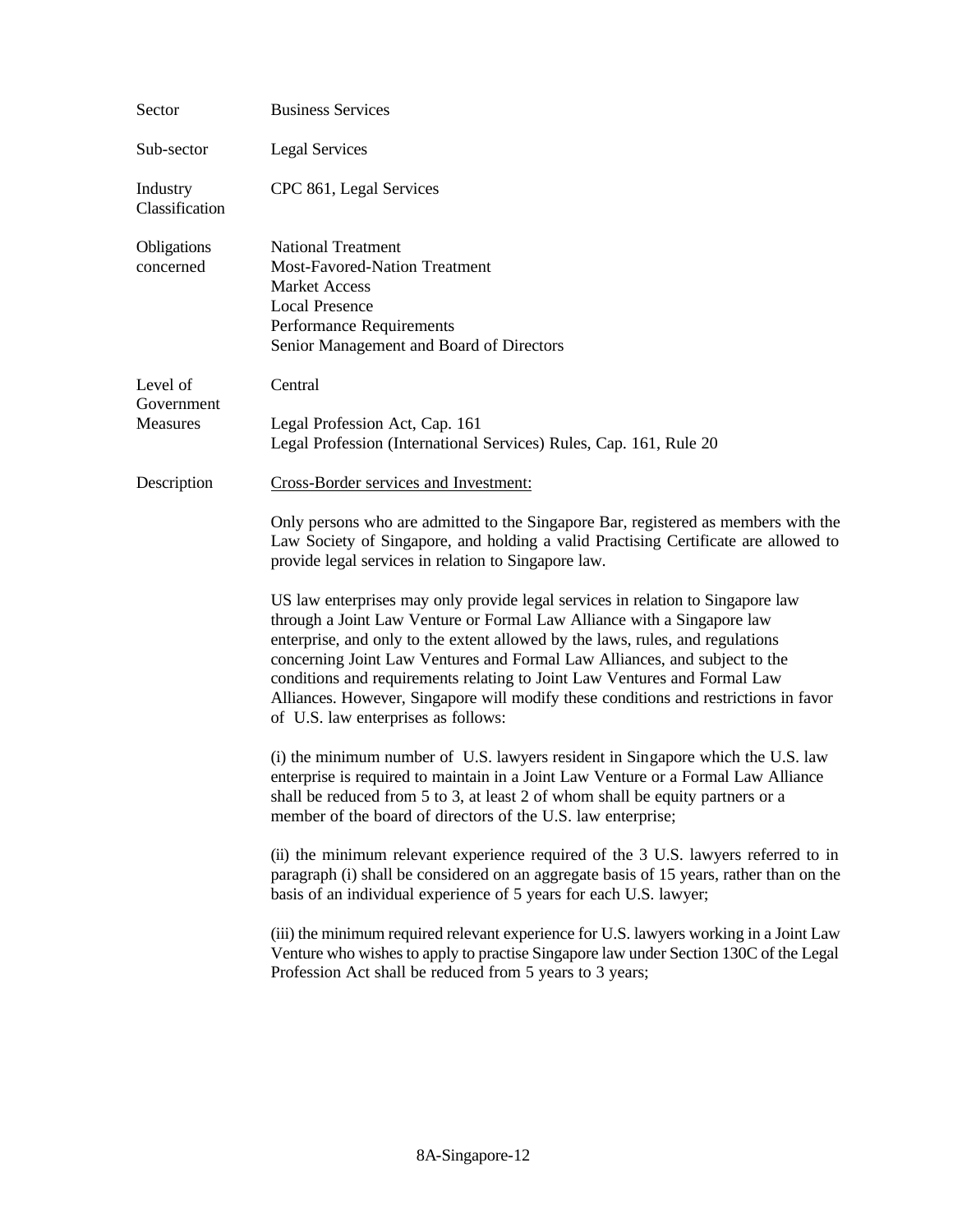Description (continued) (iv) relevant experience for the purposes of paragraphs (ii) and (iii), in the case of Joint Law Ventures, shall be expanded from banking and finance work to include any of the related areas identified as "Tier 1" and "Tier 2" legal software in the 1999 Report of the Legal Services Review Committee\*; and

> (v) a Joint Law Venture involving a U.S. law enterprise shall be allowed to practice corporate law in addition to banking and finance law.

> U.S. lawyers may prepare and participate in international commercial arbitration in Singapore provided that, where the law applicable to the dispute to which the arbitration relates is the law of Singapore, the U.S. lawyer shall appear jointly with a Singapore lawyer who possesses a valid Practising Certificate.

> \* In the 1999 Report of the Legal Services Review Committee, "Tier 1" legal software was described as the legal software required for 'cutting edge' financial products and other strategic financial products as follows: products developed in connection with (i) project finance of infrastructure such as power, roads, water and telecommunications; (ii) international capital markets; (iii) asset securitisation; and (iv) structured finance including leasing and acquisitions (collectively referred to as "tier 1 financial products") and "Tier 2" legal software was described as the legal software required for the conventional financial services in (i) the issue and trading of capital market instruments including equities, bonds, warrants, medium term note programmes, fund management products, currency and interest rate swaps, futures and derivatives; (ii) onshore and offshore financing, such as syndicated and multi-currency loans; (iii) mergers and acquisitions, takeovers and buy-outs; (iv) related regulatory services; and (v) Singapore law opinions relating to tier 1 financial products.

Phase Out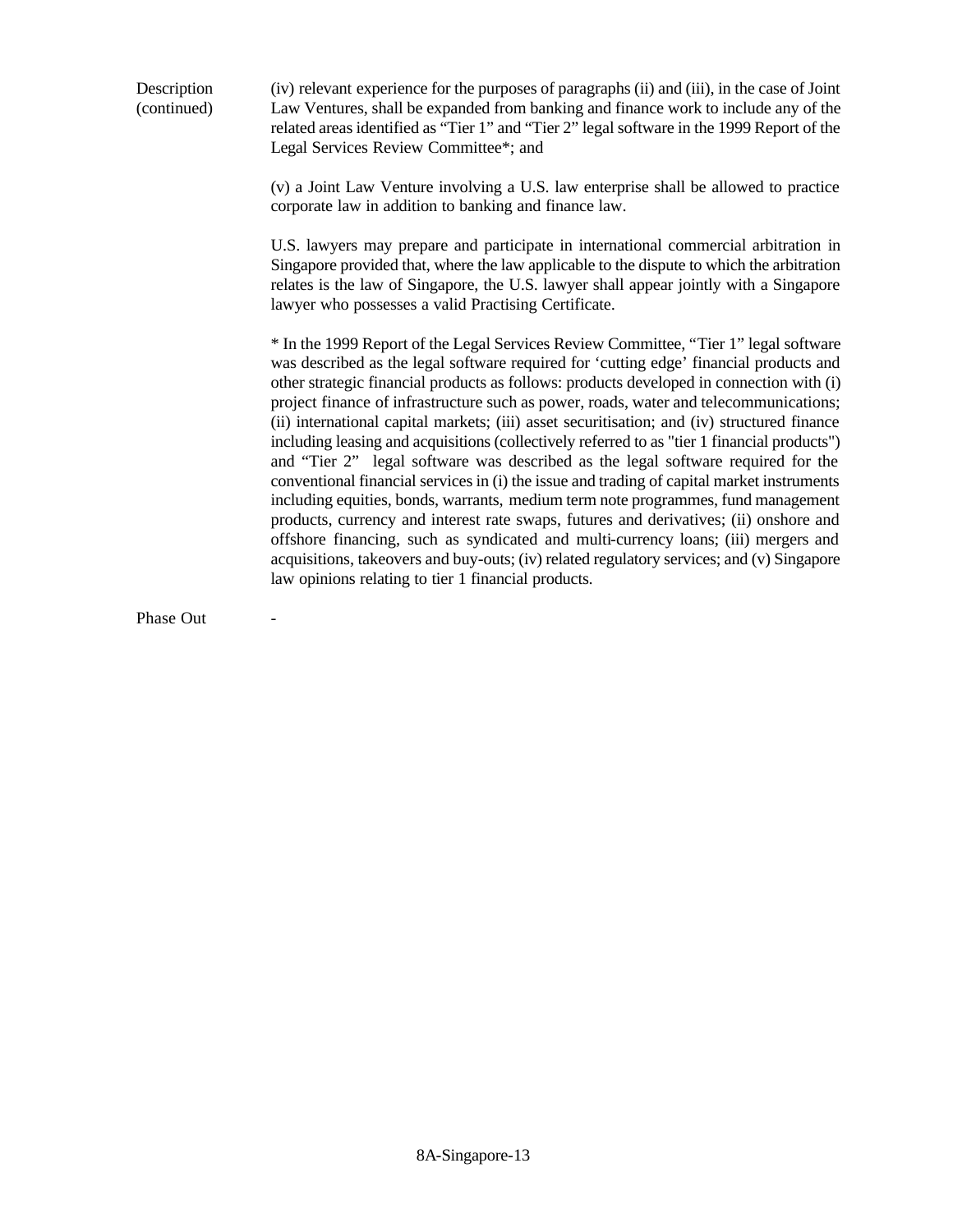| Sector                     | <b>Business Services</b>                                                                                                                                                                                           |
|----------------------------|--------------------------------------------------------------------------------------------------------------------------------------------------------------------------------------------------------------------|
| Sub-sector                 | <b>Patent Agent Services</b>                                                                                                                                                                                       |
| Industry<br>Classification |                                                                                                                                                                                                                    |
| Obligations<br>concerned   | <b>National Treatment</b><br><b>Local Presence</b>                                                                                                                                                                 |
| Level of<br>Government     | Central                                                                                                                                                                                                            |
| <b>Measures</b>            | Patents Act, Cap. 221                                                                                                                                                                                              |
| Description                | <b>Cross-Border Services and Investment:</b>                                                                                                                                                                       |
|                            | Only persons registered with the Intellectual Property Office of Singapore<br>(IPOS) and resident in Singapore are allowed to carry on a business, practice, or<br>act as a patent agent in Singapore.             |
|                            | Only enterprises which have at least one Singapore registered patent agent as a<br>director or partner, as the case may be, are allowed to carry on a business,<br>practice or act as a patent agent in Singapore. |
| Phase-out                  |                                                                                                                                                                                                                    |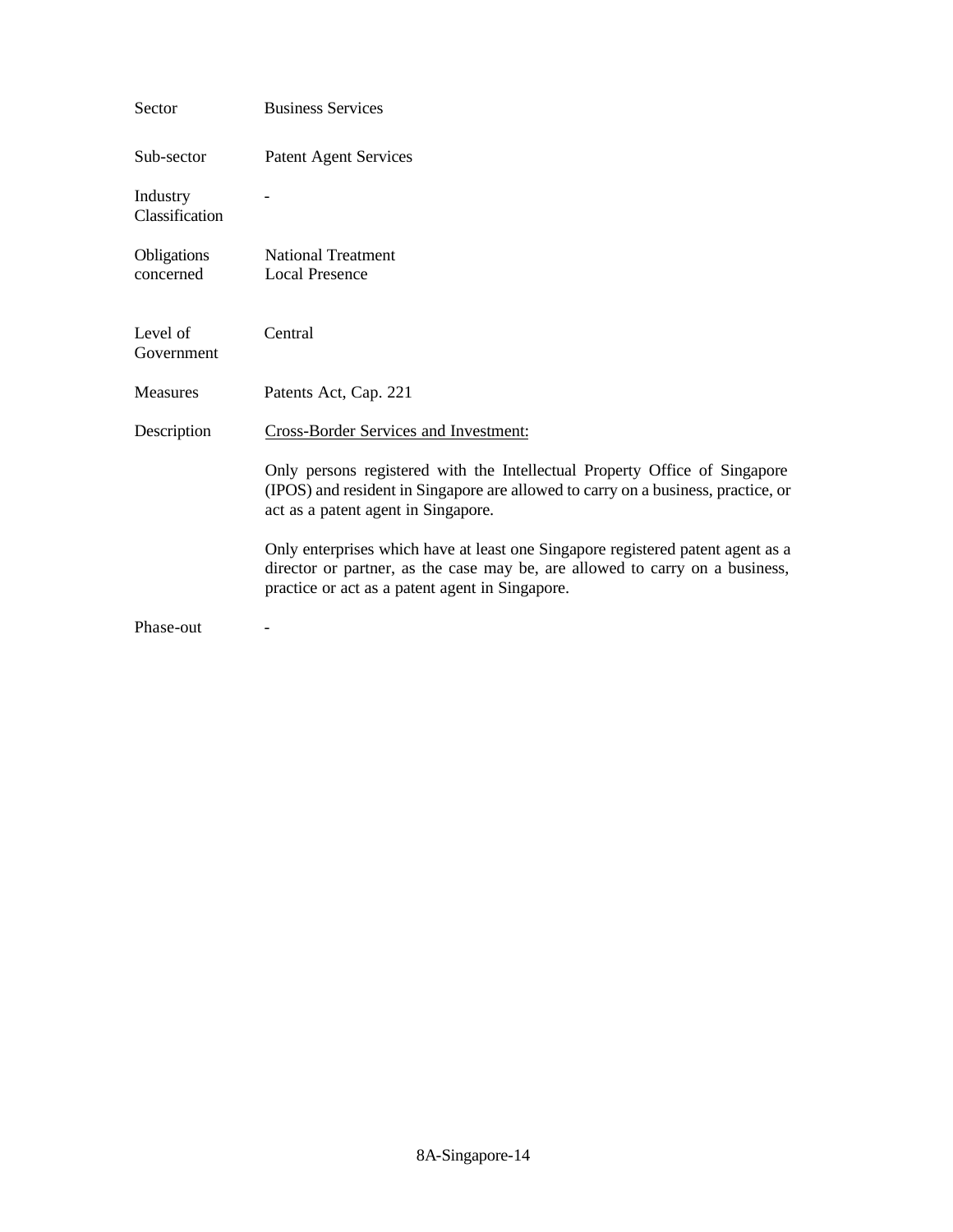| Sector                                                 | <b>Business Services</b>                                                                                                                                                                                                                                                                                                                                                                                                                                                     |
|--------------------------------------------------------|------------------------------------------------------------------------------------------------------------------------------------------------------------------------------------------------------------------------------------------------------------------------------------------------------------------------------------------------------------------------------------------------------------------------------------------------------------------------------|
| Sub-sector                                             | Professional Engineering services                                                                                                                                                                                                                                                                                                                                                                                                                                            |
| Industry<br>Classification<br>Obligations<br>concerned | <b>National Treatment</b><br><b>Local Presence</b>                                                                                                                                                                                                                                                                                                                                                                                                                           |
| Level of<br>Government                                 | Central                                                                                                                                                                                                                                                                                                                                                                                                                                                                      |
| Measures                                               | Professional Engineers Act, Cap. 253                                                                                                                                                                                                                                                                                                                                                                                                                                         |
| Description                                            | Cross-Border Services and Investment:                                                                                                                                                                                                                                                                                                                                                                                                                                        |
|                                                        | Only persons who are registered with the Professional Engineers Board (PEB) and<br>resident in Singapore are allowed to provide professional engineering services.                                                                                                                                                                                                                                                                                                           |
|                                                        | All corporations and partnerships providing professional engineering services<br>(including those which are providing professional engineering services as part of a<br>multi-disciplinary corporation or practice) must obtain a license from PEB. To<br>qualify for the license, the corporation or partnership must:                                                                                                                                                      |
|                                                        | (a) be under the control and management of a director or partner who is a<br>Singapore registered professional engineer resident in Singapore; where a<br>multi-disciplinary corporation or partnership is concerned, the business of the<br>corporation or partnership relating to professional engineering services must be<br>under the control and management of a director or partner who is a Singapore<br>registered professional engineer resident in Singapore; and |
|                                                        | (b) where corporations are concerned, at least 51% of the directors of the<br>corporation must be Singapore registered professional engineers or allied<br>professionals; where partnerships are concerned, the beneficial interest in the<br>capital assets and profits of the partnerships must be held by Singapore<br>registered professional engineers or allied professionals.                                                                                         |
|                                                        | Allied professionals are Singapore registered land surveyors and architects.                                                                                                                                                                                                                                                                                                                                                                                                 |

Phase-out -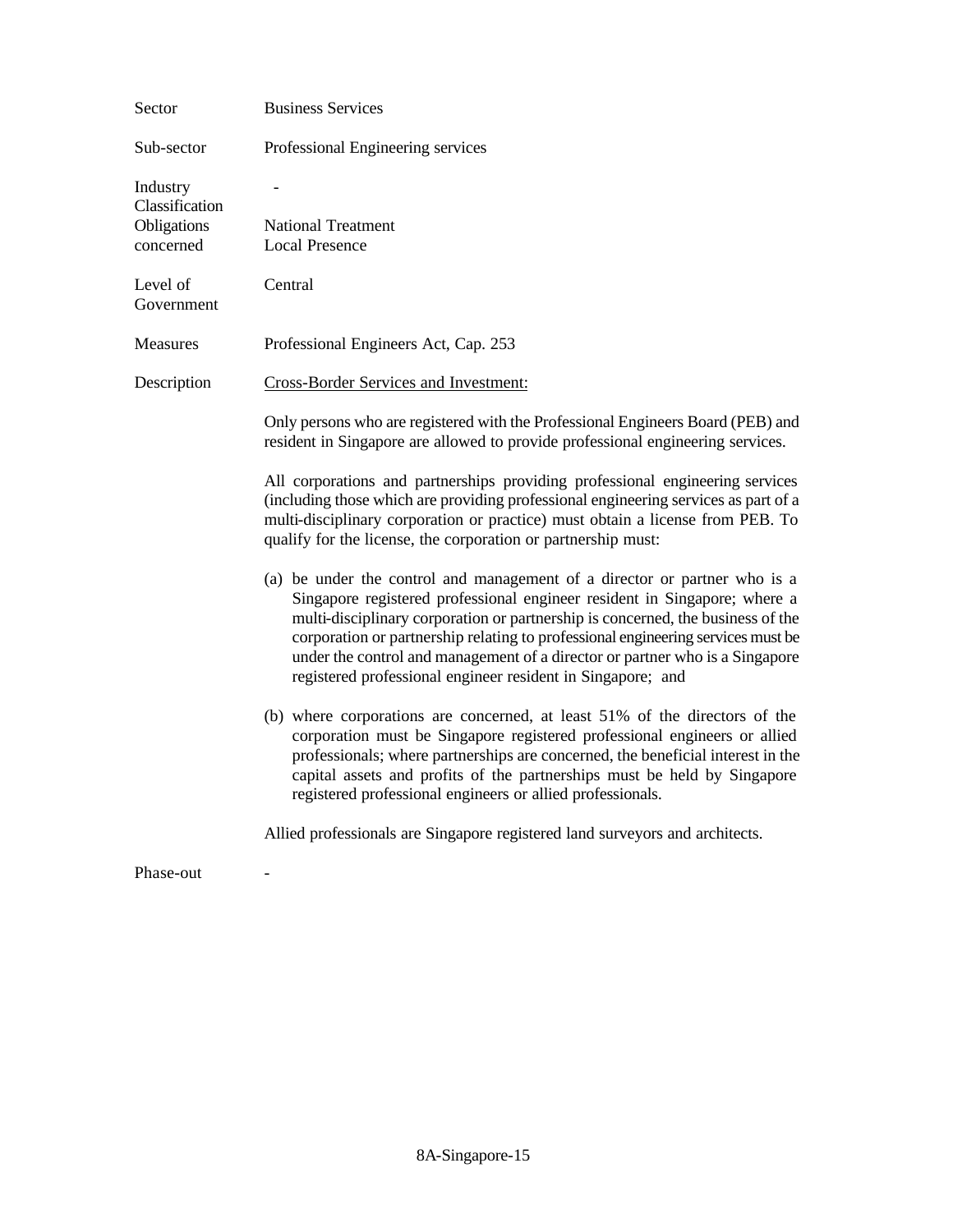| Sector                                             | <b>Business Services</b>                                                                                                                                                                                     |
|----------------------------------------------------|--------------------------------------------------------------------------------------------------------------------------------------------------------------------------------------------------------------|
| Sub-sector                                         | Real Estate Services (as qualified in the Descriptions column)                                                                                                                                               |
| Industry<br>Classification                         | CPC 82202, Non-residential property management services on a fee or<br>contract basis                                                                                                                        |
|                                                    | (as qualified in the Descriptions column)                                                                                                                                                                    |
| Obligations<br>concerned<br>Level of<br>Government | <b>National Treatment</b><br><b>Market Access</b><br>Central                                                                                                                                                 |
| Measures                                           | Sentosa Development Corporation Act, Cap. 291                                                                                                                                                                |
| Description                                        | <b>Cross-Border Services and Investment:</b>                                                                                                                                                                 |
|                                                    | Only the Sentosa Development Corporation is allowed to develop and manage<br>the resort island of Sentosa and its waterways and the Southern Islands of<br>Singapore.                                        |
|                                                    | However, private developers are allowed to develop specific plots of land on<br>Sentosa and the Southern Islands for commercial, residential, and recreational<br>purposes.                                  |
|                                                    | For the purposes of this reservation, the "Southern Islands of Singapore" are<br>St. John's Island, Lazarus Island, Kusu Island, Pulau Renggit, Sister's Island,<br>Pulau Hantu, Pulau Biola and Pulau Jong. |
| Phase-out                                          |                                                                                                                                                                                                              |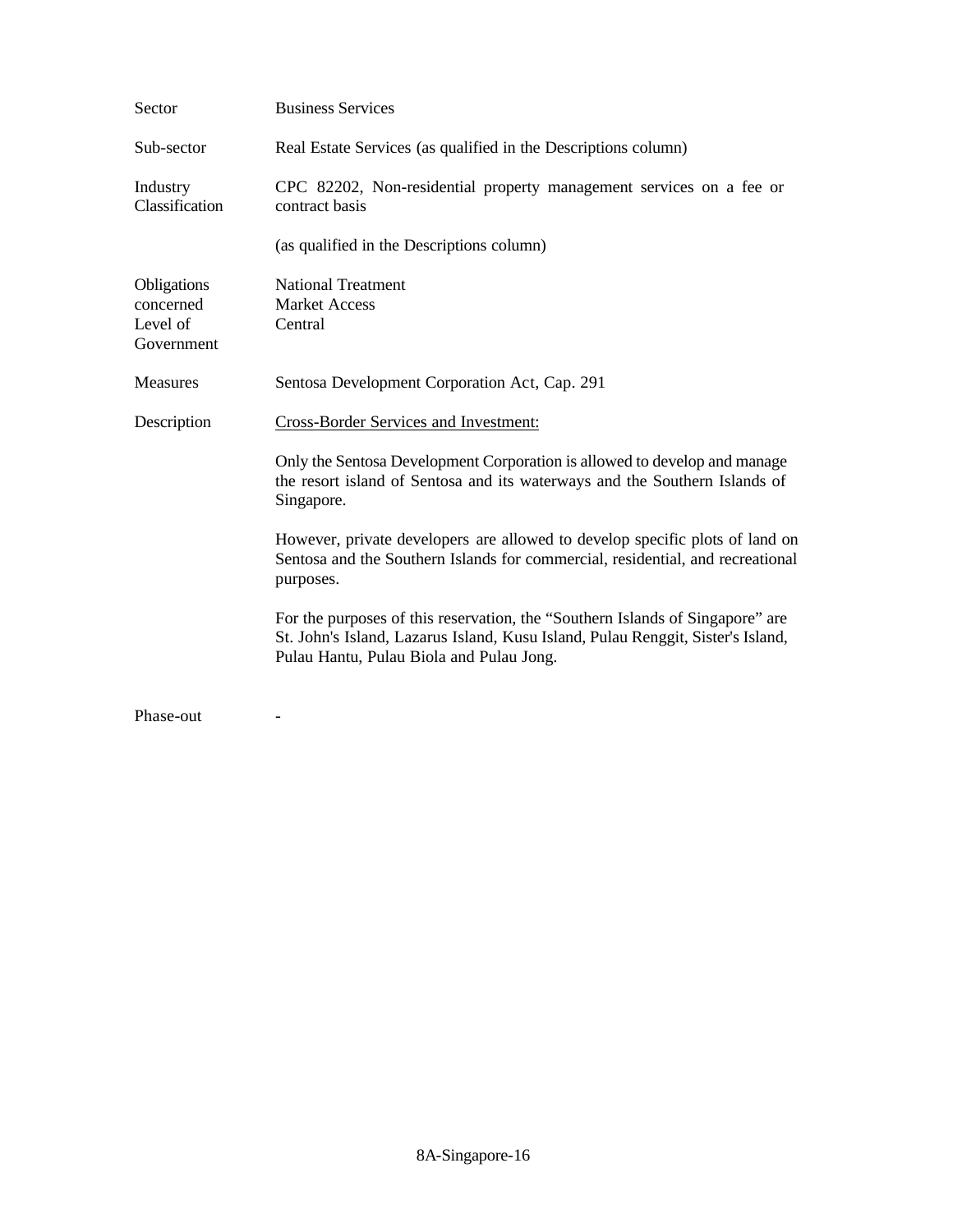| Sector                                                 | Development and ownership of residential property                                                                                                                                                                                                                                                                                                                                                                                                                                                             |
|--------------------------------------------------------|---------------------------------------------------------------------------------------------------------------------------------------------------------------------------------------------------------------------------------------------------------------------------------------------------------------------------------------------------------------------------------------------------------------------------------------------------------------------------------------------------------------|
| Sub-sector                                             |                                                                                                                                                                                                                                                                                                                                                                                                                                                                                                               |
| Industry<br>Classification<br>Obligations<br>concerned | <b>National Treatment</b>                                                                                                                                                                                                                                                                                                                                                                                                                                                                                     |
| Level of                                               | Central                                                                                                                                                                                                                                                                                                                                                                                                                                                                                                       |
| Government<br><b>Measures</b>                          | Residential Property Act, Cap. 274<br>Housing and Development Act, Cap. 129<br>Executive Condominium Housing Scheme Act, Cap. 99A                                                                                                                                                                                                                                                                                                                                                                             |
| Description                                            | Investment                                                                                                                                                                                                                                                                                                                                                                                                                                                                                                    |
|                                                        | 1. Only Singapore citizens and Singapore enterprises are allowed to own<br>restricted residential properties in Singapore.                                                                                                                                                                                                                                                                                                                                                                                    |
|                                                        | "Restricted residential properties" is defined under the Residential Property<br>Act as all properties except the following:                                                                                                                                                                                                                                                                                                                                                                                  |
|                                                        | land zoned/approved for industrial/commercial use;<br>(a)                                                                                                                                                                                                                                                                                                                                                                                                                                                     |
|                                                        | any flat which is comprised in a building of 6 levels or more (including<br>(b)<br>the ground level and any level below the ground level); and                                                                                                                                                                                                                                                                                                                                                                |
|                                                        | (c)<br>any unit which is comprised in a condominium development as<br>approved by the competent authority.                                                                                                                                                                                                                                                                                                                                                                                                    |
|                                                        | Note: For (b) and (c) only Singapore citizens and Singapore enterprises<br>can purchase/acquire the whole development.                                                                                                                                                                                                                                                                                                                                                                                        |
|                                                        | All service suppliers, with the exception of Singapore citizens or Singapore<br>enterprises, that develop privately owned residential land will be given 24-<br>36 months for obtaining the Temporary Occupation Permit (TOP) for the<br>development. They are required to sell all the flats or dwelling houses in the<br>development, or the entire development where the development comprises<br>one or more buildings not subdivided into units for sale, within two years<br>from the issue of the TOP. |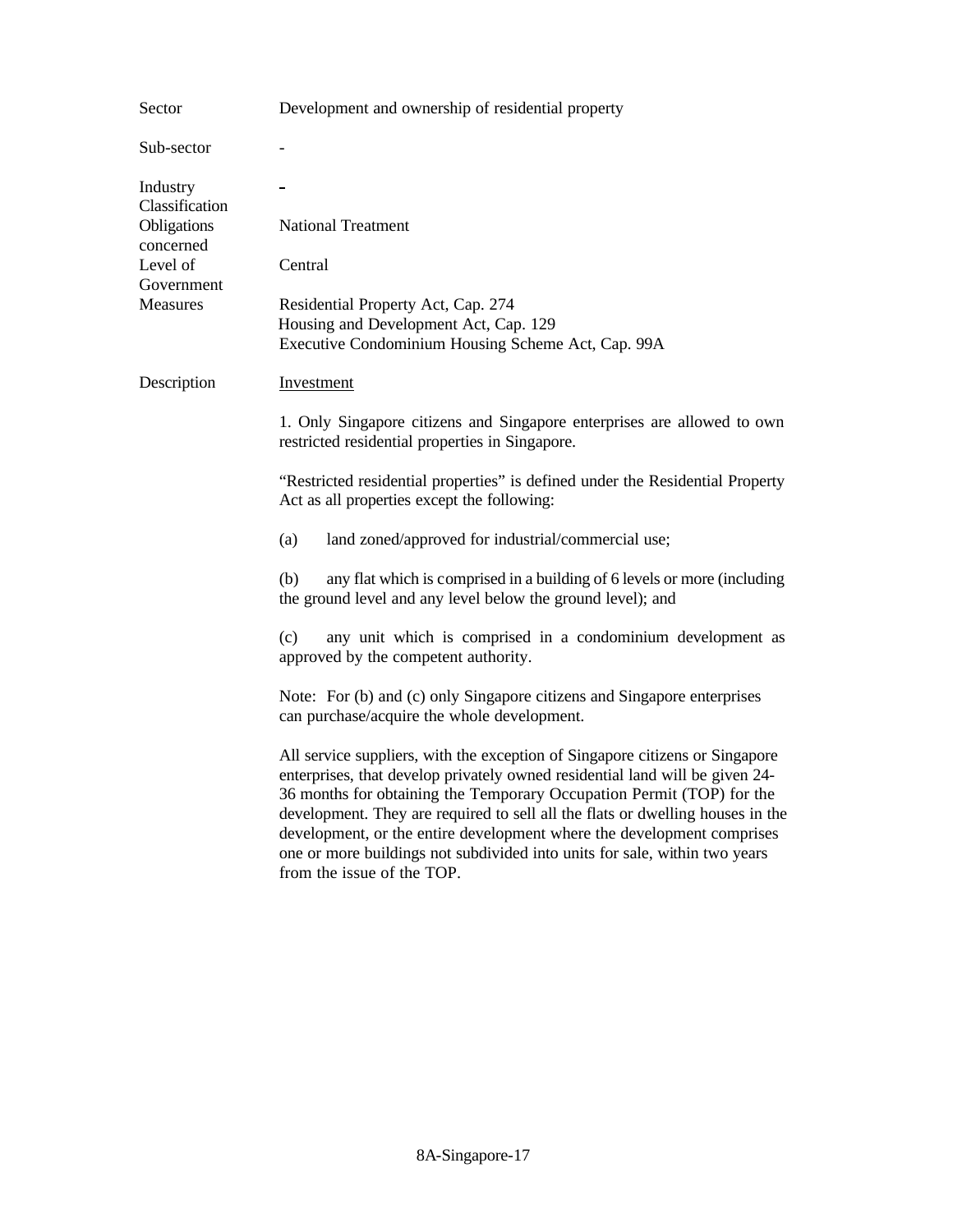All service suppliers, with the exception of Singapore citizens or Singapore enterprises, that develop state land parcels sold by the Government will be given up to 2 years after the issue of the TOP to sell all the flats or dwelling houses that are classified as restricted residential properties in the development, or the entire development where the development comprises one or more buildings not subdivided into units for sale. Description (continued)

> For the purposes of paragraph 1, "Singapore enterprises" are enterprises which are locally incorporated or organised and whose members and directors are composed solely of Singapore citizens.

> 2. Only Singapore citizens are allowed to own an apartment developed or owned by the Housing and Development Board (HDB). Singapore permanent residents who form part of a family nucleus and bodies corporate approved under the Housing and Development Act may own HDB apartments purchased in the secondary market.

Only Singapore citizens are allowed to own housing accommodation sold under the executive condominium scheme under the Executive Condominium Housing Scheme Act. Singapore permanent residents will be allowed to own Executive Condominiums after the expiry of a minimum occupation period as specified under the Executive Condominium Housing Scheme Act. Restrictions on foreign ownership of Executive Condominiums will be lifted 5 years after the expiry of the minimum occupation period.

HDB flats owned wholly by Singapore Permanent Residents may be vested in the Official Assignee on bankruptcy of the owners.

Phase-out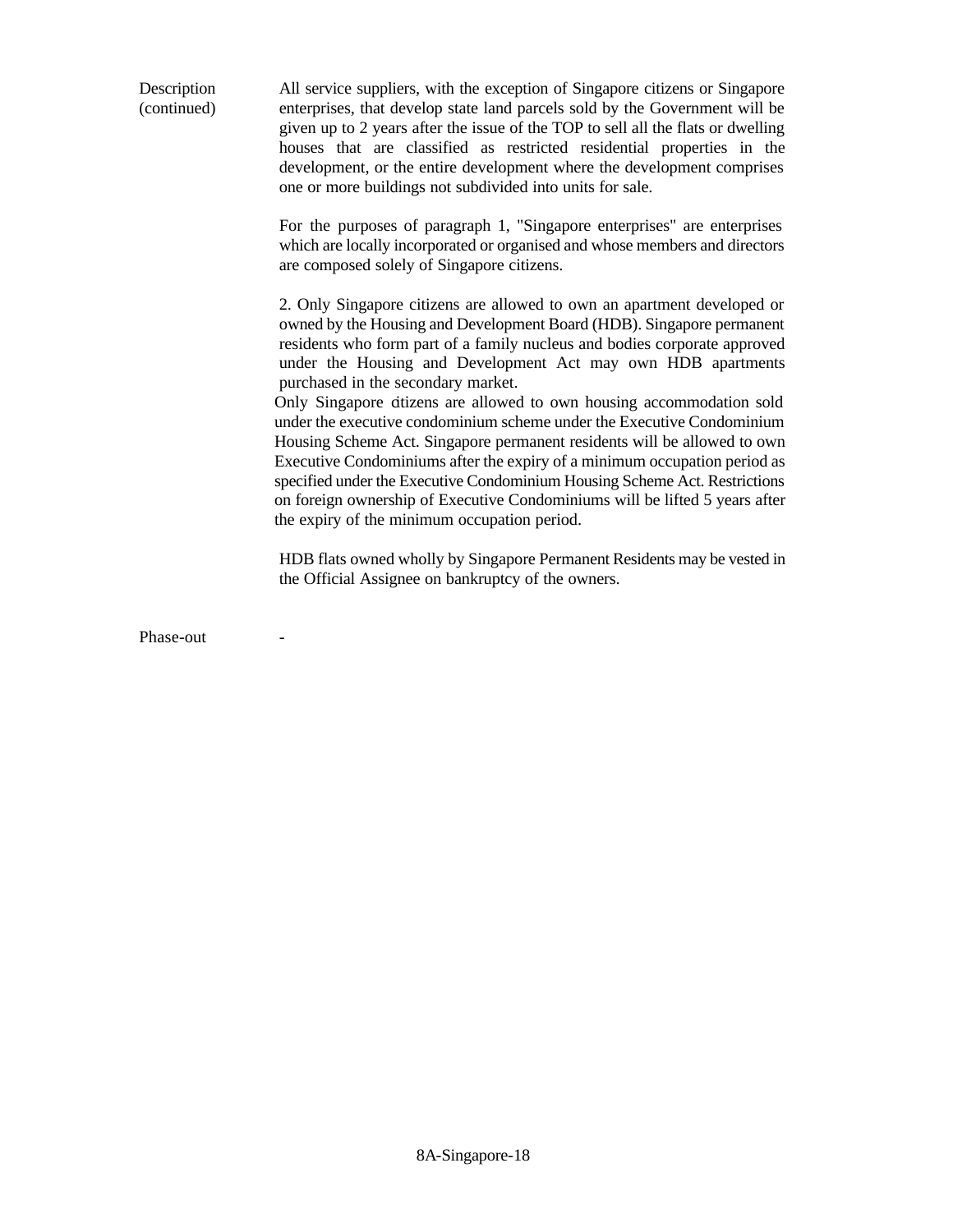| Sector                                                 | Ownership of residential and industrial property                                                                                                                                                            |
|--------------------------------------------------------|-------------------------------------------------------------------------------------------------------------------------------------------------------------------------------------------------------------|
| Sub-sector                                             |                                                                                                                                                                                                             |
| Industry<br>Classification<br>Obligations<br>concerned | <b>National Treatment</b>                                                                                                                                                                                   |
| Level of<br>Government                                 | Central                                                                                                                                                                                                     |
| <b>Measures</b>                                        | State Lands Act, Cap. 314<br>Housing and Development Act, Cap. 129<br>Jurong Town Corporation Act, Cap. 150                                                                                                 |
| Description                                            | Investment:                                                                                                                                                                                                 |
|                                                        | Only the purchase of apartments developed by Housing and Development Board<br>(HDB), including Executive Condominiums, may be subsidised.                                                                   |
|                                                        | Singapore citizens or permanent residents who are affected by relocation or<br>development measures will be given subsidies only for the purchase of apartments and<br>industrial estates developed by HDB. |
| Phase-out                                              |                                                                                                                                                                                                             |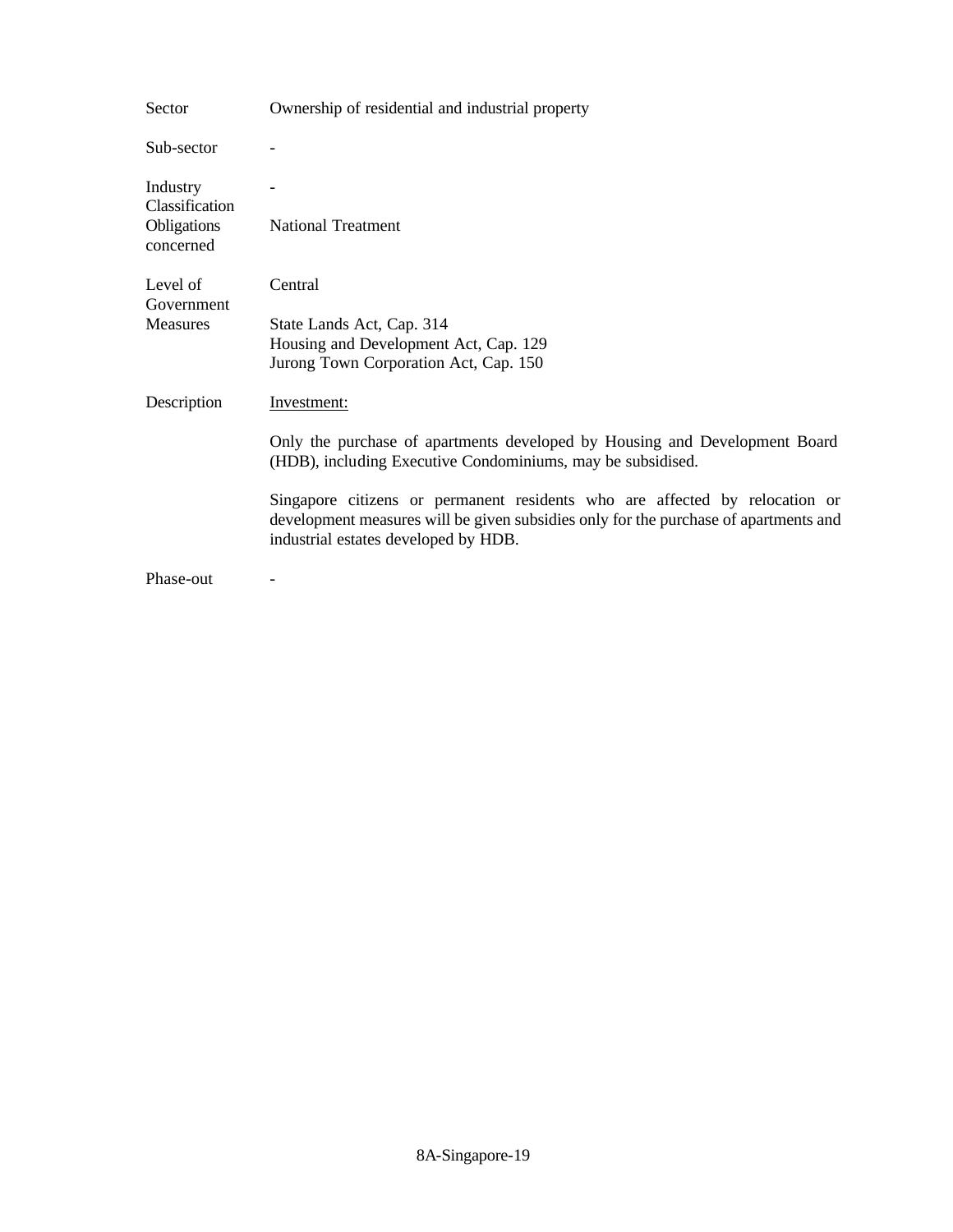| Sector                     | Development of residential, commercial and industrial properties                                                                                                                                                                                                                                                                                      |
|----------------------------|-------------------------------------------------------------------------------------------------------------------------------------------------------------------------------------------------------------------------------------------------------------------------------------------------------------------------------------------------------|
| Sub-sector                 |                                                                                                                                                                                                                                                                                                                                                       |
| Industry<br>Classification |                                                                                                                                                                                                                                                                                                                                                       |
| Obligations<br>concerned   | <b>Local Presence</b><br><b>Market Access</b>                                                                                                                                                                                                                                                                                                         |
| Level of<br>Government     | Central                                                                                                                                                                                                                                                                                                                                               |
| <b>Measures</b>            | This is an administrative measure and is inscribed in the conditions of tender for the<br>sale of State Land.                                                                                                                                                                                                                                         |
| Description                | Cross-Border Services:                                                                                                                                                                                                                                                                                                                                |
|                            | With the exception of residential properties with 4 units or less and projects given<br>conservation status, all developers of all residential, commercial, and industrial<br>properties on State Land sites sold by the Government are required to incorporate a<br>new company in Singapore solely to undertake the project of developing the site. |
|                            | For transparency purposes, all such developers must hold a controlling equity interest<br>in the company until a Temporary Occupation Permit (TOP) is issued by the<br>Commissioner of Building Control for the whole project.                                                                                                                        |
| Phase-out                  |                                                                                                                                                                                                                                                                                                                                                       |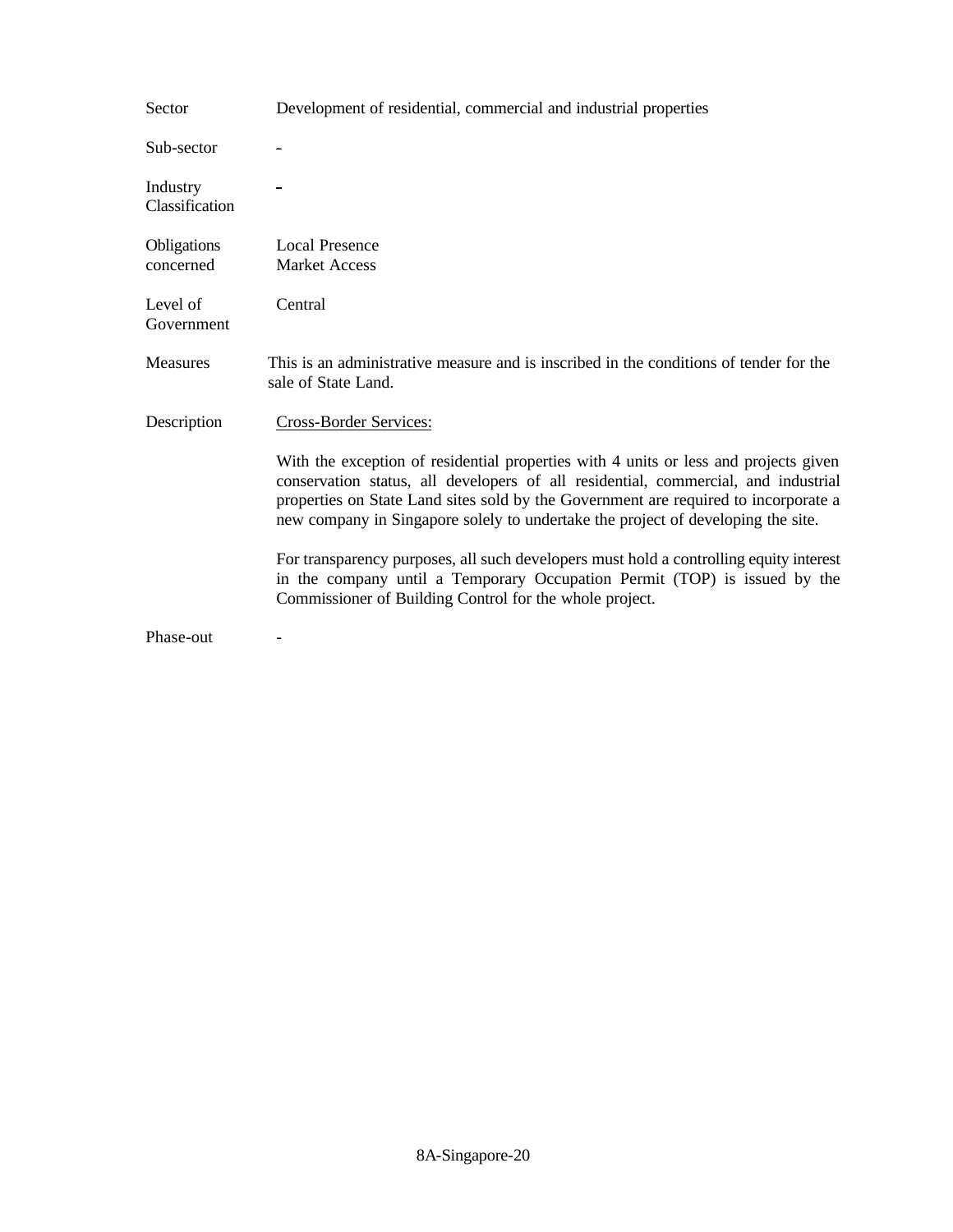| Sector                     | <b>Business Services</b>                                                                                                                                                                                                                                                                                                                          |
|----------------------------|---------------------------------------------------------------------------------------------------------------------------------------------------------------------------------------------------------------------------------------------------------------------------------------------------------------------------------------------------|
| Sub-sector                 | Testing, analytical, and certification services on animals, plants, and products<br>derived from animals and plants                                                                                                                                                                                                                               |
| Industry<br>Classification |                                                                                                                                                                                                                                                                                                                                                   |
| Obligations<br>concerned   | <b>Local Presence</b>                                                                                                                                                                                                                                                                                                                             |
| Level of                   | Central                                                                                                                                                                                                                                                                                                                                           |
| Government                 |                                                                                                                                                                                                                                                                                                                                                   |
| <b>Measures</b>            | Agri-Food and Veterinary Authority Act, Act 16 of 2000                                                                                                                                                                                                                                                                                            |
| Description                | Cross-Border Services:                                                                                                                                                                                                                                                                                                                            |
|                            | Only service suppliers with local presence shall be allowed to provide testing,<br>analytical, and certification services on animals, plants, and products derived from<br>animals and plants, that are physically present in Singapore, including where such<br>items are intended for import, export, and import for the purposes of re-export. |
| Phase-out                  |                                                                                                                                                                                                                                                                                                                                                   |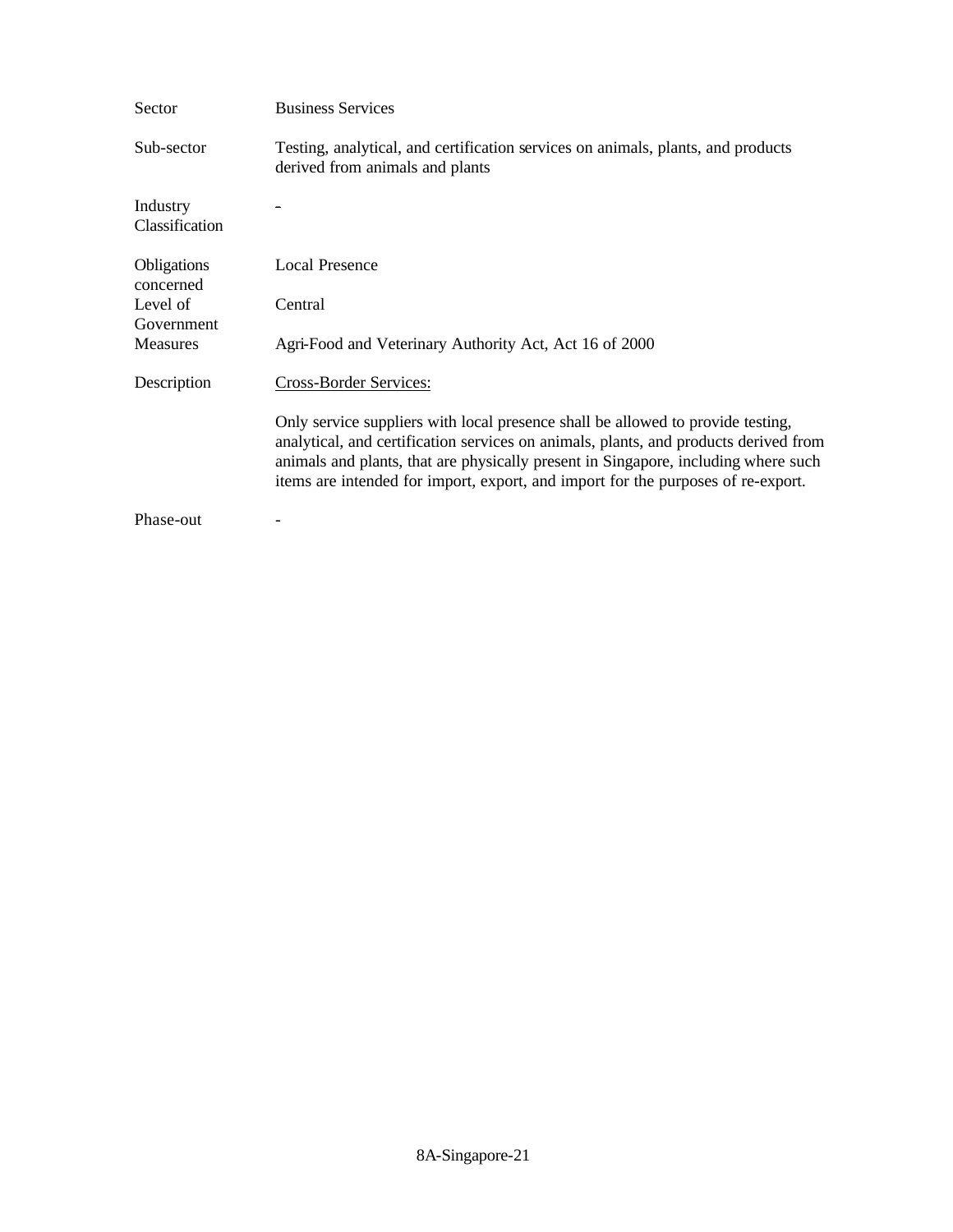| Sector                     | Business services n.e.c. – Investigation and security services                                                                                                                                                                                                                               |
|----------------------------|----------------------------------------------------------------------------------------------------------------------------------------------------------------------------------------------------------------------------------------------------------------------------------------------|
| Sub-sector                 | Private Investigation Services<br><b>Unarmed Guard Services</b>                                                                                                                                                                                                                              |
| Industry<br>Classification | CPC 87301, Investigation Services<br>CPC 87302, Security Consultation Services<br>CPC 87305 Guard Services (only applies to unarmed security guard services)                                                                                                                                 |
| Obligations<br>concerned   | <b>National Treatment</b><br><b>Most-Favored-Nation Treatment</b><br><b>Market Access</b><br>Senior Management and Board of Directors                                                                                                                                                        |
| Level of<br>Government     | Central                                                                                                                                                                                                                                                                                      |
| Measures                   | Private Investigation and Security Agencies Act, Cap. 249                                                                                                                                                                                                                                    |
| Description                | Cross-Border Services and Investment:                                                                                                                                                                                                                                                        |
|                            | Only Singapore citizens or permanent residents and Malaysian citizens can be employed<br>as security guards or as private investigators in enterprises providing private<br>investigation or security guard services. Foreigners can be involved in the administration<br>of the enterprise. |
|                            | All enterprises providing unarmed guard services are precluded from escorting cash-in<br>transit operations of S\$250,000 and above.                                                                                                                                                         |
|                            | Please also note Singapore's reservation for armed guard services in Annex II.                                                                                                                                                                                                               |
| Phase-out                  |                                                                                                                                                                                                                                                                                              |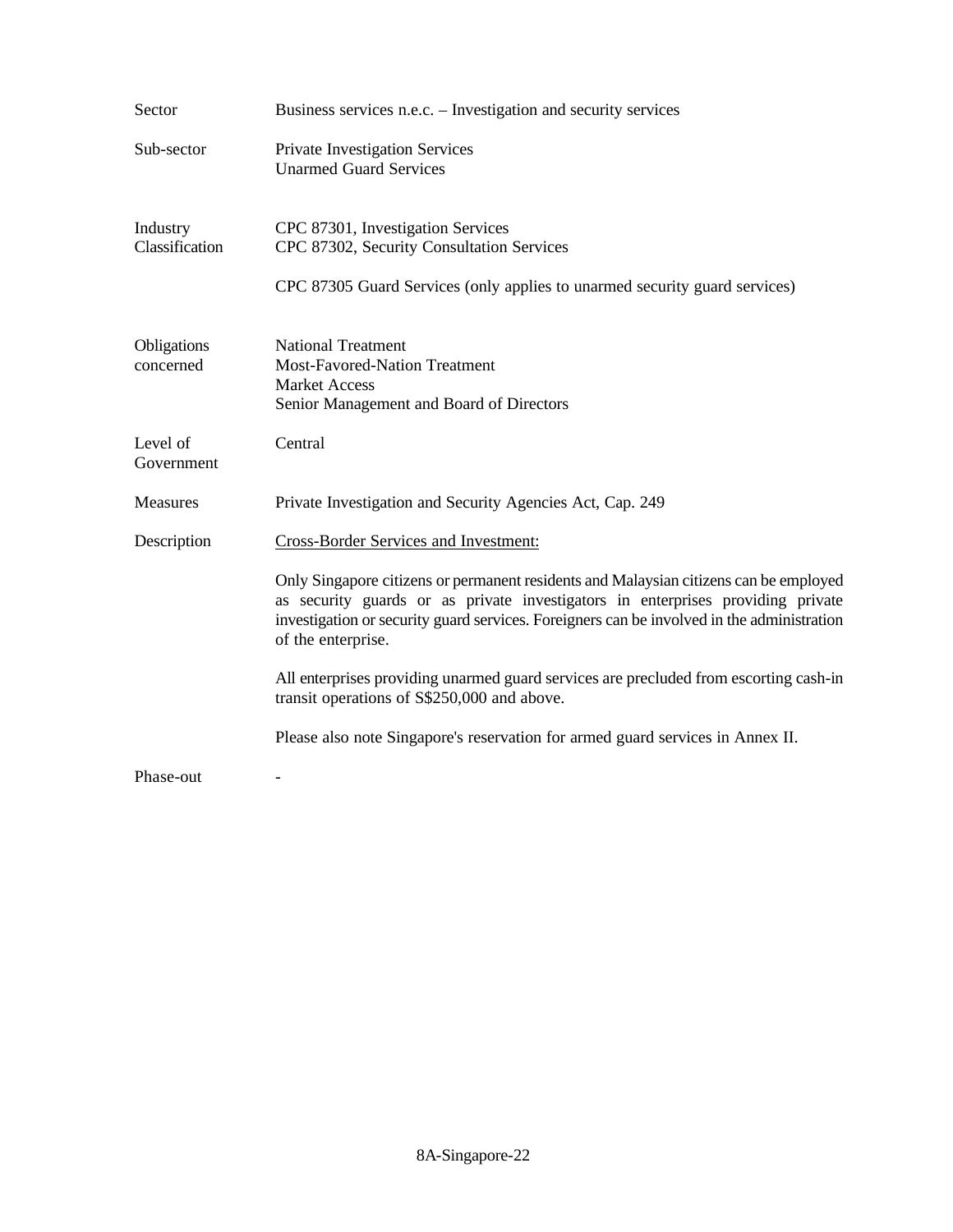| Sector                     | Community, Personal, and Social Services                                                                                                                                                                                                                                                     |
|----------------------------|----------------------------------------------------------------------------------------------------------------------------------------------------------------------------------------------------------------------------------------------------------------------------------------------|
| Sub-sector                 | Services of co-operative societies                                                                                                                                                                                                                                                           |
| Industry<br>Classification | CPC 959, Services furnished by membership organisations n.e.c. (only applies to<br>co-operative society services)                                                                                                                                                                            |
| Obligations<br>concerned   | <b>National Treatment</b><br>Senior Management and Board of Directors<br><b>Local Presence</b>                                                                                                                                                                                               |
| Level of<br>Government     | Central                                                                                                                                                                                                                                                                                      |
| Measures                   | Co-operative Societies Act, Cap. 62                                                                                                                                                                                                                                                          |
| Description                | <b>Cross-Border Services and Investment:</b>                                                                                                                                                                                                                                                 |
|                            | Only service suppliers with local presence can be registered under the Co-operative<br>Societies Act. Registration allows a co-operative society to be exempt from taxation<br>measures applicable to other enterprises.                                                                     |
|                            | As a general rule, only Singapore citizens are allowed to hold office or be a member of<br>the management committee of a co-operative society. Foreigners may be allowed to hold<br>office or be a member of the management committee of a co-operative society, on a<br>case-by-case basis. |
|                            | A person who is not a Singapore citizen can form and join a co-operative society if he or<br>she is resident in Singapore.                                                                                                                                                                   |
|                            | A foreign co-operative society may be allowed to acquire the shares of a Singapore co-<br>operative society, on a case by case basis.                                                                                                                                                        |
| Phase-out                  |                                                                                                                                                                                                                                                                                              |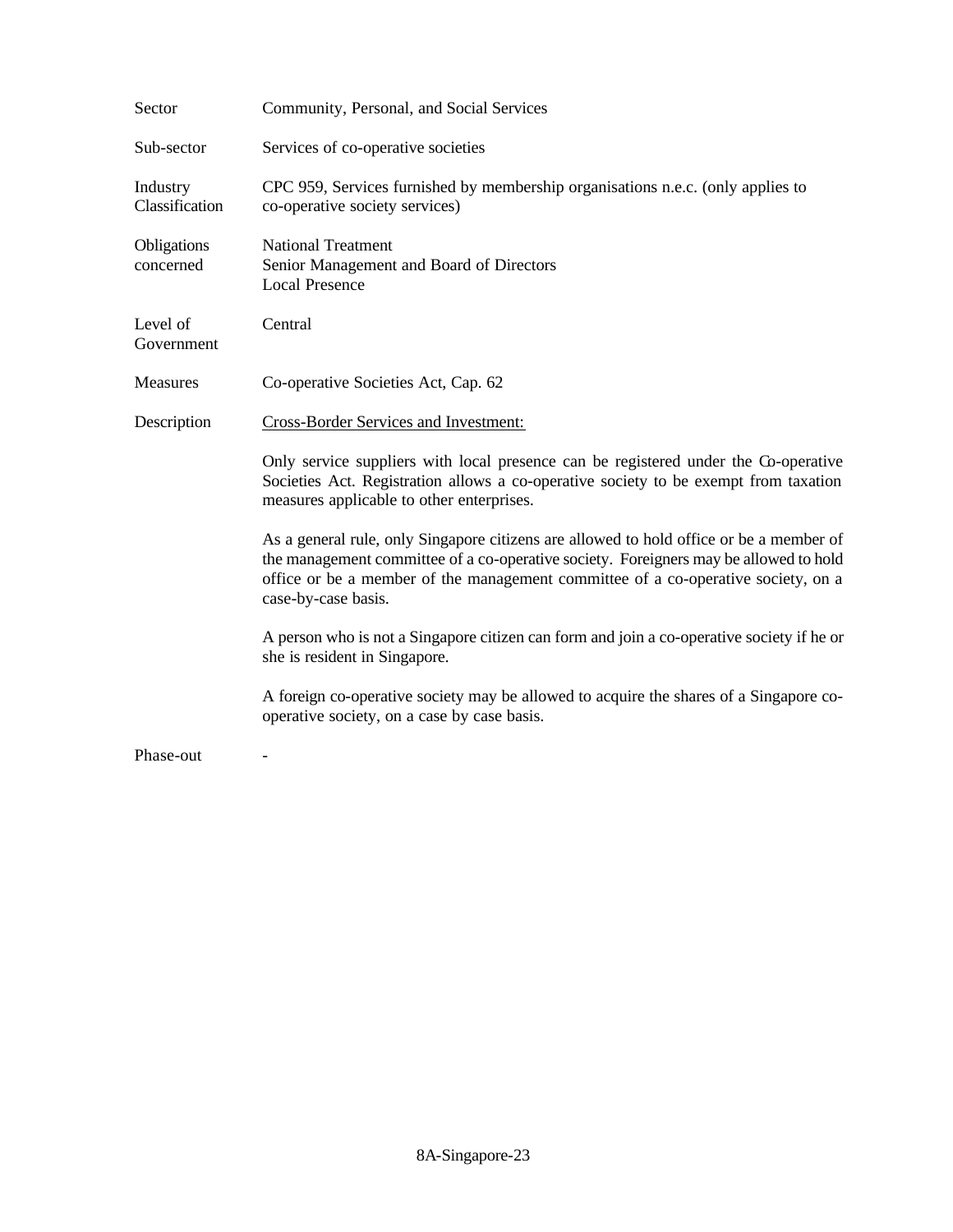| Sector                     | Community, Social, and Personal Services                                                                                       |
|----------------------------|--------------------------------------------------------------------------------------------------------------------------------|
| Sub-sector                 | Services furnished by trade unions                                                                                             |
| Industry<br>Classification | CPC 952, Services furnished by trade unions                                                                                    |
| Obligations<br>concerned   | <b>Local Presence</b><br>Senior Management and Board of Directors                                                              |
| Level of<br>Government     | Central                                                                                                                        |
| Measures                   | Trade Unions Act, Cap. 333                                                                                                     |
| Description                | Cross-Border Services and Investment:                                                                                          |
|                            | Only service suppliers with local presence can register as a trade union and provide<br>trade union services within Singapore. |
|                            | Office-bearers of a trade union must be Singapore citizens.                                                                    |
| Phase-out                  |                                                                                                                                |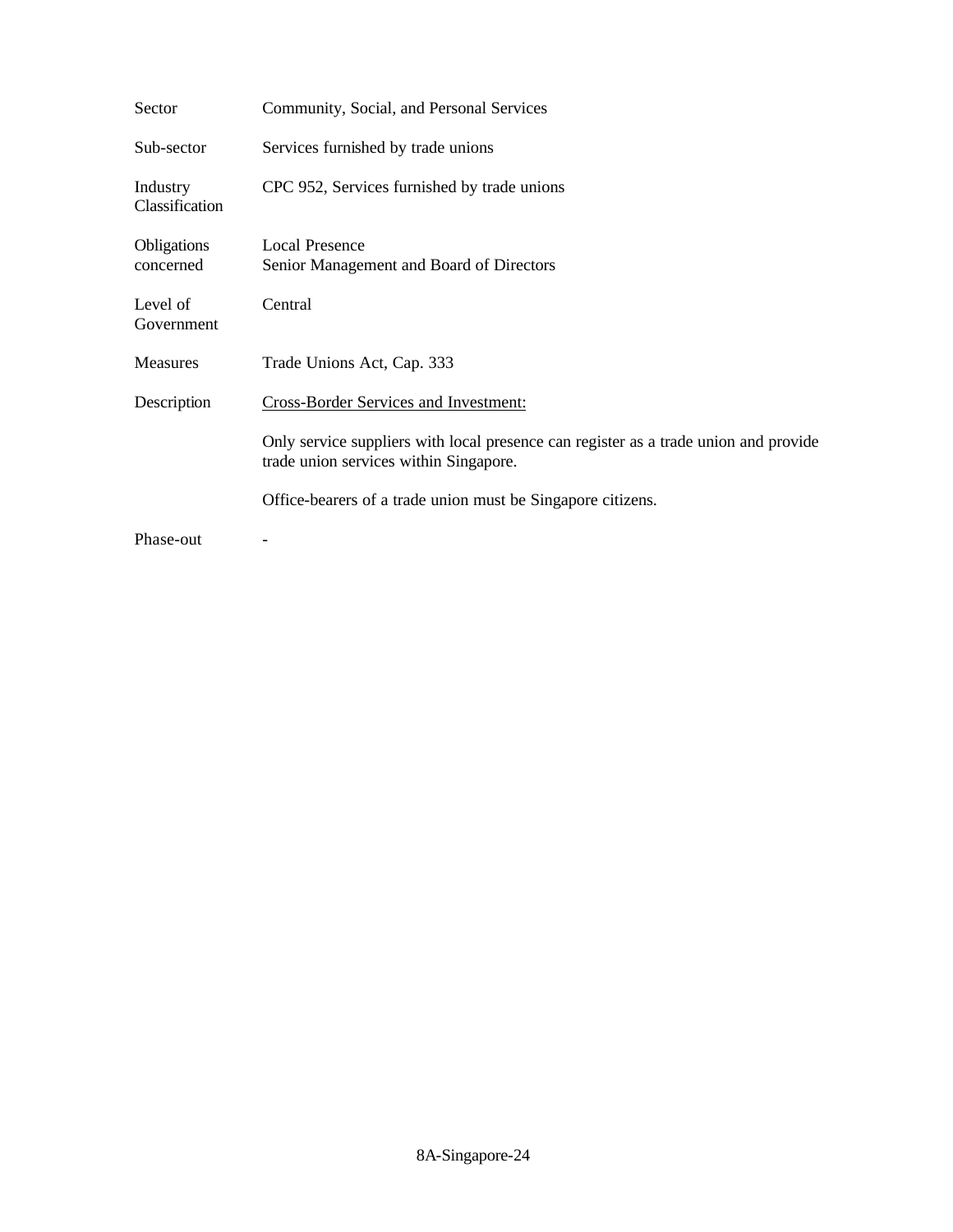| Sector                     | <b>Education Services</b>                                                                                           |
|----------------------------|---------------------------------------------------------------------------------------------------------------------|
| Sub-sector                 | Higher Education Services in relation to the training of doctors                                                    |
| Industry<br>Classification | CPC 92390, Other Higher Education Services                                                                          |
|                            | (Only applies to Higher Education Services in relation to the training of doctors)                                  |
| Obligations<br>concerned   | <b>National Treatment</b>                                                                                           |
| Level of<br>Government     | Central                                                                                                             |
| Measures                   | Administrative                                                                                                      |
| Description                | Investment:                                                                                                         |
|                            | Only local universities are allowed to operate undergraduate or graduate programmes for<br>the training of doctors. |
|                            | Local universities are universities which are established pursuant to an Act of Parliament.                         |
| Phase-out                  |                                                                                                                     |

Sector Health and Social Services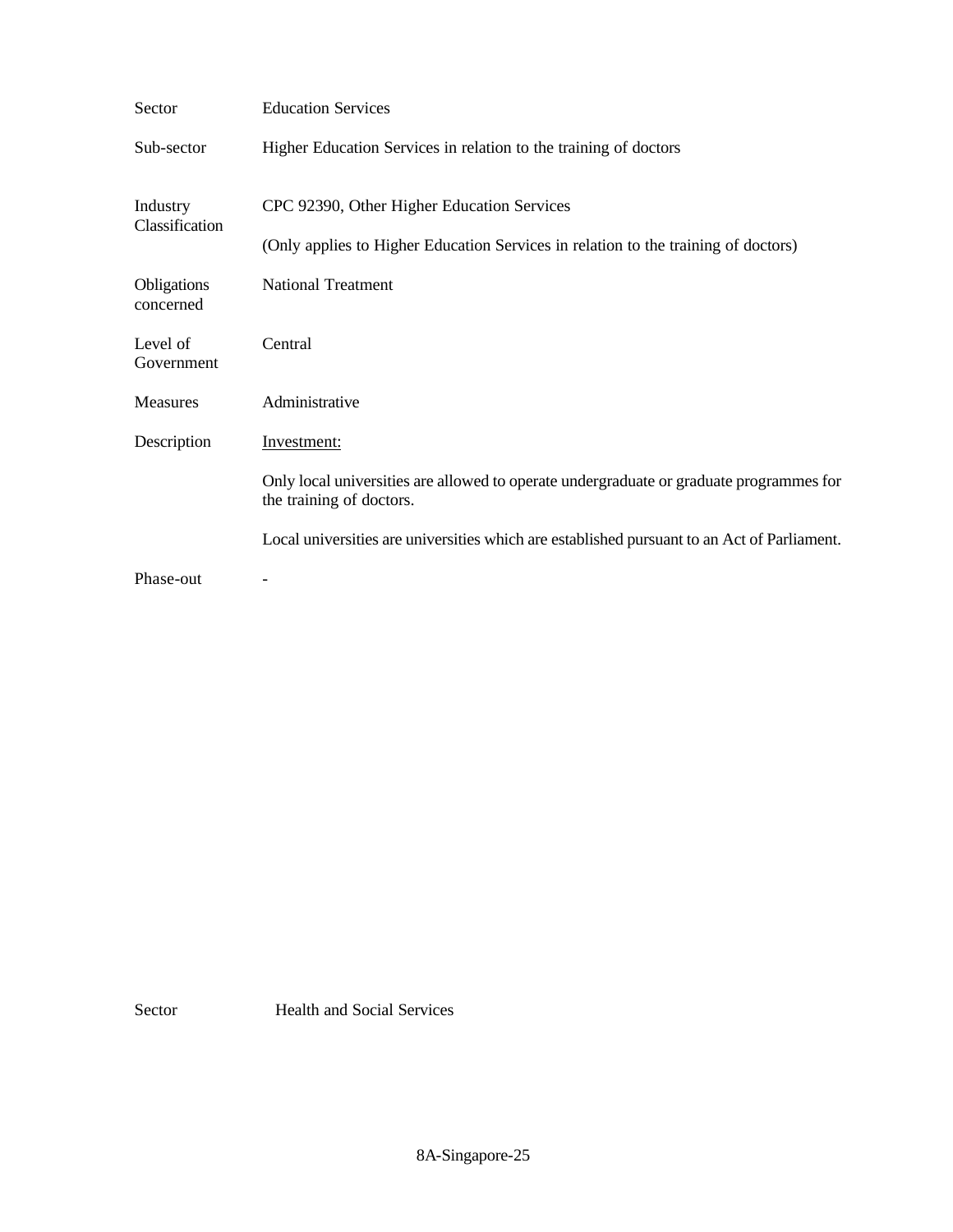| Sub-sector                 | <b>Contact Lens Practitioners</b>                                                                                                                              |
|----------------------------|----------------------------------------------------------------------------------------------------------------------------------------------------------------|
|                            | Deliveries and related services, nursing services, physiotherapeutic and para-<br>medical services (only for nursing and midwife services)                     |
| Industry<br>Classification | CPC 93191, Deliveries and related services, nursing services, physiotherapeutic<br>and para-medical services<br>(Only applies to nursing and midwife services) |
| Obligations<br>concerned   | <b>Local Presence</b>                                                                                                                                          |
| Level of<br>Government     | Central                                                                                                                                                        |
| <b>Measures</b>            | Nurses and Midwives Act, Cap. 209<br>Contact Lens Practitioner Act, Cap. 53A                                                                                   |
| Description                | Cross-Border Services:                                                                                                                                         |
|                            | <b>Contact Lens Practitioners</b>                                                                                                                              |
|                            | Only persons who are resident in Singapore are allowed to be contact lens<br>practitioners.                                                                    |
|                            | <b>Nurses and Midwives</b>                                                                                                                                     |
|                            | Only persons who are registered with the Singapore Nursing Board and resident in<br>Singapore are allowed to provide nursing or midwife services.              |
| Phase-out                  |                                                                                                                                                                |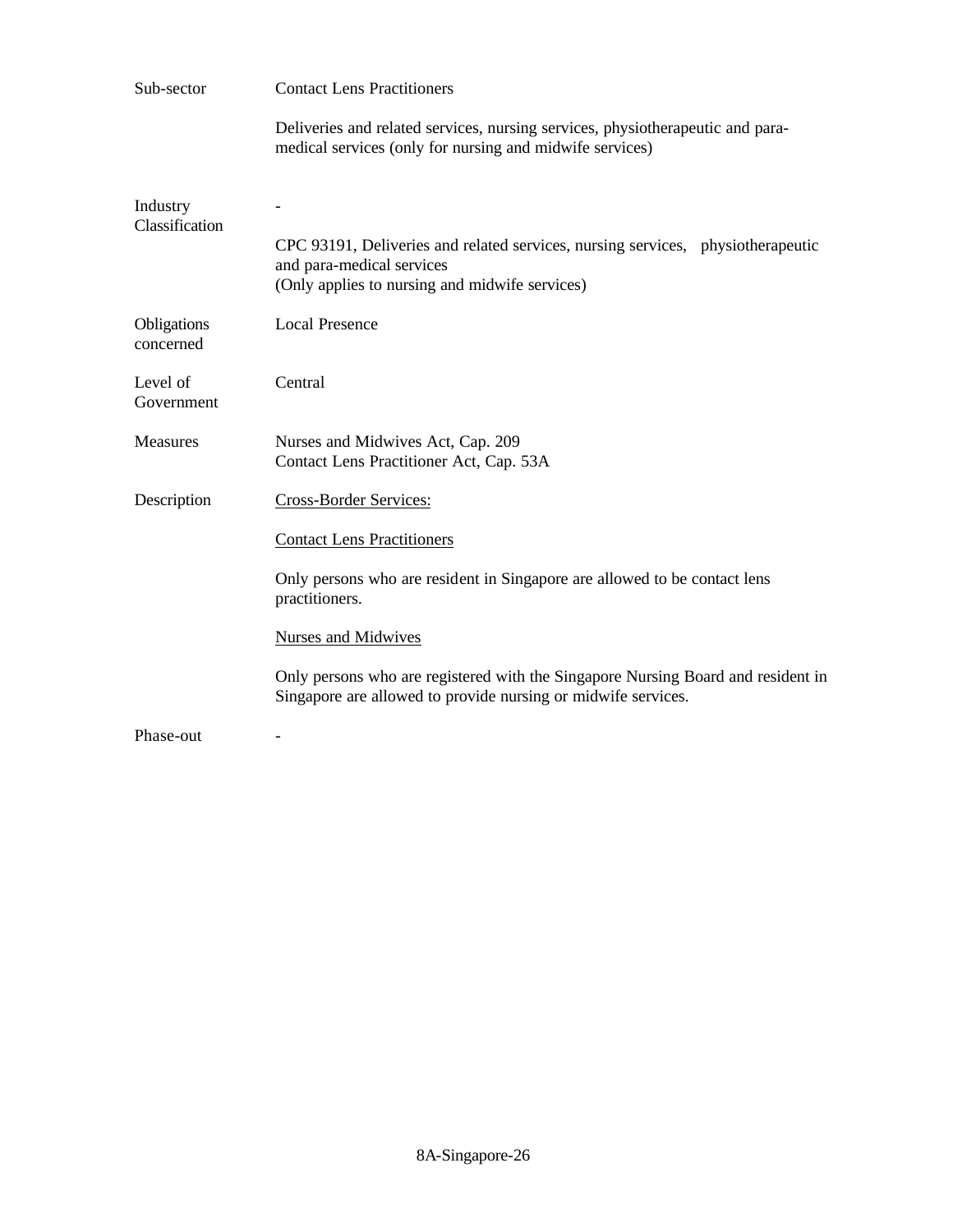| Sector                     | <b>Health and Social Services</b>                                                                                                                                                                                       |
|----------------------------|-------------------------------------------------------------------------------------------------------------------------------------------------------------------------------------------------------------------------|
| Sub-sector                 | <b>Medical Services</b>                                                                                                                                                                                                 |
| Industry<br>Classification | CPC 9312, Medical Services                                                                                                                                                                                              |
| Obligations<br>concerned   | <b>National Treatment</b><br><b>Local Presence</b>                                                                                                                                                                      |
| Level of<br>Government     | Central                                                                                                                                                                                                                 |
| Measures                   | Medical Registration Act, Cap. 174                                                                                                                                                                                      |
| Description                | Cross-Border Services:                                                                                                                                                                                                  |
|                            | Only persons who are registered with the Singapore Medical Council and resident<br>in Singapore can provide medical services.                                                                                           |
|                            | A person seeking to be registered with the Singapore Medical Council who is not a<br>Singapore citizen will have to complete 6 years of conditional registration before<br>he or she is eligible for full registration. |
| Phase-out                  |                                                                                                                                                                                                                         |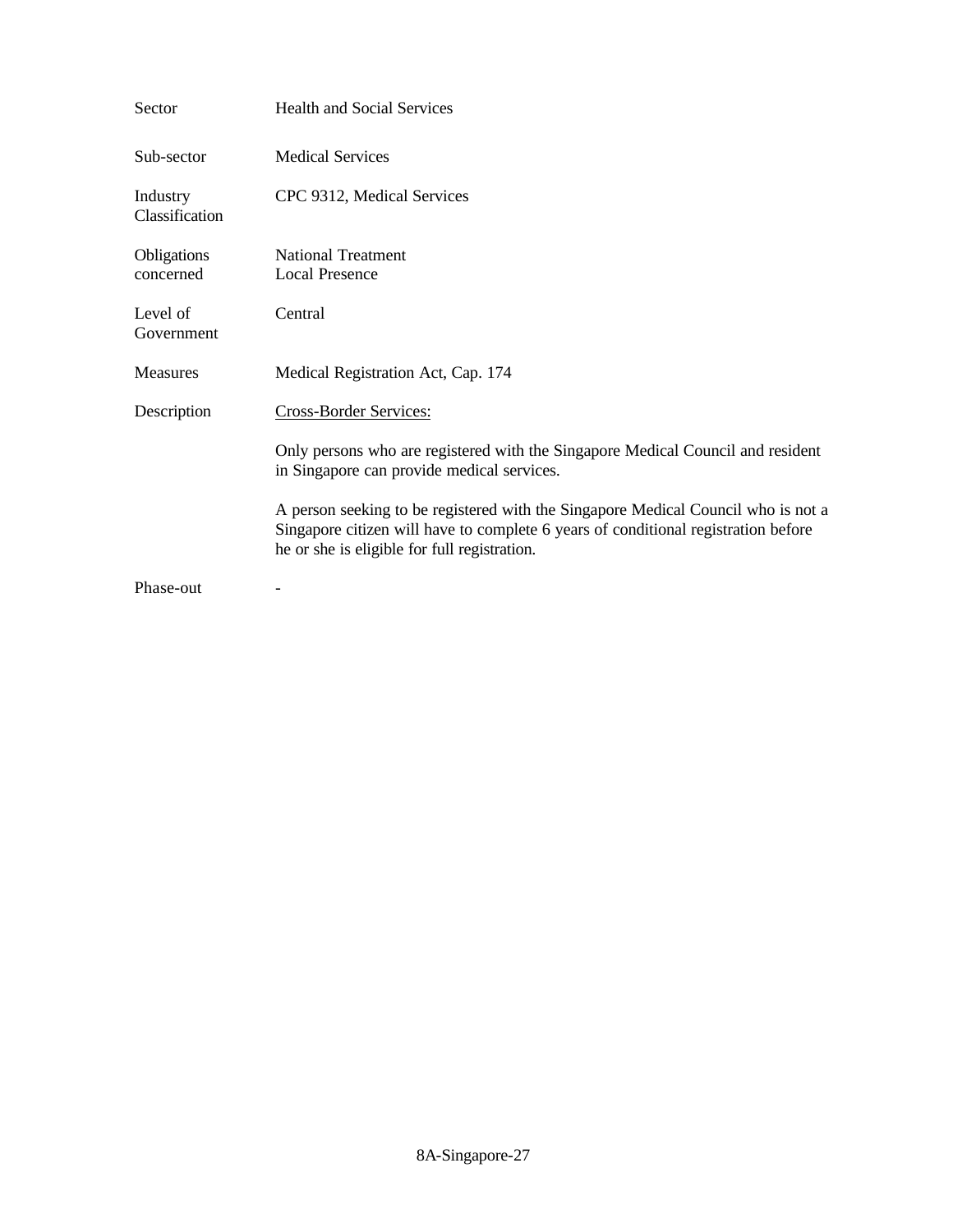| Sector                     | <b>Health and Social Services</b>                                                                                                                                                       |
|----------------------------|-----------------------------------------------------------------------------------------------------------------------------------------------------------------------------------------|
| Sub-sector                 | <b>Pharmacy Services</b>                                                                                                                                                                |
| Industry<br>Classification |                                                                                                                                                                                         |
| Obligations<br>concerned   | <b>Local Presence</b>                                                                                                                                                                   |
| Level of<br>Government     | Central                                                                                                                                                                                 |
| <b>Measures</b>            | Pharmacists Registration Act, Cap. 230<br>Medicines Act, Cap. 176                                                                                                                       |
| Description                | <b>Cross-Border Services:</b>                                                                                                                                                           |
|                            | Only persons who are registered with the Singapore Pharmacy Board and resident<br>in Singapore are allowed to provide pharmacy services.                                                |
|                            | Only Singapore registered pharmacists (apart from medical professionals) can<br>prepare, dispense, assemble or sell medicinal products as defined under the<br>Medicines Act, Cap. 176. |
| Phase-out                  |                                                                                                                                                                                         |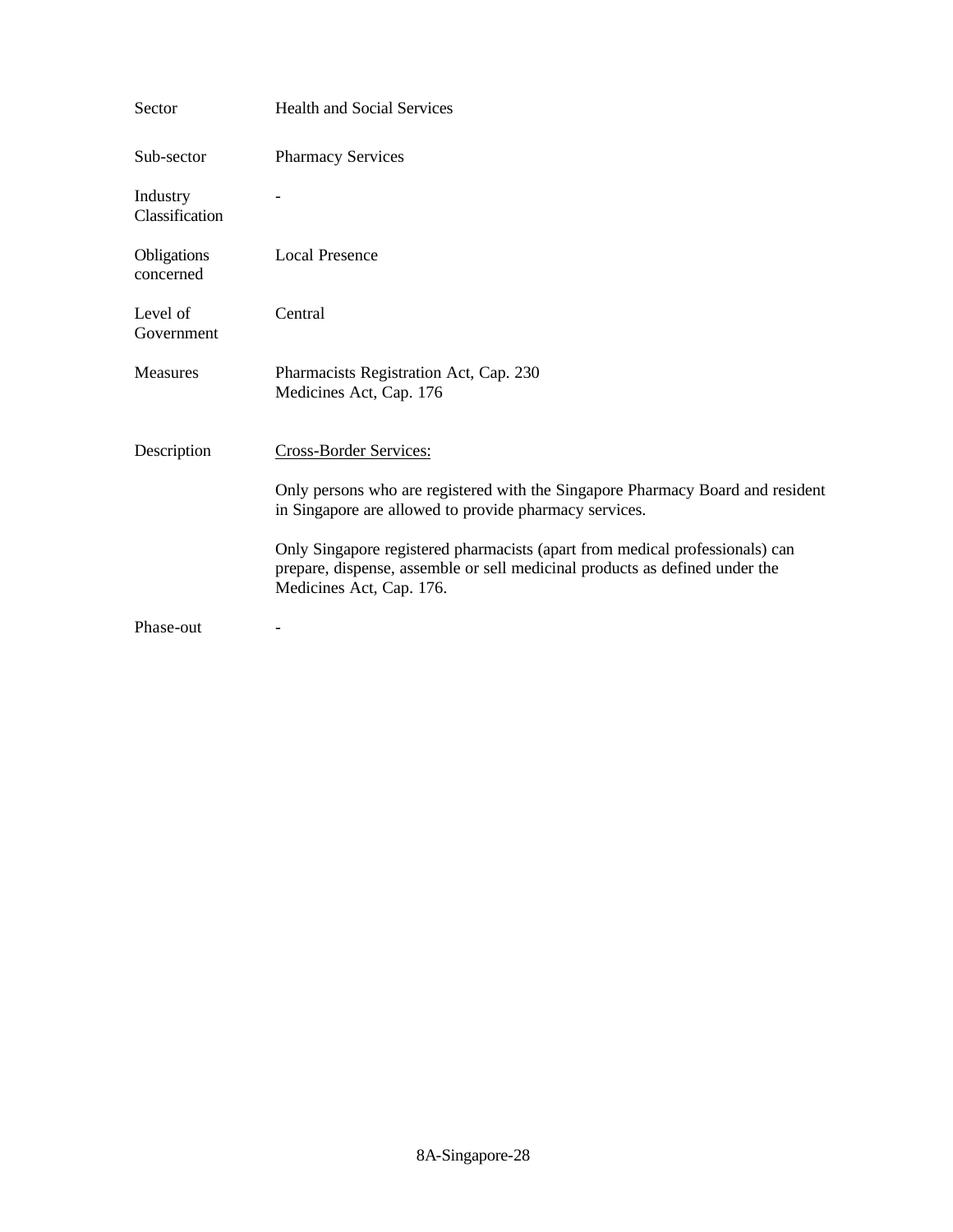| Sector                          | Import, export, and trading services                                                                                                                                       |
|---------------------------------|----------------------------------------------------------------------------------------------------------------------------------------------------------------------------|
| Sub-sector                      |                                                                                                                                                                            |
| Industry<br>Classification      |                                                                                                                                                                            |
| <b>Obligations</b><br>concerned | <b>Local Presence</b>                                                                                                                                                      |
| Level of<br>Government          | Central                                                                                                                                                                    |
| <b>Measures</b>                 | Regulation of Imports and Exports Act, Cap. 272 A<br>Regulation of Imports and Exports Regulation, Cap. 272A, Regulations 1                                                |
| Description                     | <b>Cross-Border Services:</b>                                                                                                                                              |
|                                 | Only enterprises with local presence are allowed to apply for import/export<br>permits, certificates of origin, or other trade documents from the relevant<br>authorities. |
| Phase-out                       |                                                                                                                                                                            |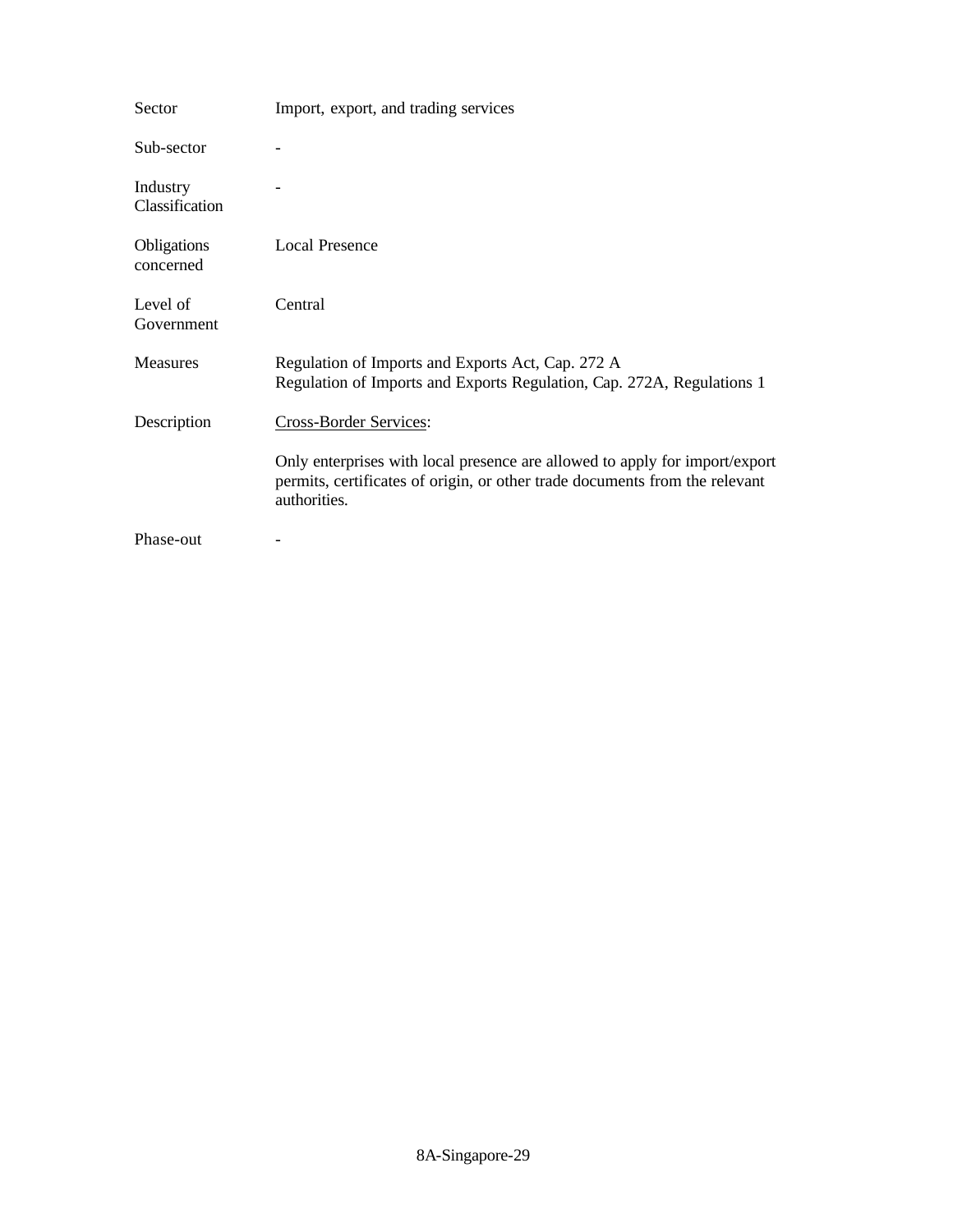| Sector                     | Manufacturing and services incidental to manufacturing                                                                                                                                                                                                                                                                                        |
|----------------------------|-----------------------------------------------------------------------------------------------------------------------------------------------------------------------------------------------------------------------------------------------------------------------------------------------------------------------------------------------|
| Sub-sector                 |                                                                                                                                                                                                                                                                                                                                               |
| Industry<br>Classification |                                                                                                                                                                                                                                                                                                                                               |
| Obligations<br>concerned   | <b>National Treatment</b><br><b>Performance Requirements</b><br><b>Most-Favored-Nation Treatment</b>                                                                                                                                                                                                                                          |
| Level of<br>Government     | Central                                                                                                                                                                                                                                                                                                                                       |
| Measures                   | Control of Manufacture Act, Cap. 57                                                                                                                                                                                                                                                                                                           |
| Description                | <b>Cross-Border Services and Investment:</b>                                                                                                                                                                                                                                                                                                  |
|                            | The manufacture of the following products, and services incidental to the<br>manufacture of these products, in Singapore, may be subject to certain restrictions<br>which are inconsistent with the National and Most-Favored-Nation Treatment<br>obligations of article 15.4 and the Performance Requirements obligation of article<br>15.8: |
|                            | (a) Beer and stout;<br>(b) Cigars;<br>(c) Drawn steel products;<br>(d) Chewing gum, bubble gum, dental chewing gum, or any like substance;<br>(e) Cigarettes; and<br>(f) Matches.                                                                                                                                                             |
| Phase out                  |                                                                                                                                                                                                                                                                                                                                               |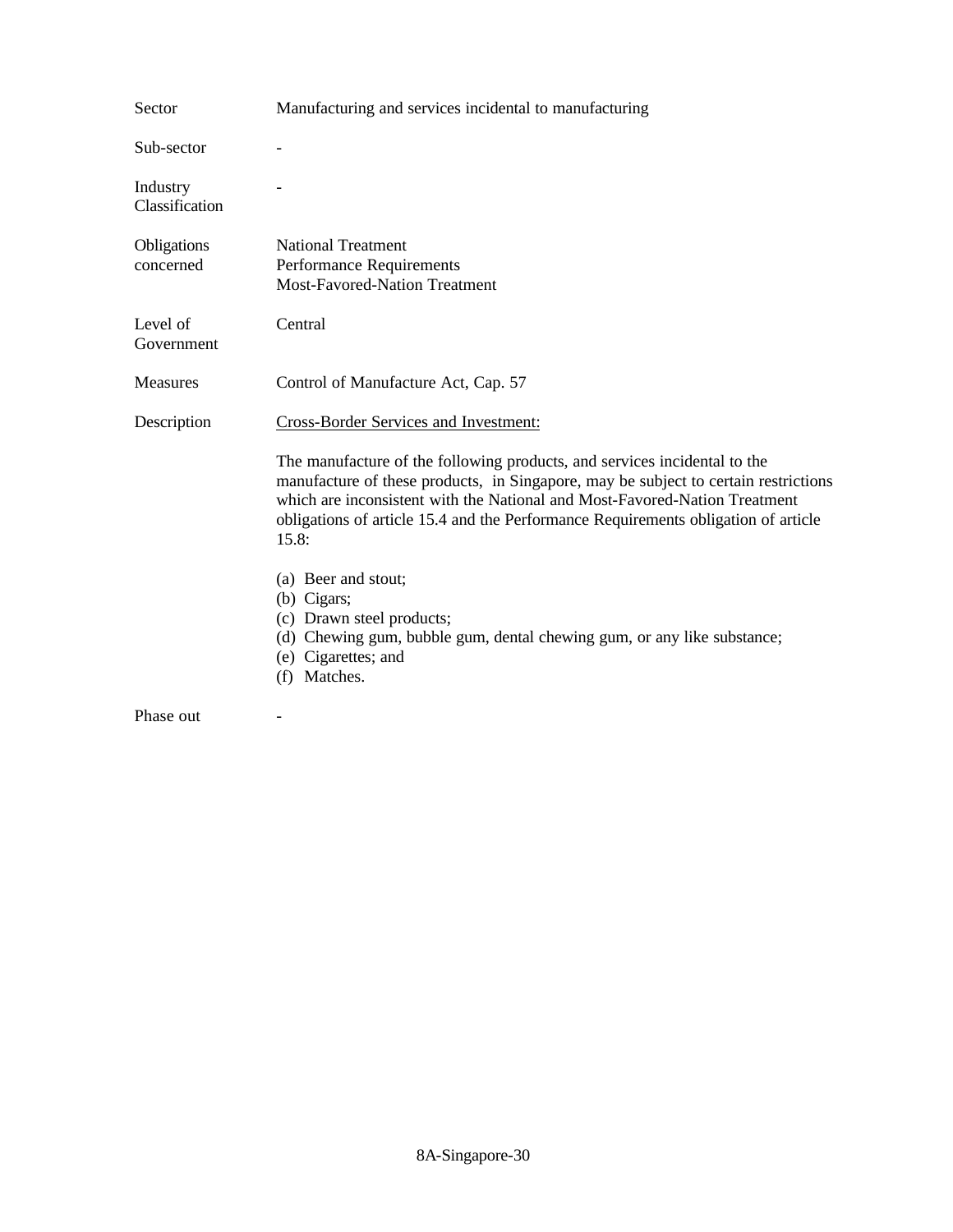| Sector                                                 | Post and Telecommunications Services                                                                                                                                                                                                                                                                                                                                                                                                                                                                                                |
|--------------------------------------------------------|-------------------------------------------------------------------------------------------------------------------------------------------------------------------------------------------------------------------------------------------------------------------------------------------------------------------------------------------------------------------------------------------------------------------------------------------------------------------------------------------------------------------------------------|
| Sub-sector                                             | Postal Services (see Description)                                                                                                                                                                                                                                                                                                                                                                                                                                                                                                   |
| Industry<br>Classification<br>Obligations<br>concerned | <b>National Treatment</b><br><b>Market Access</b><br><b>Local Presence</b><br><b>Performance Requirements</b>                                                                                                                                                                                                                                                                                                                                                                                                                       |
| Level of<br>Government<br>Measures                     | Central<br>Postal Services Act, Cap. 237A                                                                                                                                                                                                                                                                                                                                                                                                                                                                                           |
| Description                                            | <b>Cross-Border Services and Investment:</b>                                                                                                                                                                                                                                                                                                                                                                                                                                                                                        |
|                                                        | (a) Only Singapore Post Pte. Ltd. is allowed to convey letters and postcards and<br>perform all incidental services of receiving, collecting, sending, dispatching, and<br>delivering of letters and postcards.                                                                                                                                                                                                                                                                                                                     |
|                                                        | A letter is defined as any written or printed communication in the nature of<br>current and personal correspondence. Current correspondence refers to daily<br>correspondence between individuals and organisations, while personal<br>correspondence refers to any correspondence that is addressed to any person,<br>company, or organisation by name or designation. A postcard means a card<br>recognised as a postcard in accordance with the terms of the Convention<br>regulating the affairs of the Universal Postal Union. |
|                                                        | (b) Paragraph (a) of this reservation does not apply to express letter services, which is<br>defined as a local or an international express letter service or both. This service is<br>administered under the Telecommunications (Class License for Postal Services)<br>Regulations 1997.                                                                                                                                                                                                                                           |
|                                                        | Local express letters must be delivered and received in the same working day, and<br>charges must be more than S\$1 per item or 3 times Singapore Post's postage for a<br>20 gram non-express letter, whichever is higher.                                                                                                                                                                                                                                                                                                          |
|                                                        | An outgoing international express letter must be delivered faster than Singapore<br>Post's published delivery standards for outgoing (non-express) airmail letters and<br>must have a price which is at least 3 times higher than Singapore Post's non-express<br>rate for a 20 gram airmail letter to the same country of destination.                                                                                                                                                                                             |
|                                                        | Incoming international express letters must be delivered by the same working day.                                                                                                                                                                                                                                                                                                                                                                                                                                                   |
|                                                        | For the purposes of this reservation, a working day is defined as: 1) Mondays to<br>Fridays, 8am to 5pm; or (2) Saturday 8am to 1pm. Sundays and public holidays are<br>not working days.                                                                                                                                                                                                                                                                                                                                           |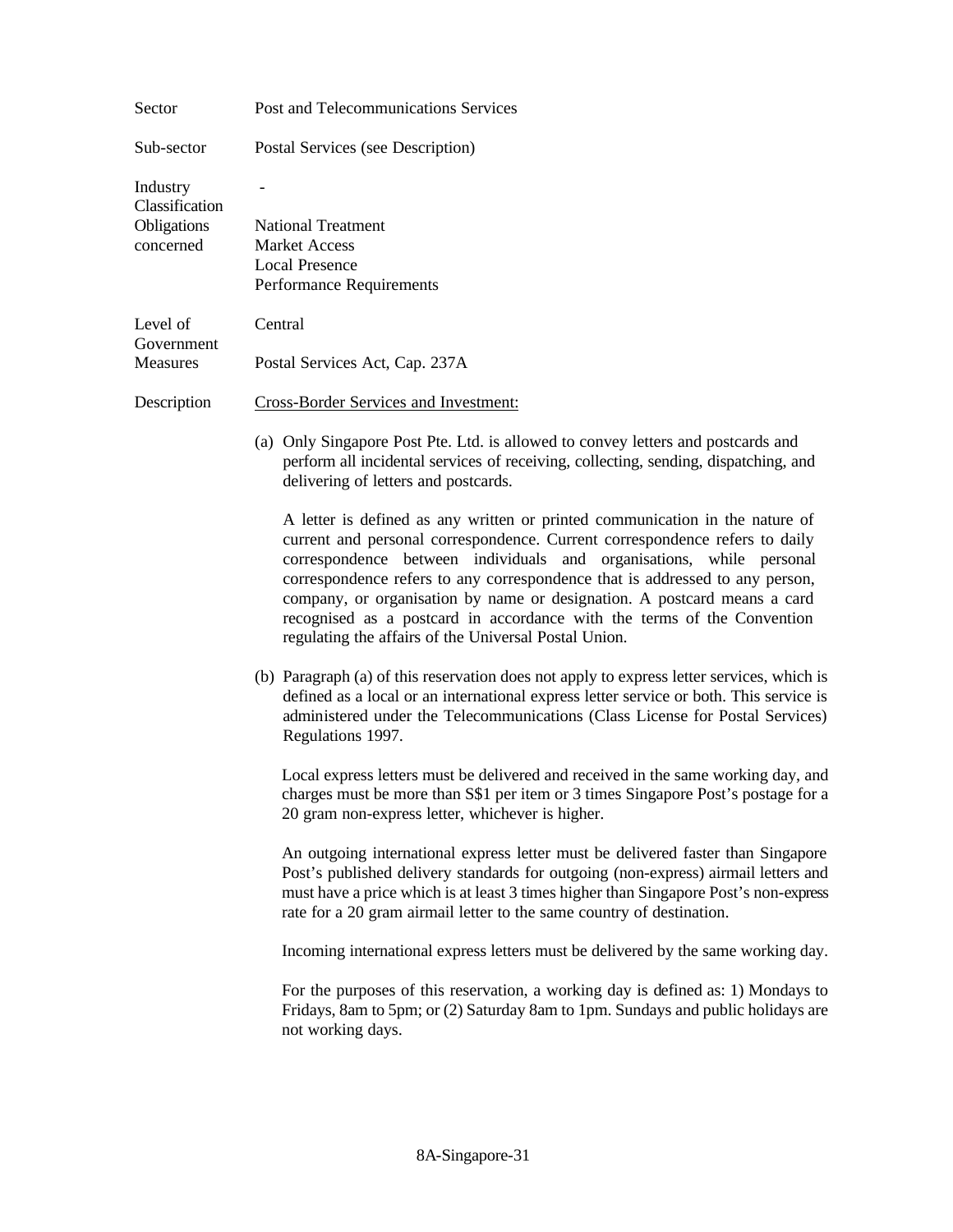## **Description** (continued) (c) Service suppliers providing express letter services must have a local presence in Singapore.

- (d) For the purposes of clarity, express delivery services are not covered by paragraph (a) of this reservation. Express delivery services means –
	- (i) the expedited collection, transport and delivery of documents, printed matter, parcels and/or other goods, while tracking the location of, and maintaining control over, such items throughout the supply of the services. Express delivery services involving letters must meet the standards of express letter services stated in paragraph (b) and (c); and
	- (ii) services provided in connection therewith, including, but not limited to, customsrelated services and logistics services for the purposes of providing express delivery services.

Express delivery services may also include collection from an address designated by the sender; release upon signature; guarantee of delivery within a specified time; use of electronic and/or other advanced technologies; and ability of the sender to confirm delivery. Express delivery services does not include (1) air transport services (2) services supplied in the exercise of government authority; and (3) maritime transport services.

(e) Singapore Post Pte Ltd is prohibited from using revenues from the provision of services described in paragraph (a) to cross-subsidise in an anti-competitive manner the price of services described in paragraph (b).

Phase-out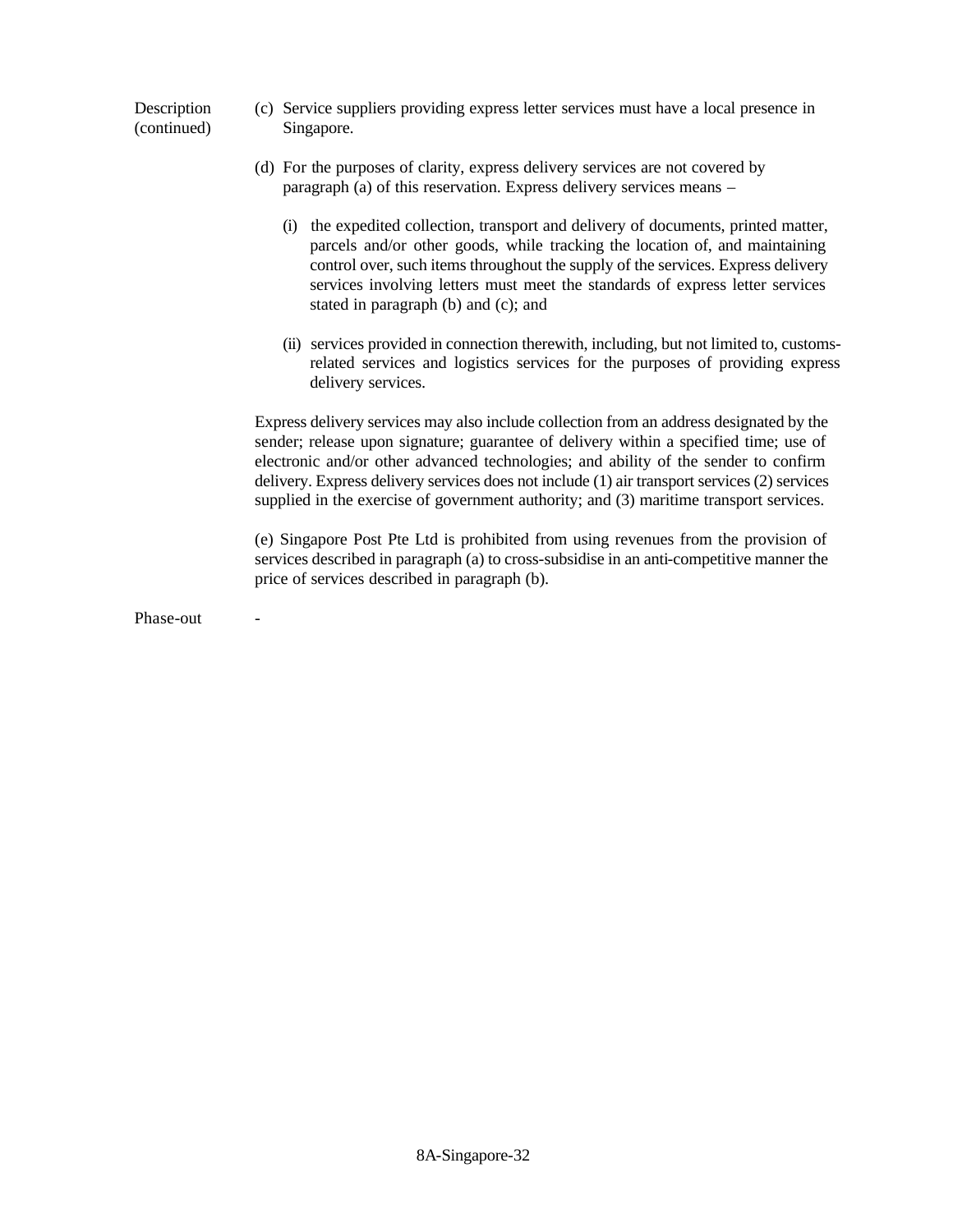| Sector                     | Post and Telecommunications Services                                                                                                                                                                                                                                                                                                              |
|----------------------------|---------------------------------------------------------------------------------------------------------------------------------------------------------------------------------------------------------------------------------------------------------------------------------------------------------------------------------------------------|
| Sub-sector                 | <b>Telecommunications Services</b>                                                                                                                                                                                                                                                                                                                |
| Industry<br>Classification |                                                                                                                                                                                                                                                                                                                                                   |
| Obligations<br>concerned   | <b>Local Presence</b><br><b>Market Access</b>                                                                                                                                                                                                                                                                                                     |
| Level of<br>Government     | Central                                                                                                                                                                                                                                                                                                                                           |
| Measures                   | Info-communications Development Authority of Singapore Act, Cap. 137A<br>Telecommunications Act, Cap. 323                                                                                                                                                                                                                                         |
| Description                | Cross-Border Services:                                                                                                                                                                                                                                                                                                                            |
|                            | All Services-based operators and Facilities-based operators must be incorporated as<br>companies under the Companies Act, Chapter 50 (1994).                                                                                                                                                                                                      |
|                            | Facilities-based operators are operators who deploy any form of telecommunication<br>networks, systems and facilities, outside of their own property boundaries, to offer<br>telecommunication services to third parties, which may include other licensed<br>telecommunication operators, business customers, or the general public.             |
|                            | Services-based operators are operators who lease telecommunication network<br>elements (such as transmission capacity and switching services) from any Facilities-<br>Based Operator (FBO) licensed by the IDA so as to provide their own<br>telecommunication services, or to resell the telecommunication services of FBOs to<br>third parties. |
| Phase-out                  |                                                                                                                                                                                                                                                                                                                                                   |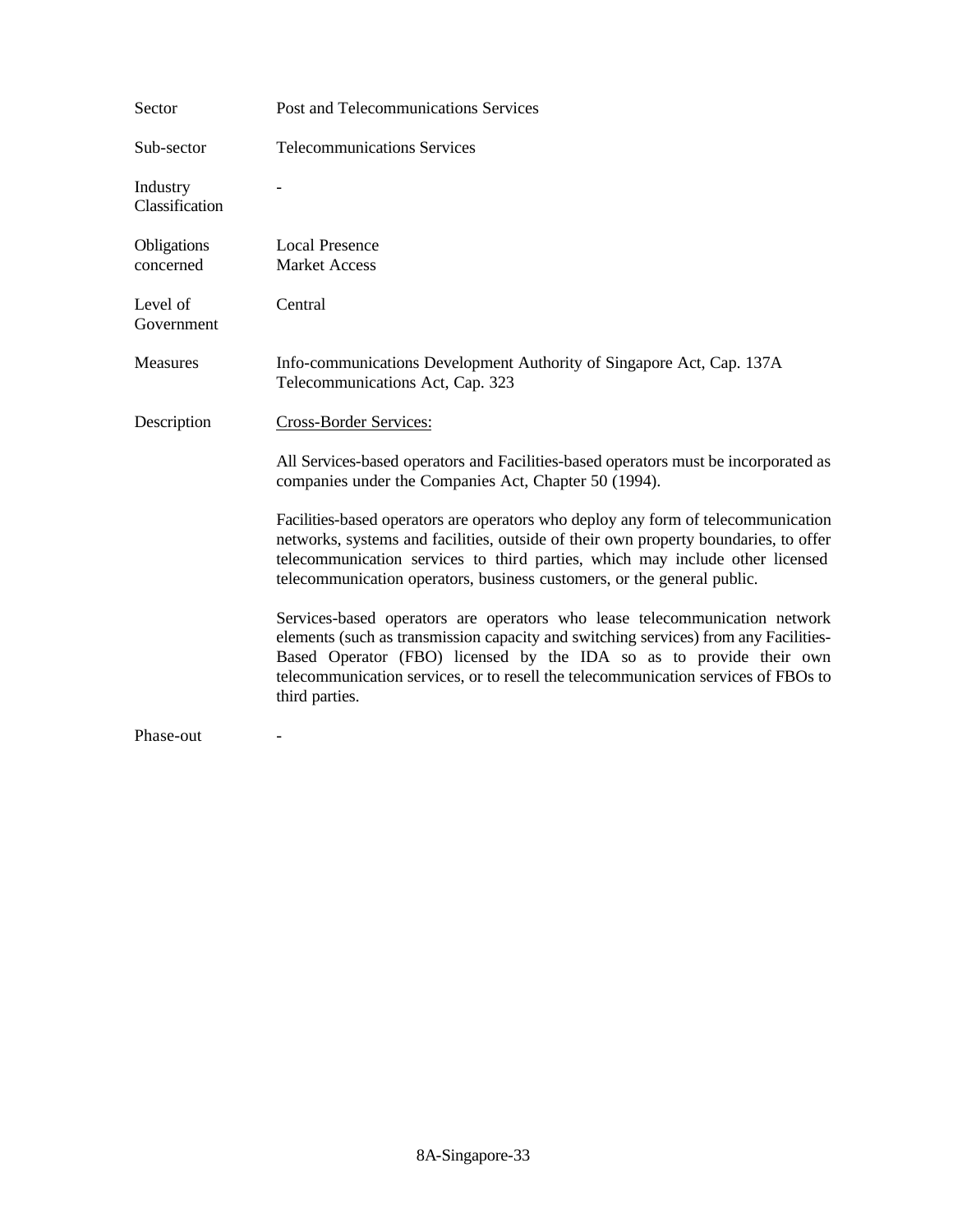| Sector                                                 | Post and Telecommunications Services                                                                                                                                                    |
|--------------------------------------------------------|-----------------------------------------------------------------------------------------------------------------------------------------------------------------------------------------|
| Sub-sector                                             | <b>Telecommunications Services</b><br>Domain name allocation policies in Internet country code top level domains<br>(ccTLDs) corresponding to Singapore territories (.sg)               |
| Industry<br>Classification<br>Obligations<br>concerned | <b>Market Access</b><br><b>Local Presence</b>                                                                                                                                           |
| Level of<br>Government                                 | Central                                                                                                                                                                                 |
| <b>Measures</b>                                        | Companies Act, Cap. 50<br>Info-communications Development Authority of Singapore Act, Cap. 137A<br>Telecommunications Act, Cap. 323                                                     |
|                                                        | The Internet Corporation for Assigned Names and Numbers (ICANN), which<br>recognises the ultimate authority of sovereign Governments over ccTLDs<br>corresponding to their territories. |
| Description                                            | Cross-Border Services:                                                                                                                                                                  |
|                                                        | Only registrars that are registered under the Companies Act (Cap. 50) are<br>allowed to provide registration services for the .sg domain name.                                          |
| Phase-out                                              |                                                                                                                                                                                         |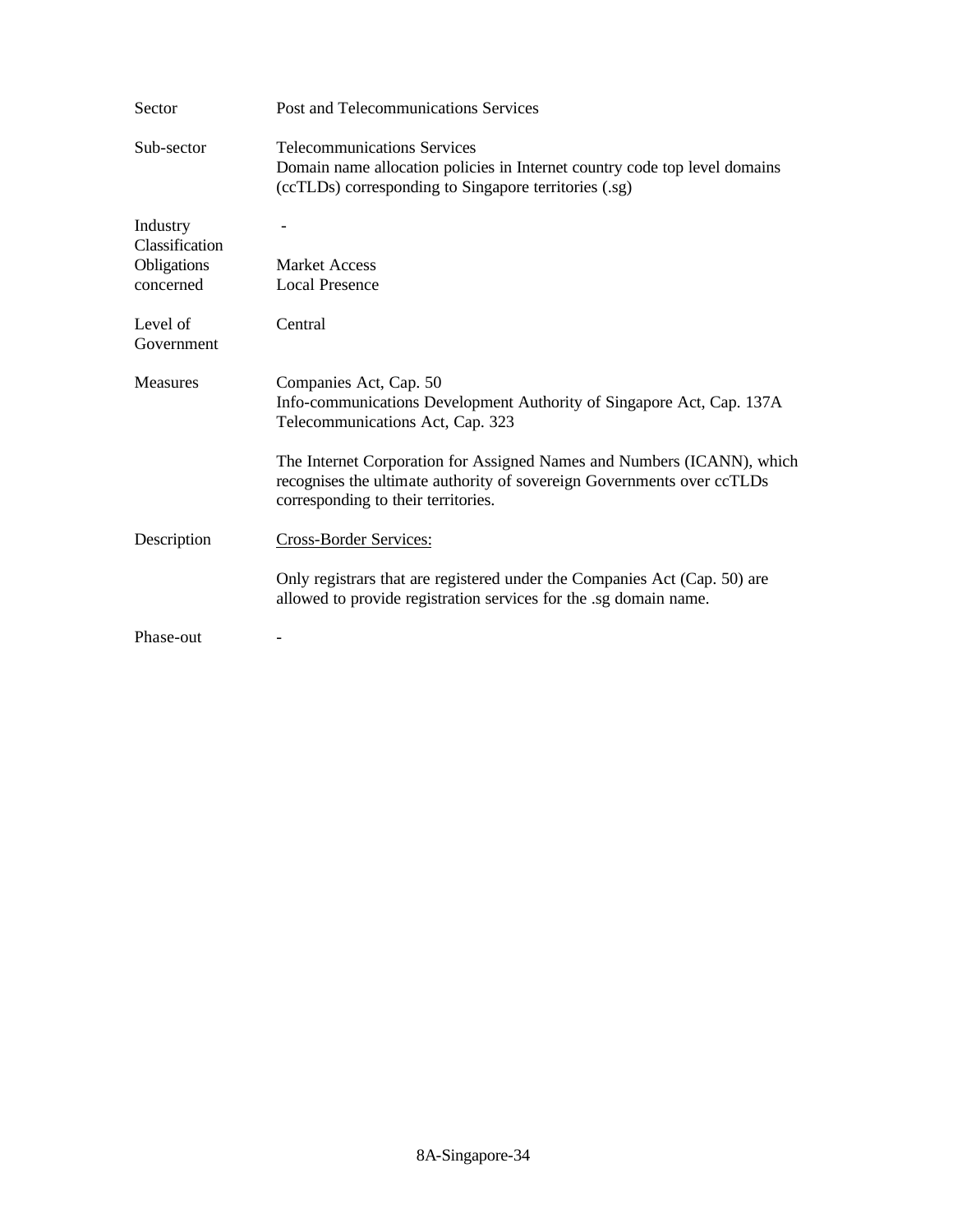| Sector                     | Power supply                                                                                                                                                                                                                                                           |
|----------------------------|------------------------------------------------------------------------------------------------------------------------------------------------------------------------------------------------------------------------------------------------------------------------|
| Sub-sector                 |                                                                                                                                                                                                                                                                        |
| Industry<br>Classification |                                                                                                                                                                                                                                                                        |
| Obligations<br>concerned   | <b>National Treatment</b><br><b>Market Access</b>                                                                                                                                                                                                                      |
| Level of<br>Government     | Central                                                                                                                                                                                                                                                                |
| <b>Measures</b>            | Energy Market Authority of Singapore, Act 9 of 2001                                                                                                                                                                                                                    |
| Description                | Cross-Border services:                                                                                                                                                                                                                                                 |
|                            | Power producers located outside Singapore are only allowed to supply power to<br>Singapore's wholesale power market. The total amount of power supplied to<br>Singapore's wholesale power market by power producers located outside Singapore<br>cannot exceed 600 MW. |
| Phase-out                  |                                                                                                                                                                                                                                                                        |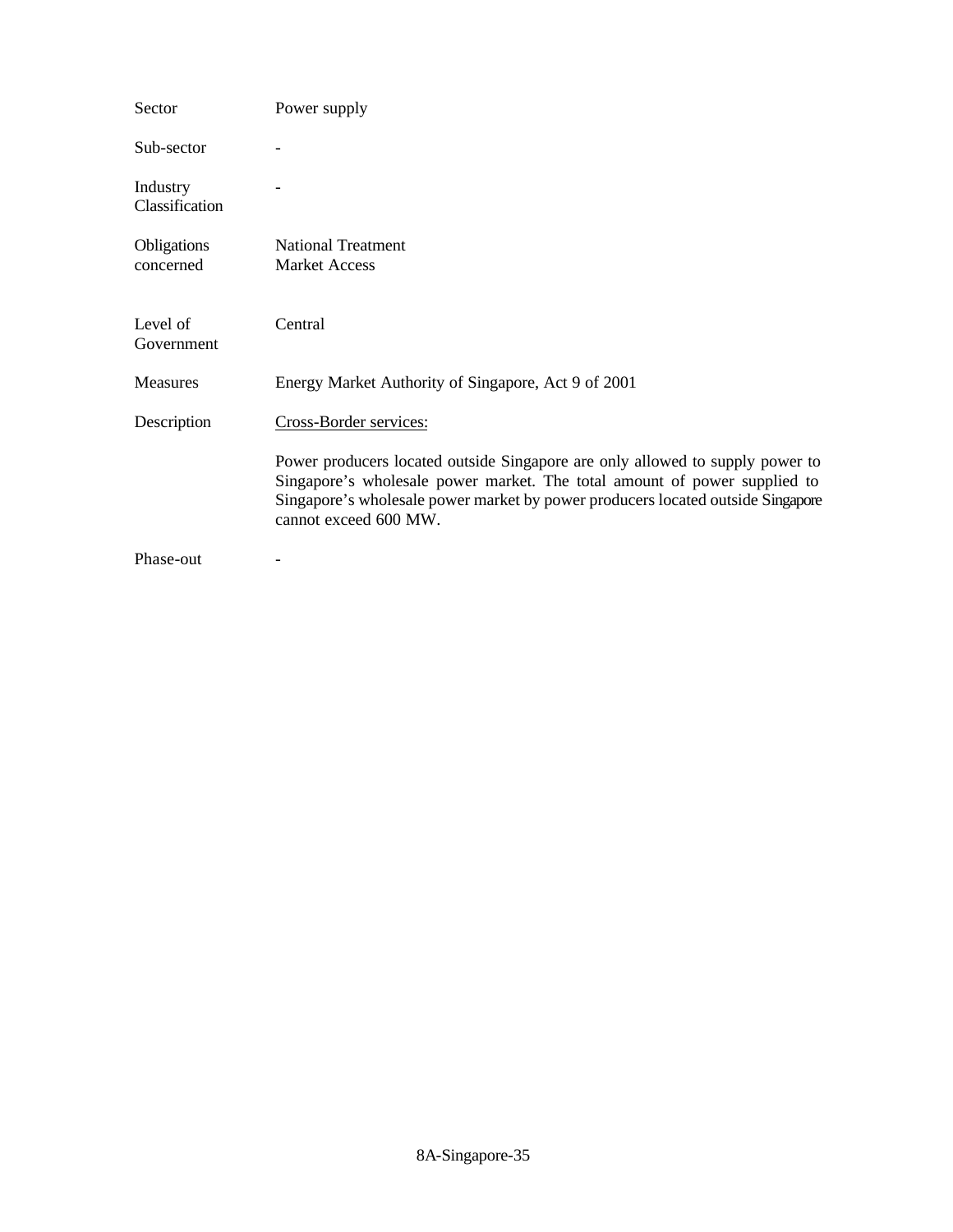| Sector                     | Power supply (only applies to the supply of electricity)                                                                                                                                                                                                                                                              |
|----------------------------|-----------------------------------------------------------------------------------------------------------------------------------------------------------------------------------------------------------------------------------------------------------------------------------------------------------------------|
| Sub-sector                 |                                                                                                                                                                                                                                                                                                                       |
| Industry<br>Classification |                                                                                                                                                                                                                                                                                                                       |
| Obligations<br>concerned   | <b>National Treatment</b><br><b>Market Access</b>                                                                                                                                                                                                                                                                     |
| Level of<br>Government     | Central                                                                                                                                                                                                                                                                                                               |
| Measures                   | Energy Market Authority of Singapore, Act 9 of 2001                                                                                                                                                                                                                                                                   |
| Description                | <b>Cross-Border Services and Investment:</b>                                                                                                                                                                                                                                                                          |
|                            | Only Power Supply can supply electricity to                                                                                                                                                                                                                                                                           |
|                            | (i) any household consumers of electricity; and                                                                                                                                                                                                                                                                       |
|                            | (ii) non-household consumers of electricity with maximum demand below 2<br>MW.                                                                                                                                                                                                                                        |
| Phase-out                  | Retail competition will be extended to all extra high tension (EHT) and high<br>tension (HT) consumers, and low tension (LT) non-household consumers with<br>an annual consumption exceeding 240,000 kWh, two months after the new<br>wholesale electricity market opens in the second half of 2002. This is Phase I. |
|                            | Subsequently, under Phase II, competition will be introduced to additional LT<br>non-household consumers with an annual consumption exceeding 120,000<br>kWh, six months after Phase I.                                                                                                                               |
|                            | In the final phase, now scheduled for implementation by 2003, retail sale to the<br>remaining consumers (mainly household consumers) will be fully opened.                                                                                                                                                            |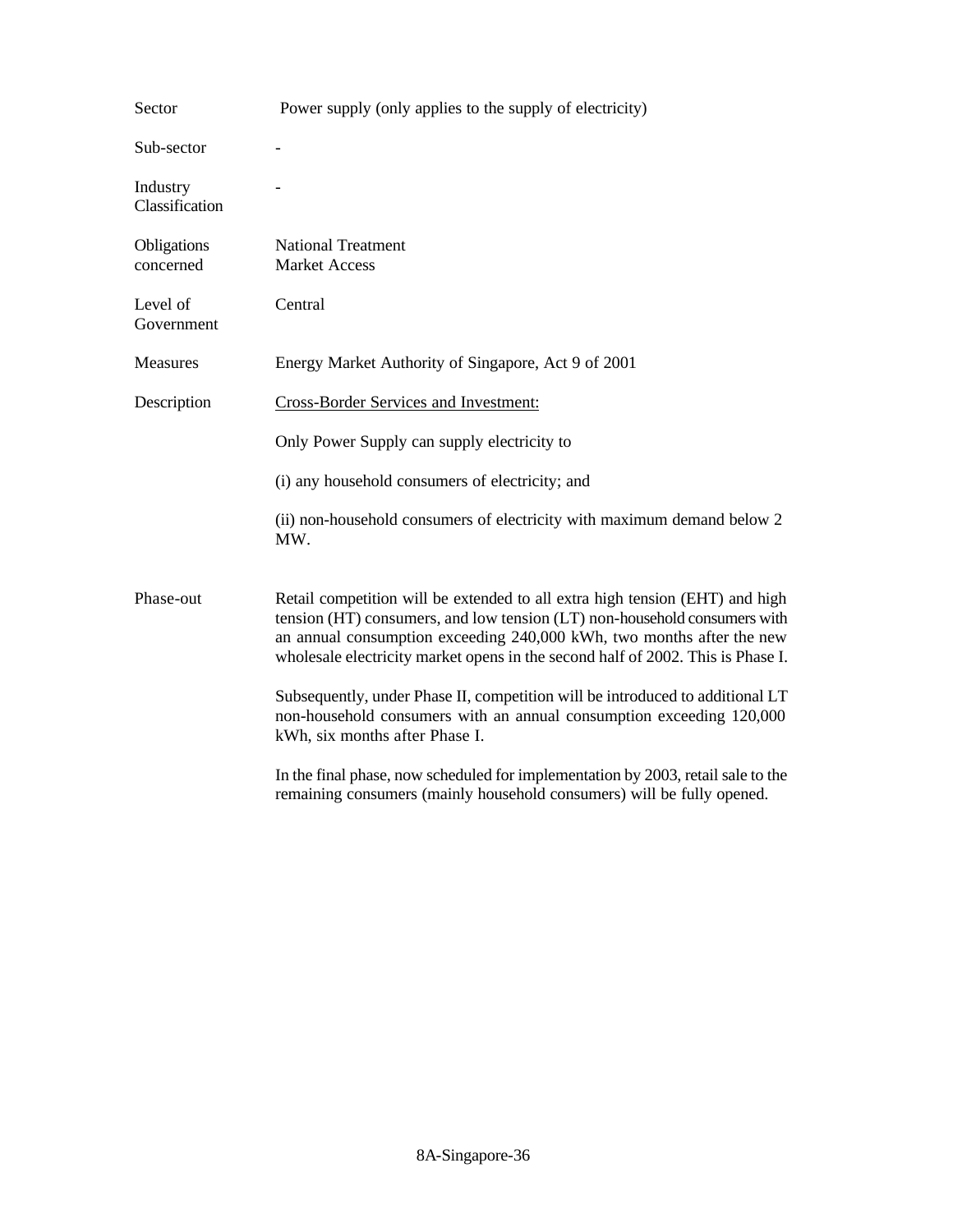| Sector                     | Power transmission and distribution                                                                  |
|----------------------------|------------------------------------------------------------------------------------------------------|
| Sub-sector                 |                                                                                                      |
| Industry<br>Classification |                                                                                                      |
| Obligations                | <b>National Treatment</b>                                                                            |
| concerned                  | <b>Market Access</b>                                                                                 |
| Level of<br>Government     | Central                                                                                              |
| <b>Measures</b>            | Energy Market Authority Act, Act 9 of 2001                                                           |
| Description                | Cross-Border Services and Investment:                                                                |
|                            | Only Power Grid is allowed to provide an open access power transmission and<br>distribution network. |
| Phase-out                  |                                                                                                      |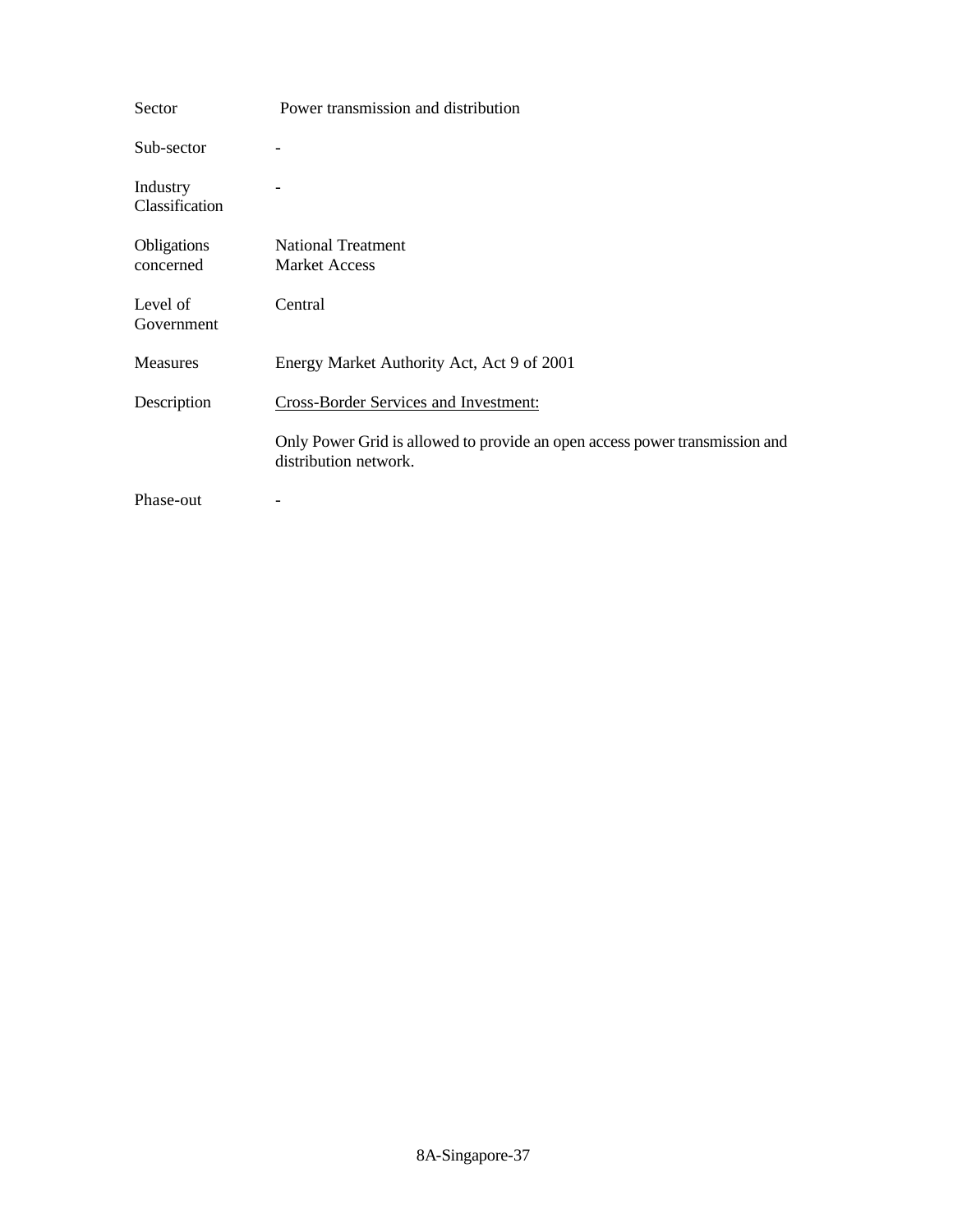| Sector                     | Transportation and distribution of manufactured gas and natural gas (piped<br>gas)                 |
|----------------------------|----------------------------------------------------------------------------------------------------|
| Sub-sector                 |                                                                                                    |
| Industry<br>Classification |                                                                                                    |
| Obligations                | <b>National Treatment</b>                                                                          |
| concerned                  | <b>Market Access</b>                                                                               |
| Level of<br>Government     | Central                                                                                            |
| <b>Measures</b>            | Energy Market Authority of Singapore, Act 9 of 2001                                                |
| Description                | <b>Cross-Border Services and Investment:</b>                                                       |
|                            | Only Power Gas is allowed to transport and distribute manufactured and<br>natural gas (piped gas). |
| Phase-out                  |                                                                                                    |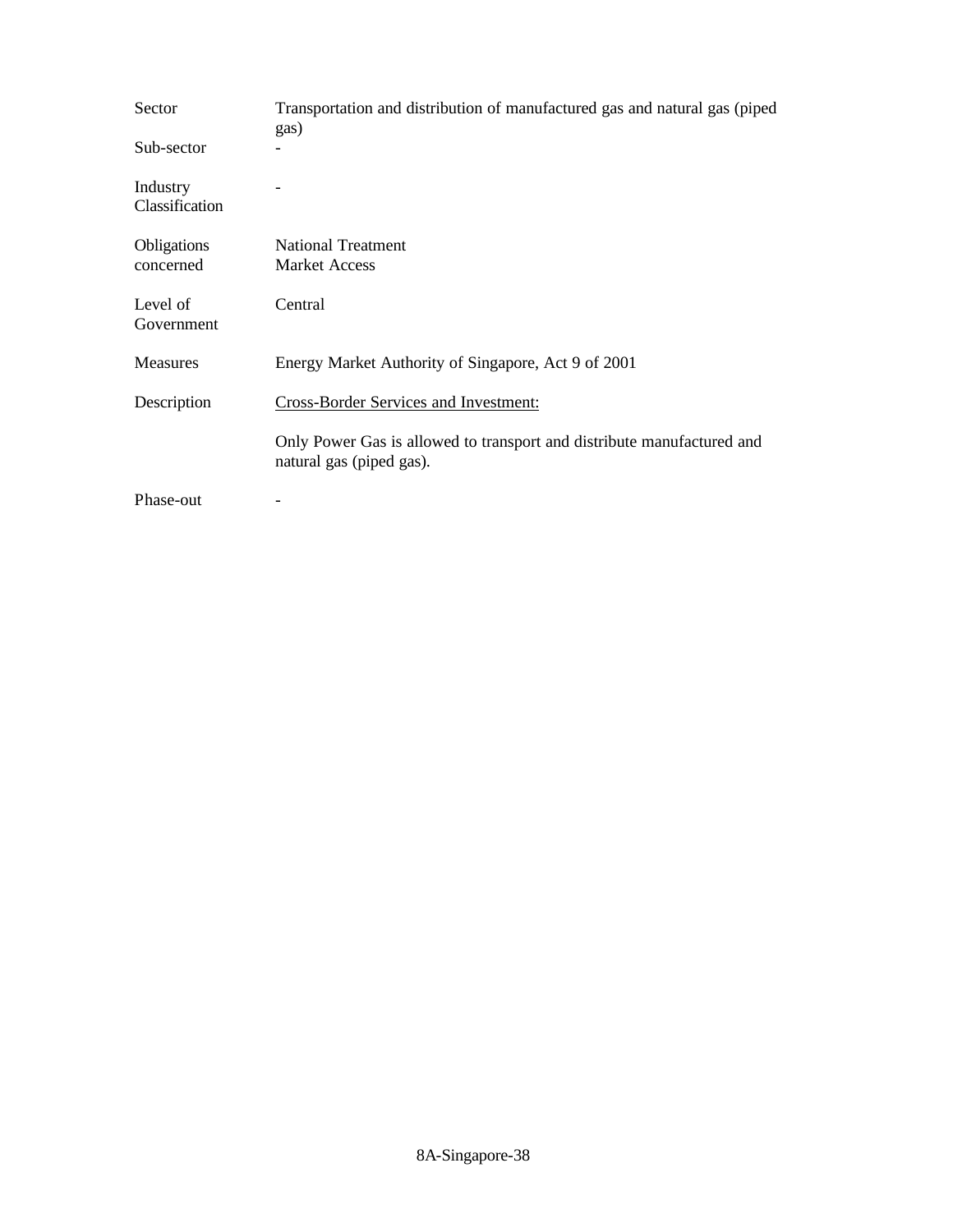| Sector                     | Distribution and Sale Services                                                                                                                                    |
|----------------------------|-------------------------------------------------------------------------------------------------------------------------------------------------------------------|
| Sub-sector                 | Distribution and Sale of Hazardous Substances                                                                                                                     |
| Industry<br>Classification |                                                                                                                                                                   |
| Obligations<br>concerned   | <b>Local Presence</b>                                                                                                                                             |
| Level of<br>Government     | Central                                                                                                                                                           |
| <b>Measures</b>            | Environmental Pollution Control Act, Cap. 94A                                                                                                                     |
| Description                | Cross-Border Services:                                                                                                                                            |
|                            | Only service suppliers with local presence are allowed to distribute and sell<br>hazardous substances (as defined in the Environmental Pollution Control<br>Act). |
| Phase-out                  |                                                                                                                                                                   |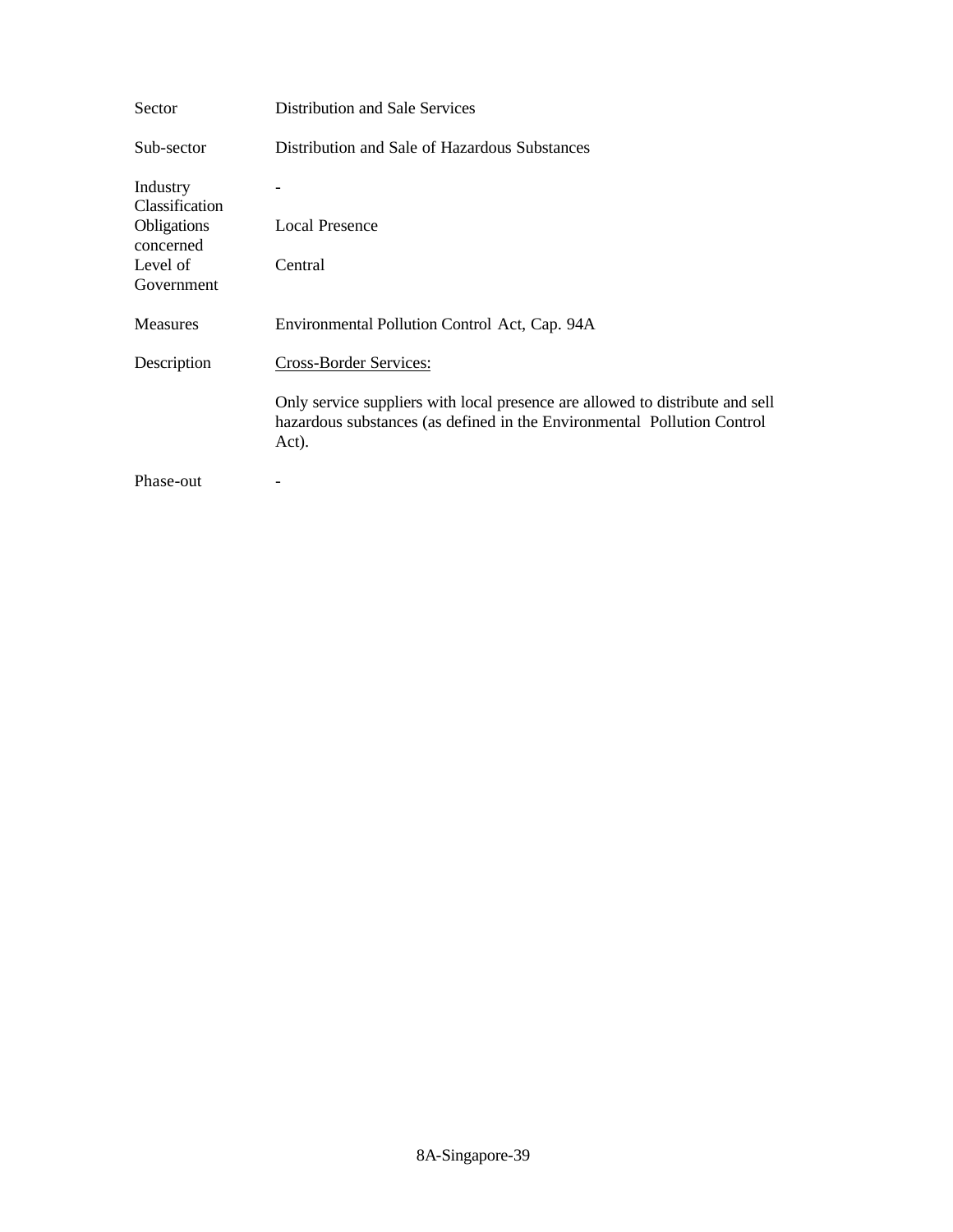| Sector                     | Trade services                                                                                                                                                                                                                                                                                                                                                                                                           |
|----------------------------|--------------------------------------------------------------------------------------------------------------------------------------------------------------------------------------------------------------------------------------------------------------------------------------------------------------------------------------------------------------------------------------------------------------------------|
| Sub-sector                 | <b>Retailing Services</b><br><b>Wholesale Trade Services</b>                                                                                                                                                                                                                                                                                                                                                             |
| Industry<br>Classification |                                                                                                                                                                                                                                                                                                                                                                                                                          |
| Obligations<br>concerned   | <b>National Treatment</b>                                                                                                                                                                                                                                                                                                                                                                                                |
| Level of<br>Government     | Central                                                                                                                                                                                                                                                                                                                                                                                                                  |
| Measures                   | Medicines Act, Cap. 176                                                                                                                                                                                                                                                                                                                                                                                                  |
| Description                | <b>Cross-Border Services and Investment:</b>                                                                                                                                                                                                                                                                                                                                                                             |
|                            | Only service suppliers who appoint a local agent are allowed to provide<br>wholesale, retail, and distribution services for medical and health-related<br>products and materials, intended for the purpose of treating, alleviating,<br>preventing or diagnosing any medical condition, disease or injury, as well as<br>any other such items that may have an impact on the health and well-being of<br>the human body. |
|                            | Such products and materials include but are not limited to drugs and<br>pharmaceuticals, traditional medicines, health supplements, diagnostic test<br>kits, medical devices, cosmetics, tobacco products, radioactive materials, and<br>irradiating apparatus.                                                                                                                                                          |
| Phase-out                  |                                                                                                                                                                                                                                                                                                                                                                                                                          |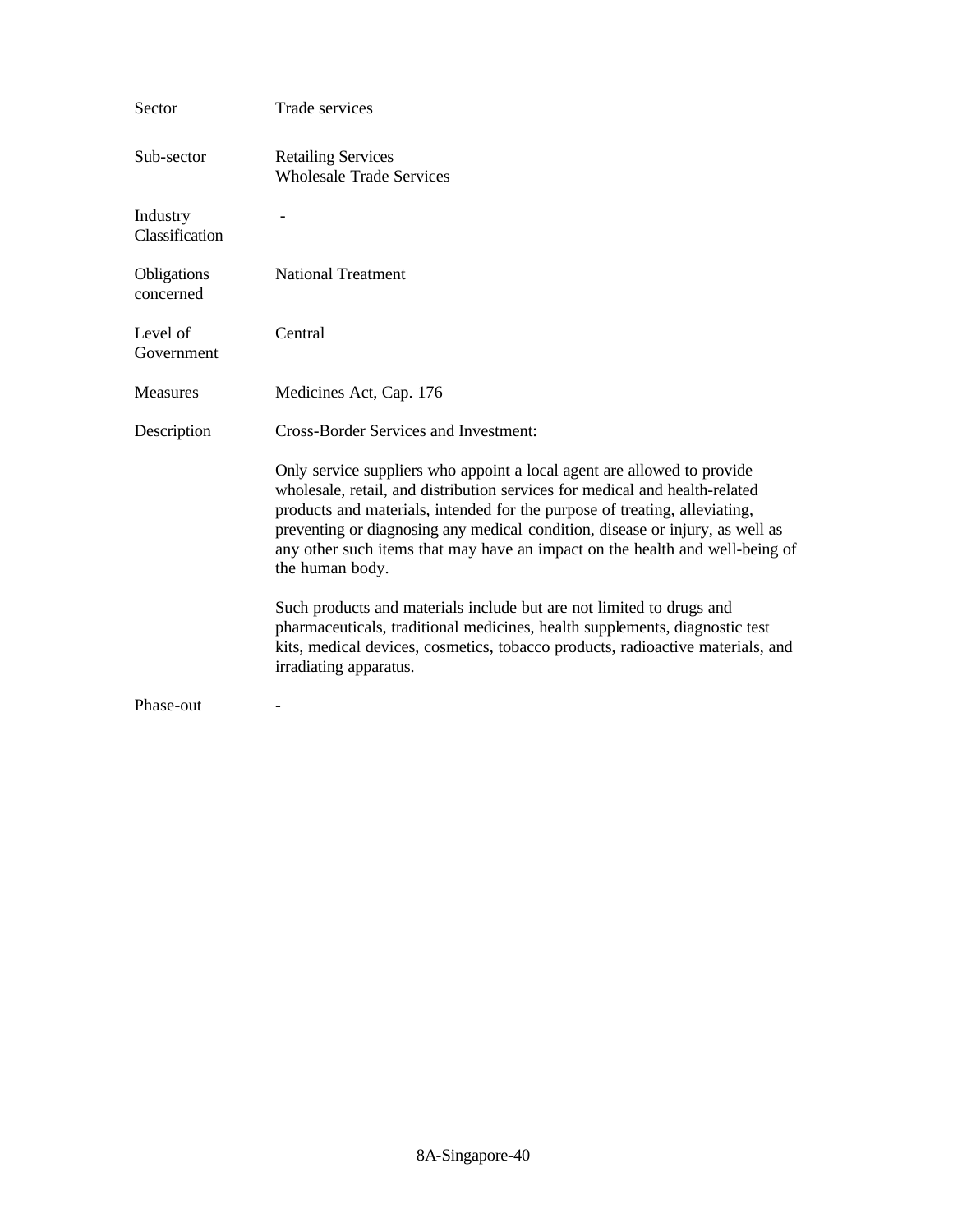| Sector                     | <b>Air Transport Services</b>                                                                                                                                                                                                                                                                                                                                                                                                                                                                                                                                                                |
|----------------------------|----------------------------------------------------------------------------------------------------------------------------------------------------------------------------------------------------------------------------------------------------------------------------------------------------------------------------------------------------------------------------------------------------------------------------------------------------------------------------------------------------------------------------------------------------------------------------------------------|
| Sub-sector                 | Ground Handling Services (including Cargo Handling Services)                                                                                                                                                                                                                                                                                                                                                                                                                                                                                                                                 |
| Industry<br>Classification |                                                                                                                                                                                                                                                                                                                                                                                                                                                                                                                                                                                              |
| Obligations                | <b>National Treatment</b>                                                                                                                                                                                                                                                                                                                                                                                                                                                                                                                                                                    |
| concerned                  | <b>Market Access</b>                                                                                                                                                                                                                                                                                                                                                                                                                                                                                                                                                                         |
| Level of<br>Government     | Central                                                                                                                                                                                                                                                                                                                                                                                                                                                                                                                                                                                      |
| Measures                   | Civil Aviation Authority of Singapore Act, Cap. 41                                                                                                                                                                                                                                                                                                                                                                                                                                                                                                                                           |
| Description                | <b>Cross-Border Services and Investment:</b>                                                                                                                                                                                                                                                                                                                                                                                                                                                                                                                                                 |
|                            | Only SATS (Singapore Airport Terminal Services) and CIAS (Changi<br>International Airport Services) are allowed to provide ground handling<br>services, including cargo handling services, at airports.                                                                                                                                                                                                                                                                                                                                                                                      |
|                            | This reservation does not apply to ground handling services that designated<br>airlines of the United States can provide in Singapore within the terms of the<br>Multilateral Agreement on the Liberalisation of International Air Transportation<br>(MALIAT) or within the terms of the Air Transport Agreement (ATA)<br>between the Government of the United States of America and the Government<br>of the Republic of Singapore, signed at Singapore on 8 April, 1997, should the<br>MALIAT be terminated between Singapore and the United States and the<br>ATA no longer be suspended. |
| m                          |                                                                                                                                                                                                                                                                                                                                                                                                                                                                                                                                                                                              |

Phase-out -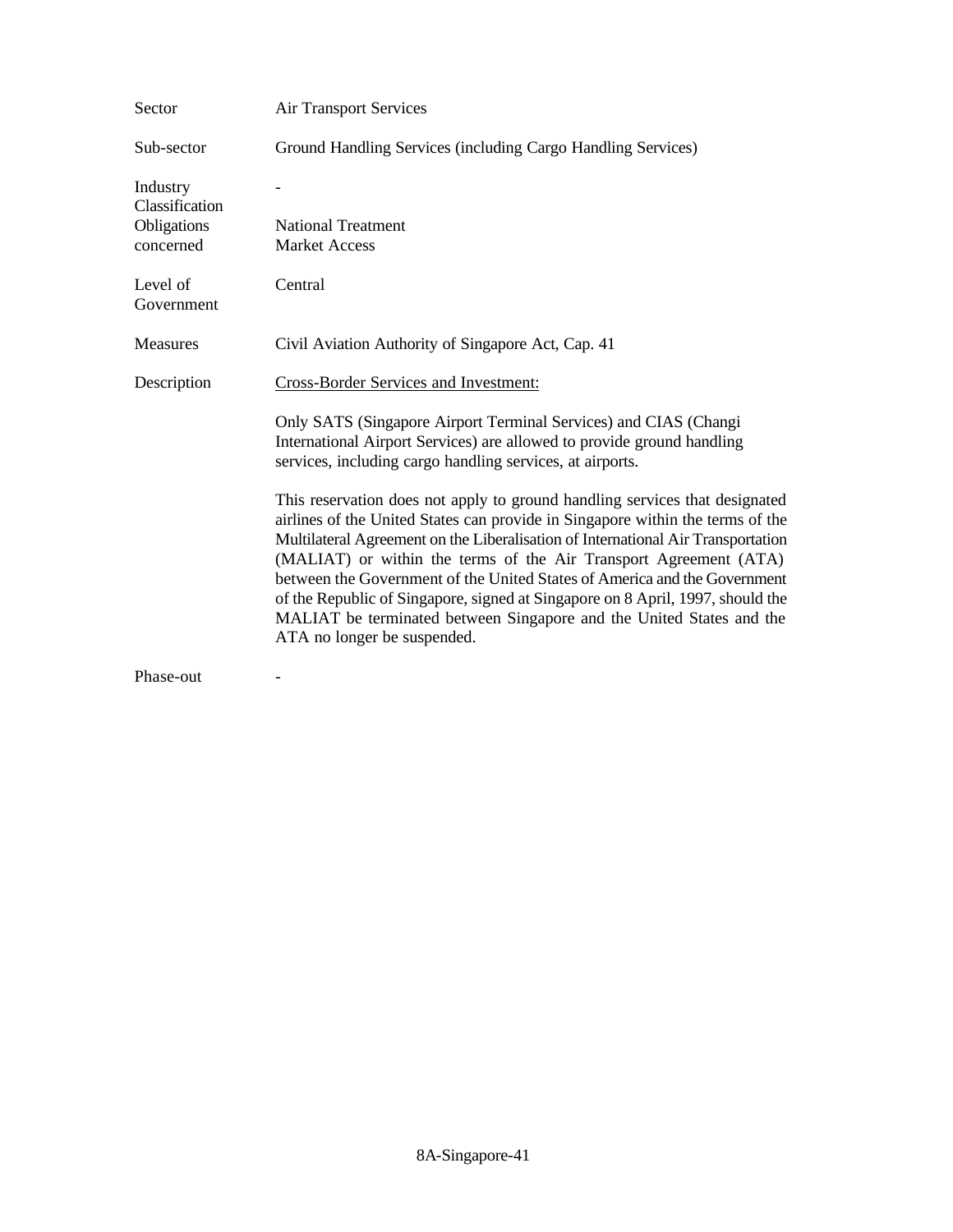| Sector                     | <b>Air Transport Services</b>                                                                                                                                                                                                                                                                                                                                                                                |
|----------------------------|--------------------------------------------------------------------------------------------------------------------------------------------------------------------------------------------------------------------------------------------------------------------------------------------------------------------------------------------------------------------------------------------------------------|
| Sub-sector                 | Passenger Transportation by Air<br>Freight Transportation by Air                                                                                                                                                                                                                                                                                                                                             |
| Industry<br>Classification | CPC 731, Passenger Transportation by Air<br>CPC 732, Freight Transportation by Air                                                                                                                                                                                                                                                                                                                           |
| Obligations<br>concerned   | <b>National Treatment</b><br><b>Market Access</b>                                                                                                                                                                                                                                                                                                                                                            |
| Level of<br>Government     | Not applicable                                                                                                                                                                                                                                                                                                                                                                                               |
| <b>Measures</b>            | Not applicable                                                                                                                                                                                                                                                                                                                                                                                               |
| Description                | Cross-Border Services and Investment:                                                                                                                                                                                                                                                                                                                                                                        |
|                            | The Singapore Government does not impose foreign ownership limits on<br>Singapore designated airlines. However, enterprises providing air transport<br>services (for both passenger and freight) as a Singapore designated airline<br>shall have to comply with the "effective control" and/or "substantial<br>ownership" requirements of Singapore's bilateral and multilateral air services<br>agreements. |
|                            | Compliance with the requirements of these agreements may require such<br>enterprises to impose a 49% limit on the foreign ownership of their shares.                                                                                                                                                                                                                                                         |
| Phase-out                  |                                                                                                                                                                                                                                                                                                                                                                                                              |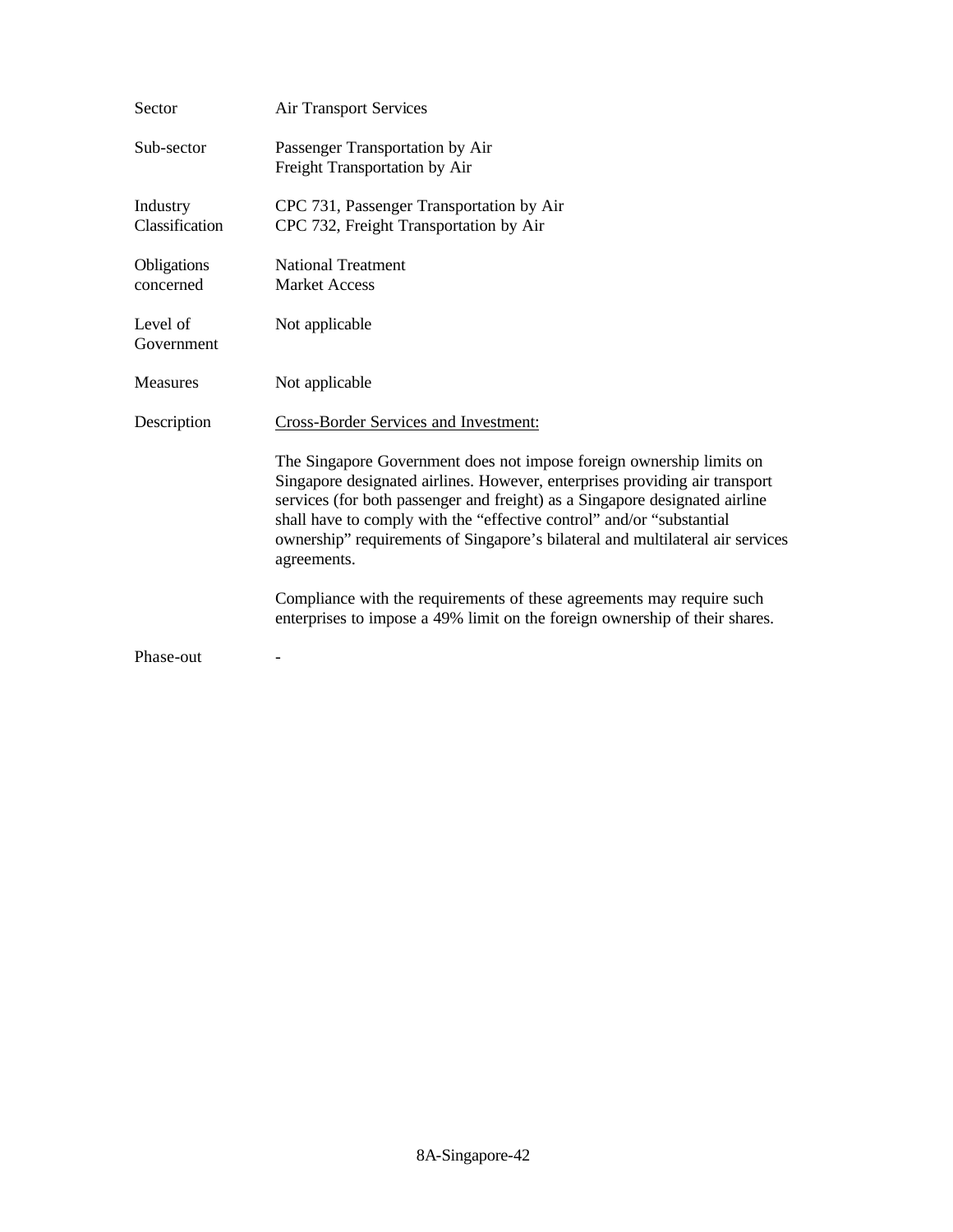| Sector                     | <b>Water Transport Services</b>                                                                                      |
|----------------------------|----------------------------------------------------------------------------------------------------------------------|
| Sub-sector                 | Cargo Handling Services<br><b>Pilotage Services</b>                                                                  |
| Industry<br>Classification | CPC 741, Cargo Handling Services<br>CPC 74520, Pilotage and Berthing Services (only applies to Pilotage<br>Services) |
| Obligations<br>concerned   | <b>National Treatment</b><br><b>Market Access</b>                                                                    |
| Level of<br>Government     | Central                                                                                                              |
| <b>Measures</b>            | Maritime and Port Authority of Singapore Act, Cap. 170A                                                              |
| Description                | <b>Cross-Border Services and Investment:</b>                                                                         |
|                            | Only PSA Corporation and Jurong Port are allowed to provide cargo<br>handling services.                              |
|                            | Only PSA Marine is allowed to provide pilotage services.                                                             |
| Phase-out                  |                                                                                                                      |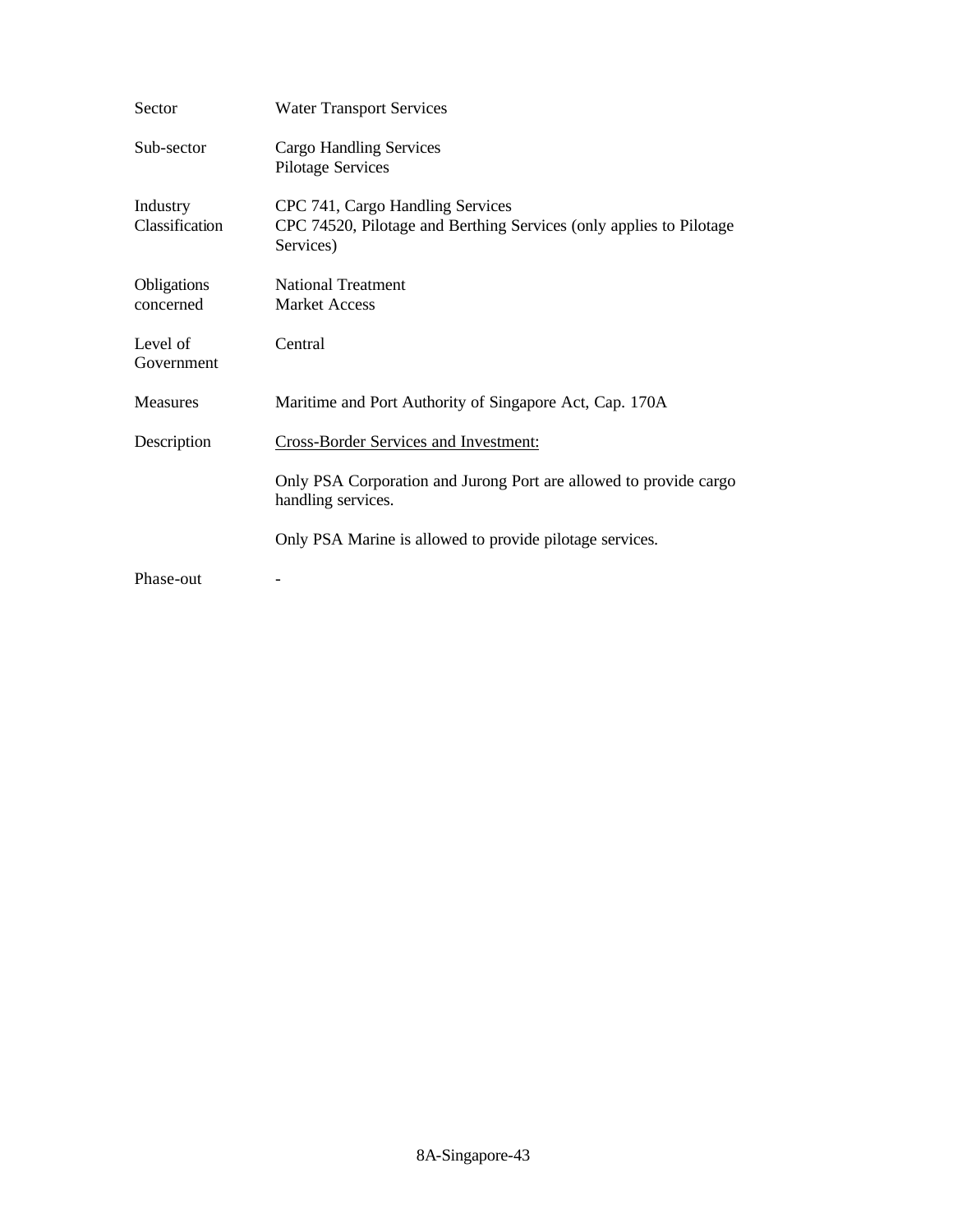| Sector                     | <b>Water Transport Services</b>                                                                                                                                                                                                                                        |
|----------------------------|------------------------------------------------------------------------------------------------------------------------------------------------------------------------------------------------------------------------------------------------------------------------|
| Sub-sector                 | Registration of ships under Singapore flag                                                                                                                                                                                                                             |
| Industry<br>Classification |                                                                                                                                                                                                                                                                        |
| Obligations<br>concerned   | <b>National Treatment</b>                                                                                                                                                                                                                                              |
| Level of<br>Government     | Central                                                                                                                                                                                                                                                                |
| <b>Measures</b>            | Merchant Shipping Act, Cap. 179                                                                                                                                                                                                                                        |
| Description                | Cross-Border services and Investment:                                                                                                                                                                                                                                  |
|                            | Only a Singapore citizen or permanent resident or Singapore enterprise may<br>register a ship under the Singapore flag.                                                                                                                                                |
|                            | All enterprises seeking to register ships under the Singapore flag must appoint<br>a ship manager who is resident in Singapore.                                                                                                                                        |
|                            | Vessels or ships owned by Singapore legal persons that are not majority-<br>owned by Singapore citizens, or Singapore permanent residents shall be of at<br>least 1,600 Gross Tonnage and be self-propelled before they can be registered<br>under the Singapore flag. |
|                            | For the purposes of this reservation, a Singapore legal person is a locally<br>incorporated company.                                                                                                                                                                   |
| Phase-out                  |                                                                                                                                                                                                                                                                        |